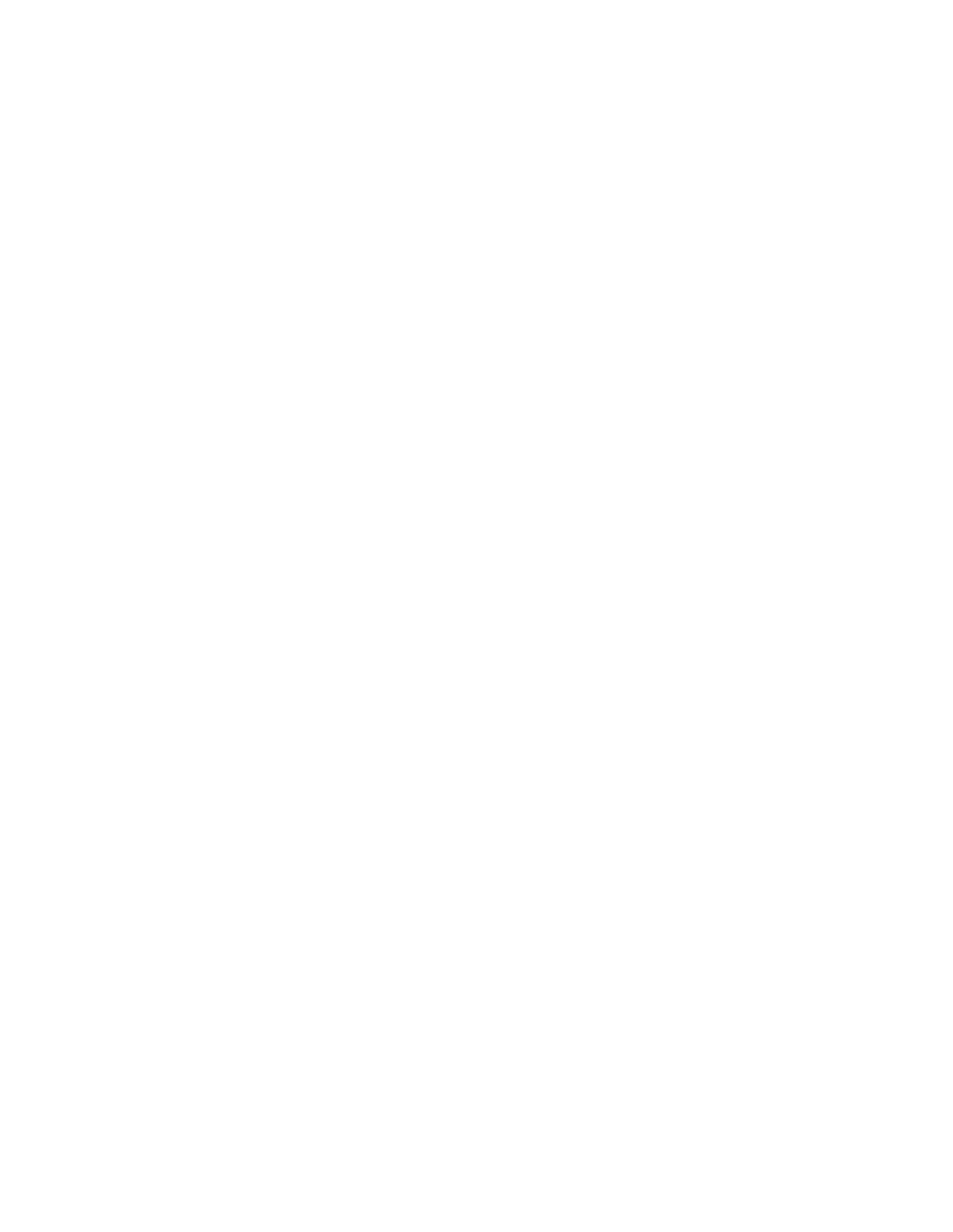

11725 ARBOR STREET, SUITE 220 · OMAHA, NEBRASKA 68144 · 402-991-7031/888-375-4814 FAX: 402-991-7168 • EMAIL: MAIL@MACNJAKE.COM • WEBSITE: WWW.MACNJAKE.COM

# **Washington County Public Schools**

Washington County, Maryland

# **District Stakeholder Input**

*April 2022*

#### **Executive Summary**

On April 21<sup>st</sup> and 22<sup>nd</sup>, 2022, consultants Dr. Ralph Ferrie and Dr. Judy Sclair-Stein conducted meetings with district stakeholders representing different groups associated with the Washington County Public Schools. These groups included: administrators, community and parents, support staff, students and teachers. The consultants received input from approximately 100 individuals in these groups. Input was gathered regarding the selection of a new superintendent for Washington County Public Schools. Outlined on these pages is an Executive Summary of the major themes expressed by the participants at these sessions.

#### *Tell us the good things about your community.*

- Close proximity to major metropolitan areas: one hour from Baltimore and DC; 4 hours from NY
- Near major historical sites...Gettysburg, Antietam, etc.
- Small city, rural and city opportunities
- Outdoor activities
- Excellent health care
- Fair cost of living
- Diversity
- Great educational opportunities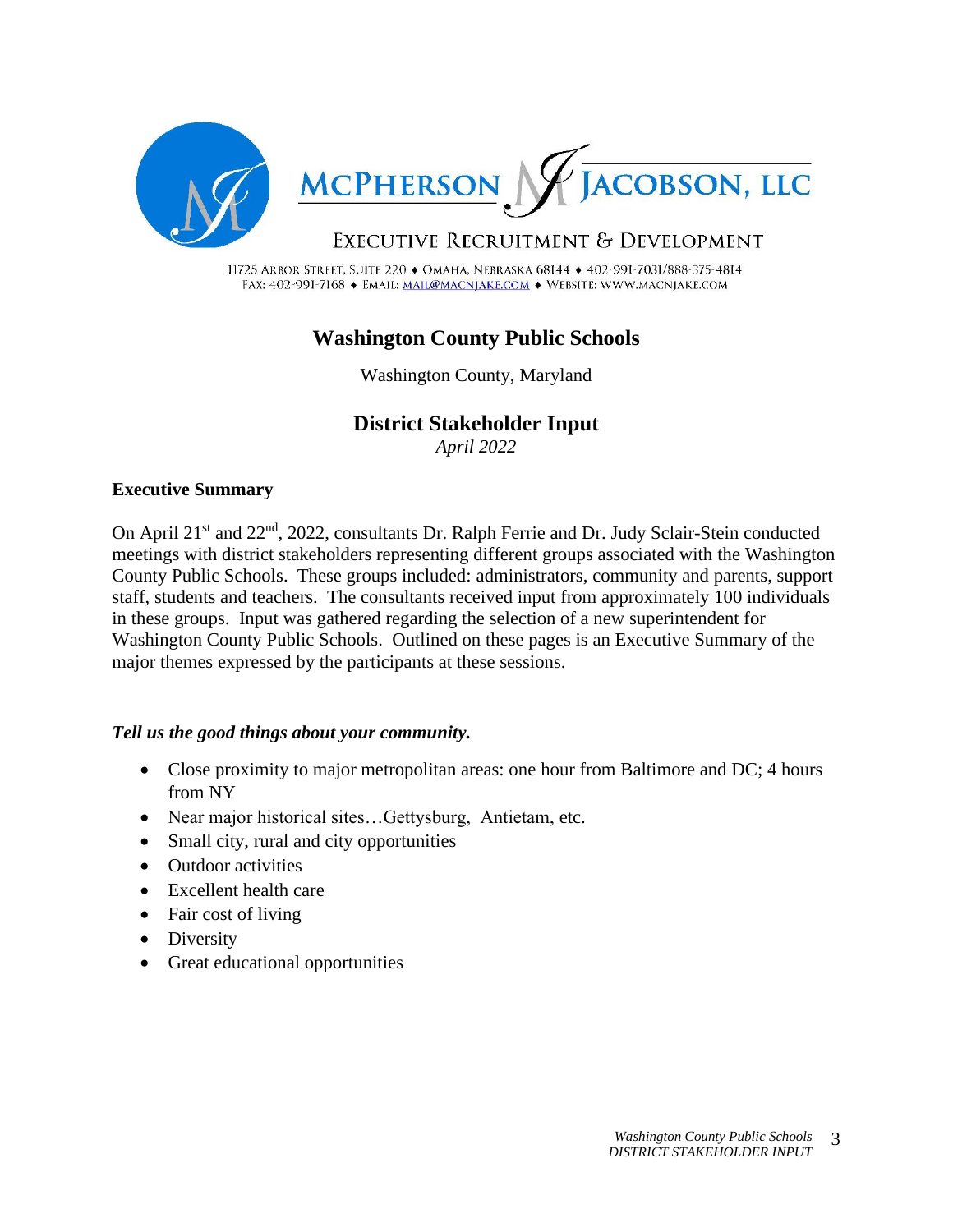# *Tell us the good things about your schools.*

- Program offerings…there are numerous opportunities for students to meet individual needs and interests from universal Pre-K to magnet schools to college preparatory, etc.
- Dual enrollment programs
- Technology High
- Prestigious high school for the Arts
- Dedicated teaching, administrative and support staff
- Outdoor education, planetarium
- Active, involved and collaborative partnerships with the community and the community college

# *What issues should the superintendent be aware of as he/she comes into the district?*

- Funding at the minimally required level as determined by Maryland State law
- Mental health issue of students and staff
- Student behaviors, further impacted by Covid and drug issue
- Opioid issue in the area
- Teacher recruitment and retention
- Redistricting, particularly at the secondary level to be inclusive of demographic balance
- Parent desire for input in their children's education
- School communities within the district are all very different; being aware of this and not trying to implement a "one-size-fits-all approach."
- Being knowledgeable of the *Blue Print for Education*, the implementation of it as well as the intricacies
- Budget constraints have prevented necessary upkeep, renovation and/or additions to buildings
- Equity issues, as there are many children who live at the poverty level in the district

# *What skills, qualities or characteristics should the new superintendent possess to be successful here?*

- Integrity and honesty
- Visibility and accessibility
- Relationship builder
- Good listener
- Collaborative decision maker
- Responsive
- Creative, out-of-the-box thinker
- Open to the ideas of others, flexible
- Make decisions based on what is in students' best interests, even if not popular
- Someone who is coming to WCPS to establish roots and become an integral part of the district and the community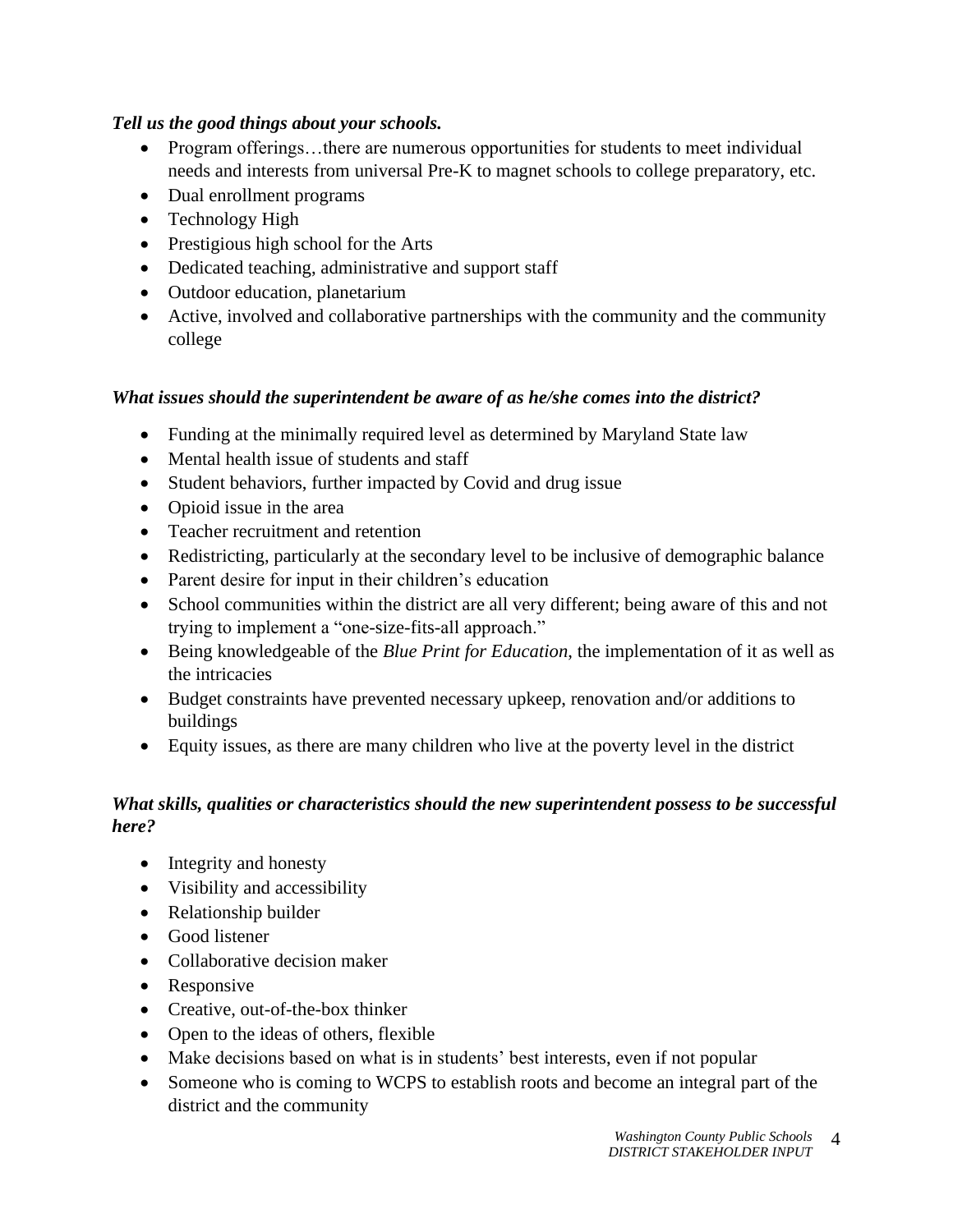# **Washington County, MD STAKEHOLDER MEETING Notes**

*McPherson and Jacobson, LLC*

# Stakeholder Group: **Administrators** *April 2022*

# **1. Tell us the good things about your community.**

- Pockets of small communities, diversity
- Families that want to be part of the schools
- Relationships that are developed throughout the county
- Location an hour from Baltimore and Washington, D.C.
- Small and close knit familiarity with neighboring schools
- Location near Pennsylvania and West Virginia
- Diverse county and district inner city and rural areas
- Performing arts opportunities, world class orchestra in Hagerstown
- Great community partnerships, library system, financial donations, volunteering, partnership with JLG
- Ouality of education
- Health care
- Arts programs
- Outdoor experiences
- Welcoming
- Friendly community members
- Restaurants
- Benefits from living in a bigger city but also the small-town feeling
- Communities that rally around their school community pride

#### **2. Tell us the good things about the Washington County Public Schools**.

- Small enough to make changes that have an impact on students
- Diversity of ideas within the district
- Academic programs, technology
- First one-to-one district in the state
- Amazing teachers, supervisors and their commitment to the district
- Collaboration between departments and staff
- Instructional innovation, research driven, risk taking is encouraged
- Staff are innovators, wonderful, caring educators
- Encouraged to reach out to experts outside the county example curriculum development – Jay McTighe
- Each of the 45 schools has its own character
- Strong English Language learning program that keeps the students in their home schools
- Creativity is important out of the box solutions for problems
- Schools have different needs due to location within the county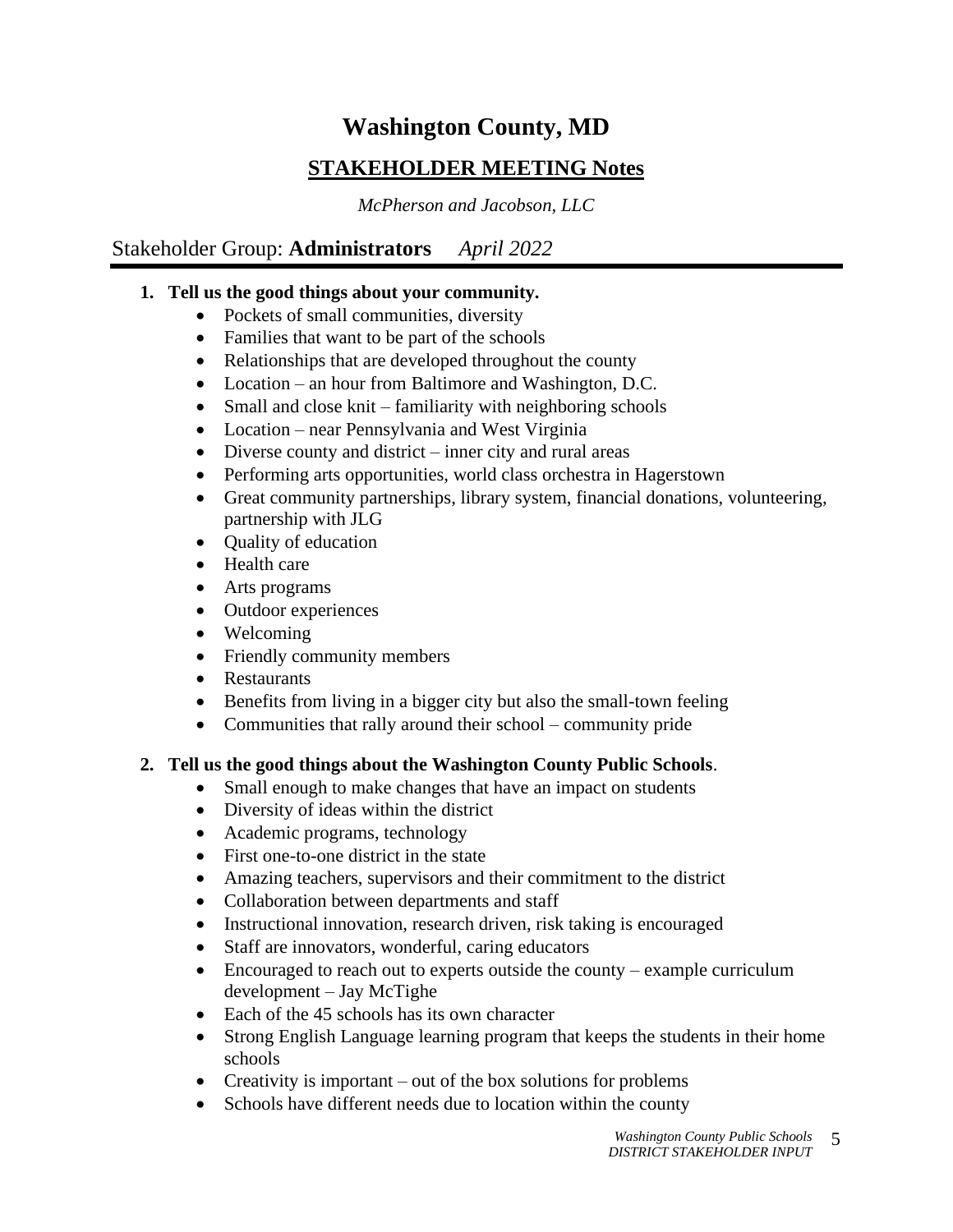# **2. Tell us the good things about the Washington County Public Schools**. *(cont.)*

- Take advantage of various grants in an effective manner funds are used in a creative and innovative way – example is the tutoring program that is supported by grant funding
- Central administration supports grants
- Strong culture regarding collaboration with senior leadership
- Not an "us versus them regarding schools and central office" it's a "we"
- Family feel supervisors feel valued
- Teachers feel supported
- All day PreK programs
- English language support in the PreK program
- Performing arts school, Tech High, program variety
- Magnet schools elementary and middle school magnet schools for the arts
- Get much done with minimal funding
- Program opportunities for students
- Diversity
- Intentional organizational chart administratively
- Make the most of every dollar
- Magnet programs, agriculture program, Tech High
- Opportunities offered to students
- Elementary magnet schools
- Apprenticeship opportunities
- Senior leadership works well together
- Data driven decision making
- Student focused
- Differentiate to meet the needs of all students

#### **3. What issues should the superintendent be aware of as he/she comes into the Washington County Public Schools?**

- Getting students caught up after Covid
- Social emotional issues that students have at all levels
- Closing the achievement gap
- Mentality of not just getting back to what was prior to Covid but also making changes to address issues
- The State's new legislation regarding funding
- Get the district back to believing that it can be "world class"
- Mental health issues in the community
- Attendance issues
- Political environment
- Work with the associations within the district
- Redistricting
- Be aware if an outsider is superintendent
- Be aware of how to carry oneself
- Trust is not easy to build within the County and District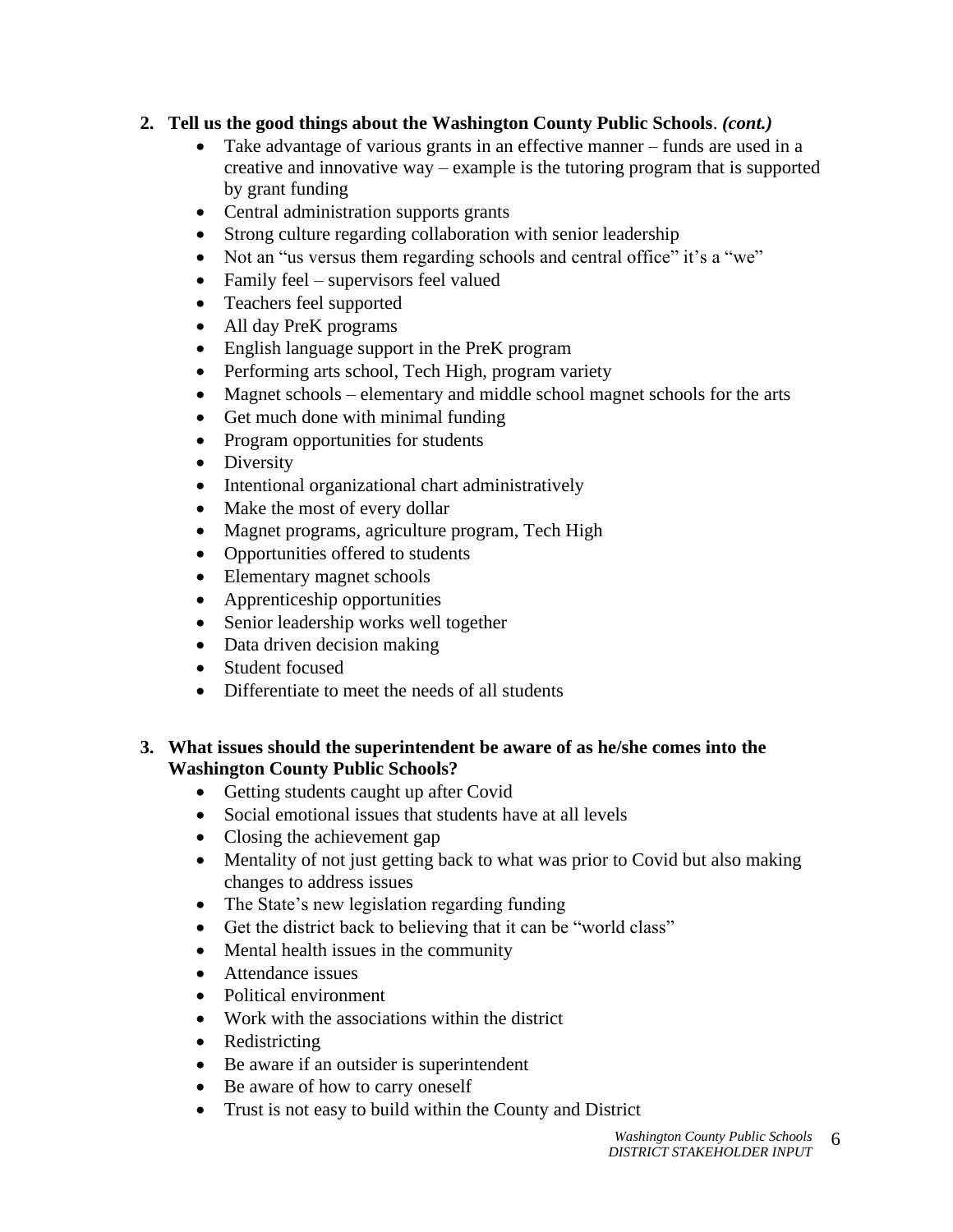#### **3. What issues should the superintendent be aware of as he/she comes into the Washington County Public Schools?** *(cont.)*

- Historically based community
- Different areas of the county have different cultures and belief systems
- Budgetary constraints
- County only provides the minimum budgetary support
- Diversity of political viewpoints hear from the loudest groups those opposed to equity
- Vocal minority
- Come in to get knowledge of multiple perspectives
- Community emails current superintendent and gets a response within 24 hours
- Lack of following chain of command parents will go right to the superintendent and copy the Board of Education
- Sometimes superintendent will refer issues back to the appropriate administrator and sometimes the superintendent responds to the parent issue directly
- District will require funds for capital improvements due to the age of the buildings
- County Commissioners proud regarding level of funding which is low compared to other counties in the state
- New state superintendent making drastic changes that will be impactful
- Build a culture of trust
- Groups in the district are not feeling valued
- New factory development and growth in the county
- Staffing shortages and salary structure in the district
- Living in an area that is a super highway for drugs
- Children born addicted who now have mental health issues and behavior issues
- Some students coming to school in early childhood settings that are not toilet trained
- Lack of resources to support mental health issues, addiction issues, etc.
- *Blueprint for Maryland's Future*, funded and unfunded mandates
- Staff can go to adjacent counties and improve their salary
- Criteria required for retirement from the County school district
- Redistricting or additions to certain buildings to increase capacity
- Farmland is being converted to warehouses to support trucking industry
- Road infrastructure to support the warehouses
- Funding is a challenge
- Building a relationship and developing trust with county government

#### **4. What qualities and skills should the new superintendent possess to be successful in the Washington County Public Schools?**

- Ability to work with different groups
- Strategic mind
- Assist different groups no matter what their role is
- The ability to delegate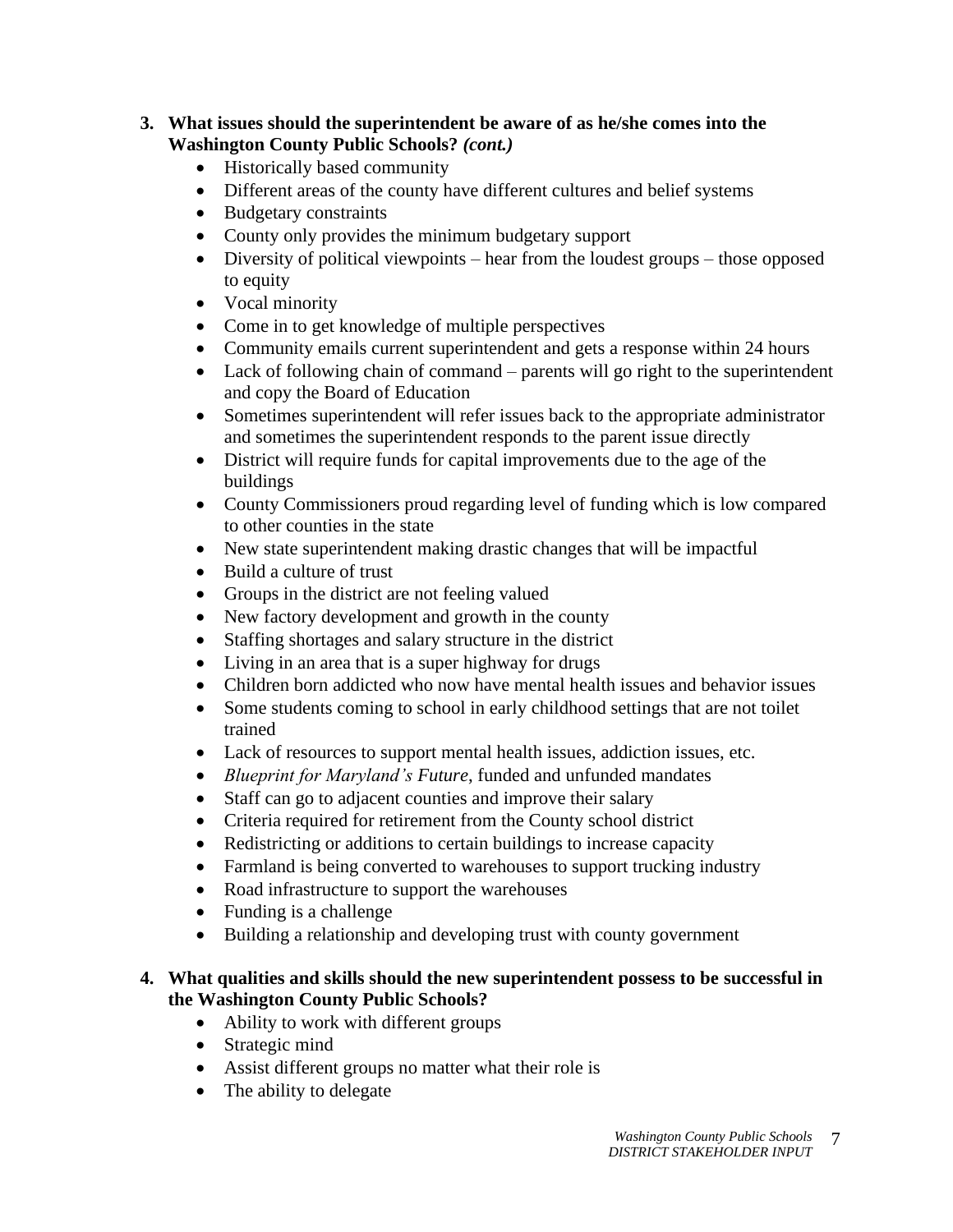#### **4. What qualities and skills should the new superintendent possess to be successful in the Washington County Public Schools?** *(cont.)*

- Willing to have tough conversations
- A realist, dedicated to the work
- Pragmatic and progressive at the same time
- Someone who won't go back to the status quo
- Someone who will trust the principals to solve problems
- Someone who understands all aspects of the district
- Balance between the ability to push back and take on the challenges
- Someone who will come in and learn about the county and the district prior to making changes
- Make change in a comfortable manner
- Transparent, informative
- Help people navigate the change
- Highly respected, valued individual
- Stable, steadfast
- Grounding of where the district is now and how to implement the changes intentionally, deliberately – "don't build the plane while it is in flight"
- Flexible
- Trusting of the experts
- Value perspective
- Believe in the staff, believe in the experts
- Systematic, have a plan make informed decisions
- Develop relationships with the union leadership throughout the district
- Open minded and build bridges
- Listener
- Present leader
- Respected within the community
- Include appropriate staff in the decision-making process
- Understands facilities and operations the business side of the district
- Value staff and show appreciated
- Honesty and Integrity
- Take ownership of decisions
- Willing to admit when a mistake is made
- High expectations
- Someone who you know where you stand
- Demanding hard working leadership by example
- Caring and compassionate
- Treats staff with respect
- Visibility attend events presence in the schools
- Authentic
- Sense of humor
- Someone who values the life work balance
- Someone who respects boundaries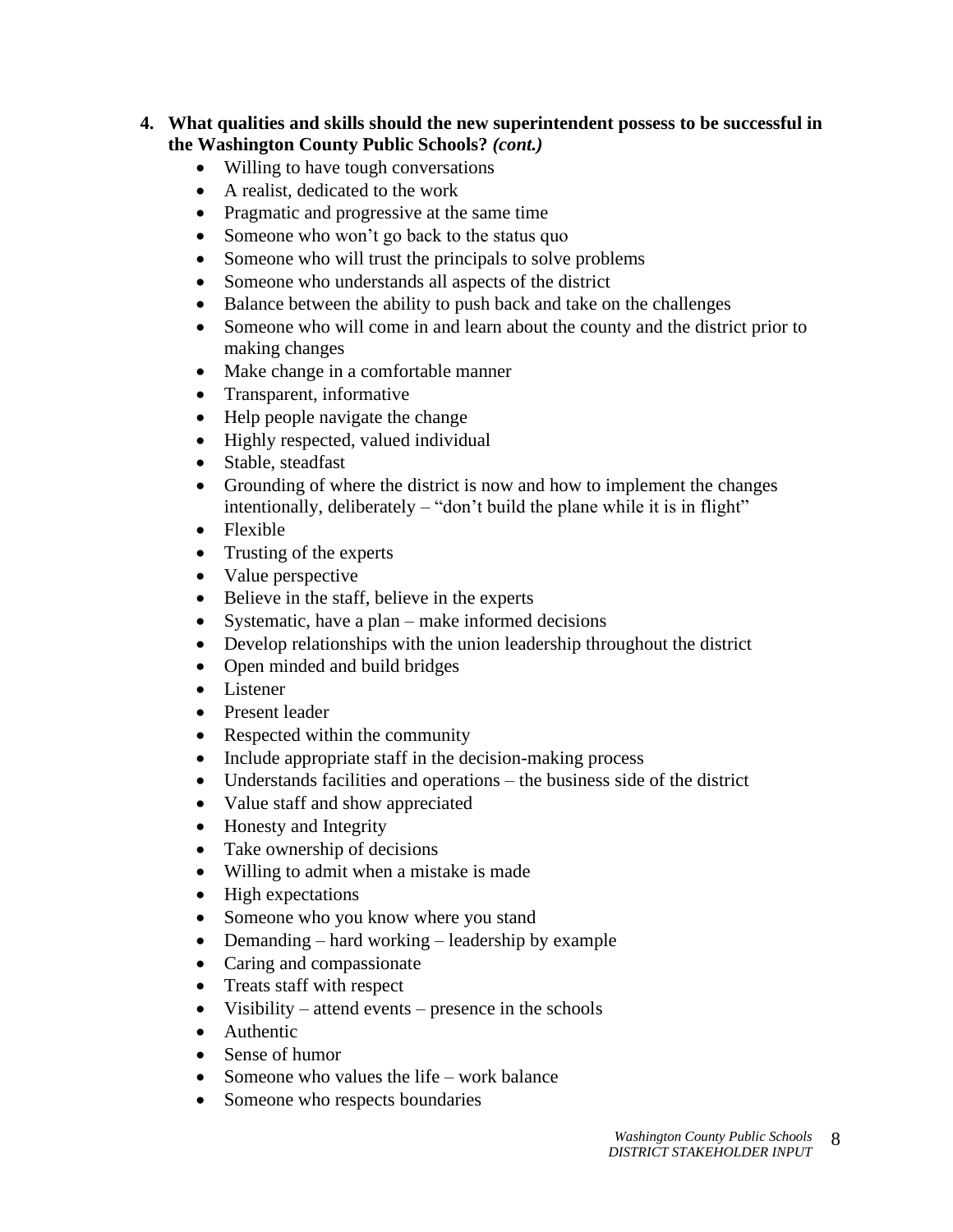# Stakeholder Group: **Business and Community** *April 2022*

# **1. Tell us the good things about your community.**

- Outdoor opportunities are abundant
- Historical areas and a great deal of history
- Urban and rural settings
- If you want big city Baltimore and Washington, D.C. are close enough
- Small town feel
- A great deal of growth
- A great deal of generosity
- Large number of non-profit organizations
- Organizations have a vested interest in the County want the County to be the best
- Involved business community
- Passionate residents passionate about the schools
- Crime rate is relatively low
- We are community oriented...We congregate around our community and our schools are a vehicle for holding our communities together
- We are very centrally located to get to the nation's capital
- School infrastructure is very good here...our buildings are in better shape than other districts
- Progressive district
- We were one of the first with 1:1 initiative
- Tech and Arts academies
- Leadership in the community is very open to new people coming in.
- New people are welcomed quickly
- Cost of living is good
- Great place to raise a family
- Public schools are the premium here...schools of choice, not private schools
- It is the ideal locality to raise a family devoid of the hustle and bustle of the city
- Collaborative nature....not only are the networks embracing of new people, we like to work together and not necessarily compete. Many collaborate with the school system
- Good hiking and other outdoor activities
- Close to big cities,  $C & O$ , historical, highway interchange and other large cities and close to other museums, arts and other areas
- Business communities has a good relationship with schools…Chamber hosts the Teacher of the Year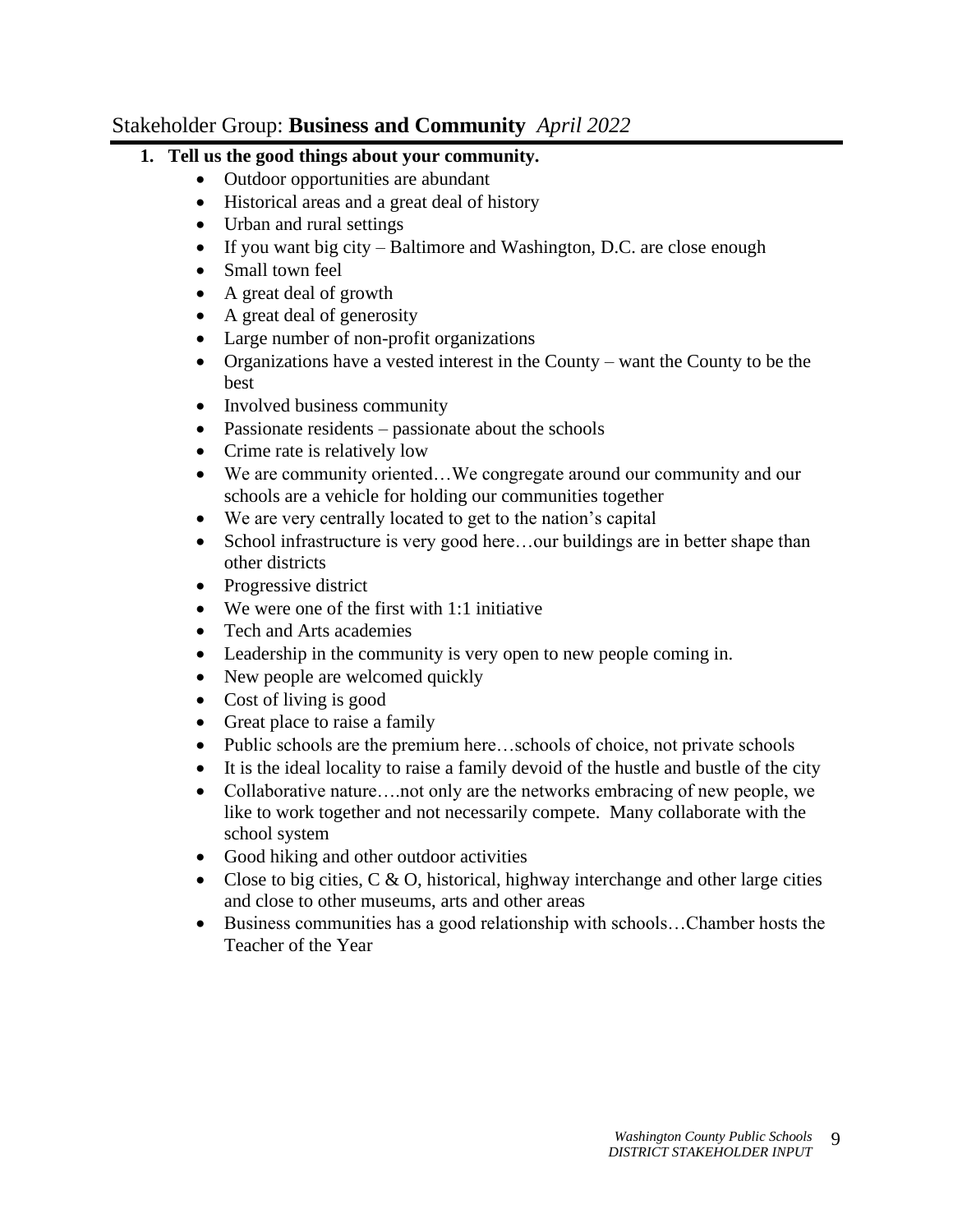# **2. Tell us the good things about the Washington County Public Schools**.

- Commitment to the education of the students
- Blue Ribbon Schools
- Unique experiences for students
- Variety of programs developed and offered to the students
- Tech High School
- Strong vision from the administration
- High student achievement
- Performs well as related to its peers
- Dual enrollment program hybrid program
- Student access to community college programs associate degree programs and preparation for bachelor's degree programs
- County is 456 square miles which encompasses a variety of communities with different needs and different demographics
- The arts school program, the agricultural programs
- Public private partnerships as related to establishment of particular programs
- School personnel participate within other county organizations and initiatives
- Technology initiatives
- Strong leadership team...top tier is talented
- Some exceptional teachers
- We're rural, but it's a teaching area...it's a good community to be selling to.
- Our starting pay is attractive
- We have the tech high, the business programs to do training in, the trade school, the police and fire academy, the U. of Maryland system, etc….There's a lot of fit for people who don't want to take the traditional road
- The relationships with the Community College and U. of Maryland....Impressed with the agreements and cross educational opportunities

# **3. What issues should the superintendent be aware of as he/she comes into the Washington County Public Schools?**

- Recognition of what the county population needs
- District is not well-funded work within those parameters to make things work
- Funded at the state minimum
- Some areas of the county have high poverty rates
- A high amount of generational poverty
- Advanced manufacturing program expansion in the district in collaboration with the community college
- Dual credit becomes free next fall challenge will be transportation for students to get to the community college to address equity issues – high school teachers need to earn master's degree in their discipline so they can be credentialed by the community college in order to teach dual credit programs in the high schools
- Mental health issues, addiction
- Manage security in the schools train teachers and equip them to manage security issues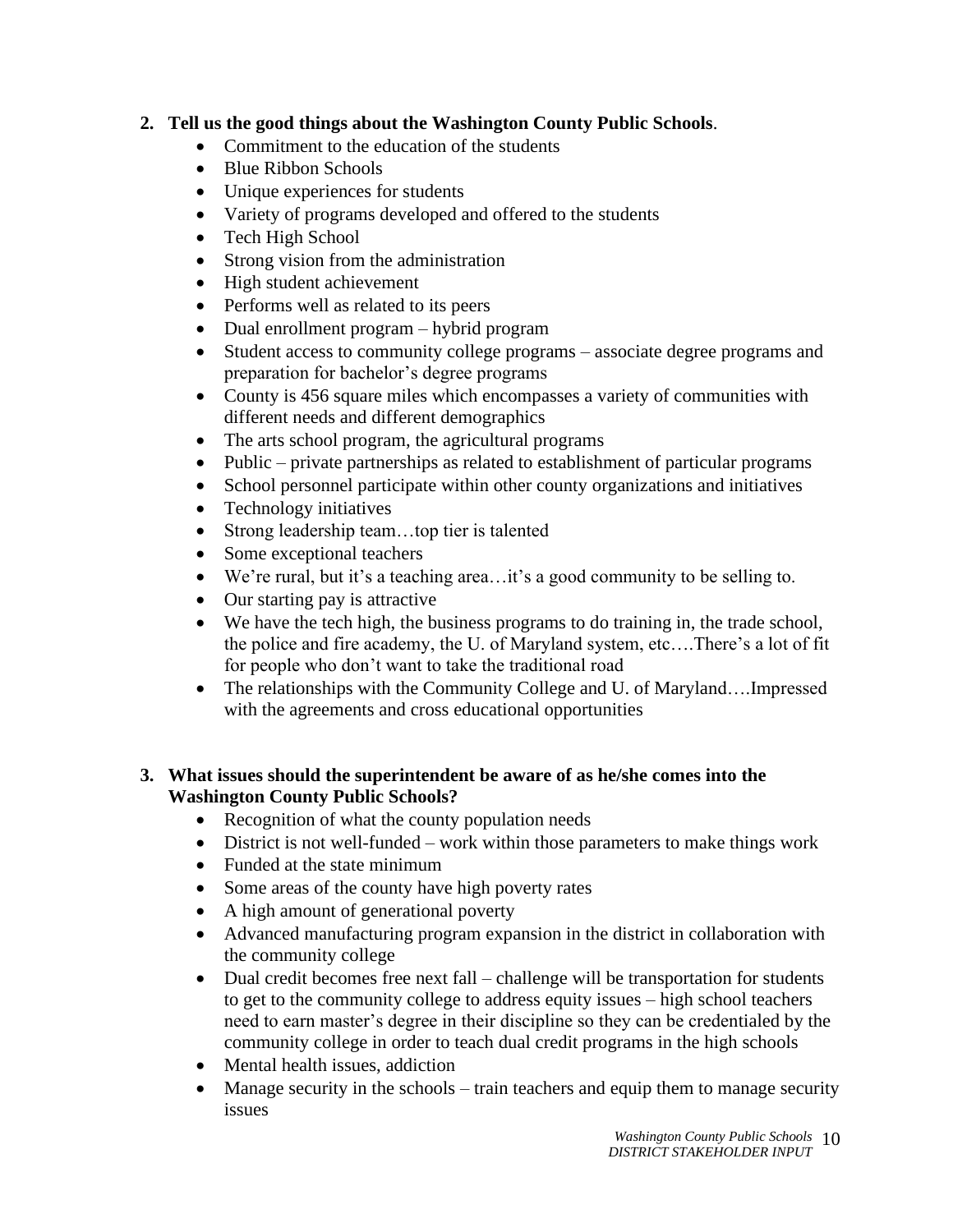#### **3. What issues should the superintendent be aware of as he/she comes into the Washington County Public Schools?** *(cont.)*

- Teacher pay, benefits and control behavior in the classroom student behavior
- Change in the character of the young children that are entering school
- Level of financial commitment from foundations and endowments will decrease because donators view these funds as supplanting budget and state and county funding
- Analysis of how to use the funds available effectively
- Support for the family units after school programs, etc.
- Disconnect in terms of equity-minded leadership; new supt. will be inheriting the issue of not being able to attract educators from diverse backgrounds
- Being able to survive in this environment without being called names if you are a person of color.
- Be conscious of educator wellness; Check in on teachers...
- The beginning teacher salary is the highest in Maryland, however while our salary starts out high, they tend to become stagnant at years 5-7
- Our county is seen as a low-effort county in the way we fund the school system; this is the  $6<sup>th</sup>$  year we have been seen as a low-effort county.
- Getting the funding to put more money into teacher salaries
- Part of the retention question in terms of retaining teachers is related to school culture and student behaviors…supt. has to be able to balance the state expectations with what is happening at our buildings
- The next person that comes in has to balance the academic expectations with making sure that people are o.k…prioritize behavior management and working with community partners
- The school communities within our school district are all incredibly different and diverse. There are inherent challenges there. First understanding what the differences are and then how to address those needs.
- We will not achieve academic greatness until we address mental health support
- Very different needs in different parts of the county.
- One size does not fit all....ex: All day pre-K
- There is a behavior and attitude problem in the school... need to attract more people of color.
- There can be no tolerance for treating people of color coldly; supt. is going to have to hold that line.
- The budget is a big problem; county commissioners have not been financially supportive of WCPS for a long time.
- We don't have sufficient numbers of staff.
- We don't have adequate facilities to support our programs and consequently we are losing staff.
- School system needs to have a lot of transparency around the way dollars are used in order to have hopes of getting more support from county commissioners.
- Behaviors among kids are prevalent and growing...1 in 5 kids are coming to school with behavioral challenges. Impacting our academics. Staff and kids need support. We are under a behavior/mental health crisis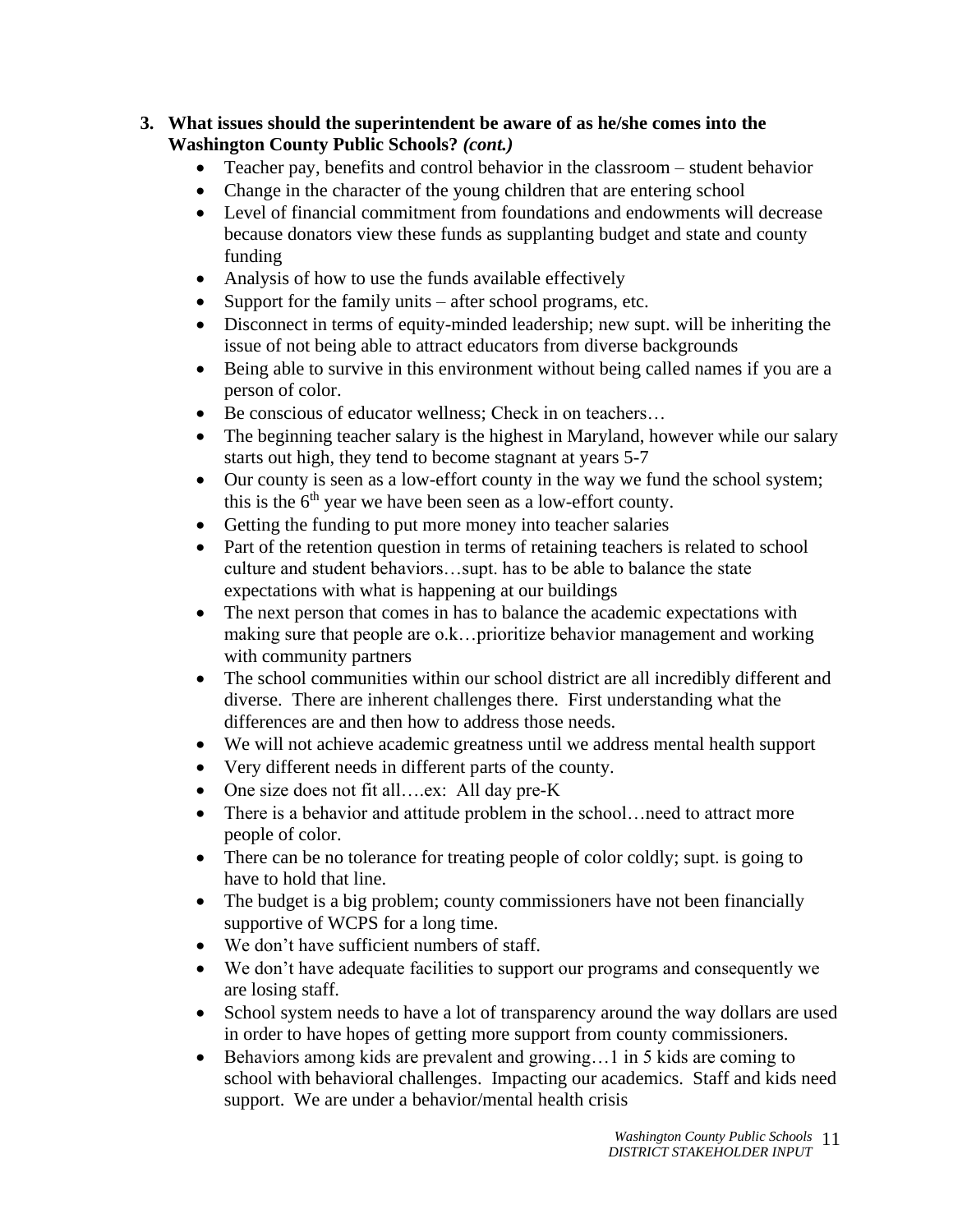#### **4. What qualities and skills should the new superintendent possess to be successful in the Washington County Public Schools?**

- Open-minded to doing new and unconventional things outside-thbox thinking
- Visibility and accessibility
- Student first mentality
- Creative
- Focus on academics
- Clear vision
- Excellent communicator
- Willing to form partnership
- Pro-education
- Willing to listen to everyone and get back to constituents in a timely manner
- Calming voice for education
- Relationship building in the district and in the community
- Made themselves available where diversity and inclusion was a strategy
- Keen eye to having staff members be diverse, not just teaching staff
- Equity in the way our children are treated; progressive movement in our schools
- Be a good instructional leader and a strong advocate for special education
- Experience working with special education
- Being able to hire and retain teachers who are diverse and culturally competent
- Younger teachers who are more progressive and giving them a place in the school system…all with a goal of providing equity for our students
- Bring empathy, equity, bring collaboration, bring inclusion…everyone needs to feel a sense of belonging
- Hopeful; firmly believe that things can be better tomorrow.
- Figure out the path over, under, around or through to make things better.
- Empathy and Collaboration
- Compassion and students first
- Confident and knows how to push the board
- Communicate at the state level
- Visionary and classroom culture person, but also has the political channel to MSDE
- Be in classrooms, talk to teachers, sit with kids, talk with staff...connect with your people. Folks will continue to work hard for you!
- Roll up your sleeves and get in with the people.
- See the school, its staff and the parents as family.
- Attract a large number of followers to get this train moving in the right direction.
- Have charisma...a little pixie dust!  $\odot$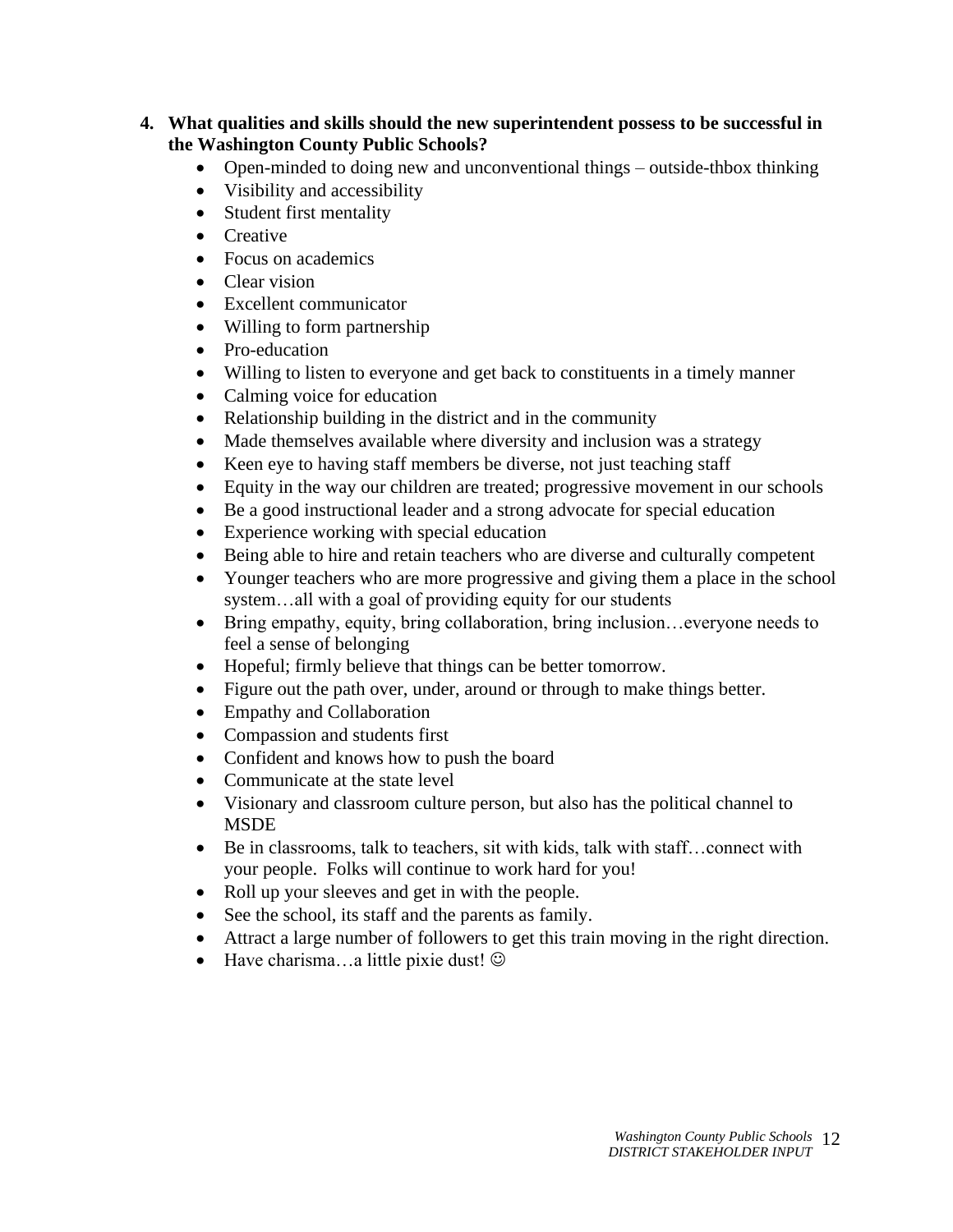# **1. Tell us the good things about your community.**

- Good people
- Located close to a big city, to a mountain trail, to the beach all between 15 minutes or an hour and a half
- Can be in DC or Baltimore in an hour; be in NY in 4 hours
- Easy to get around; shopping is easy
- Pretty convenient
- History buffs like it here
- Outlying areas...rural/country; in town very much a city atmosphere
- It's beautiful here
- Can be on Appalachian trail in 30 minutes
- So much here to do if you're into the outdoors
- Can study Antietam and the Civil War
- This place is pretty much like Mayberry
- Kids just show up at the house; pretty much like a small town
- Can do day trips...your first hour drive is pretty much like being in the country
- There's a diversity of viewpoint in the area
- The opportunities and the lifestyle here is marvelous; the schools and my kid's teacher are marvelous
- Depending where they are coming from, the cost of living here could be much cheaper to live
- The state itself has a lot of resources...they plow the streets in the winter time

# **2. Tell us the good things about the Washington County Public Schools**.

- Great arts support; music programs here are very good here
- Sports programs here are great
- Maryland state has a great education program
- Great special education program
- Caring teachers; help for the kids if they need it
- Resources are here for kids and excellent teachers here
- The quality of education is so ridiculously high
- WCPS had the Natl. Supt. of the Year previously
- Diff. high schools have different specialties
- IB program; technical high schools; amount of education kids can get
- Arts programs
- Magnet programs are amazing
- They do a good job of making sure that my child doesn't fall through the cracks
- Tech high offers architectural programs....
- Transportation is offered to magnet schools from high schools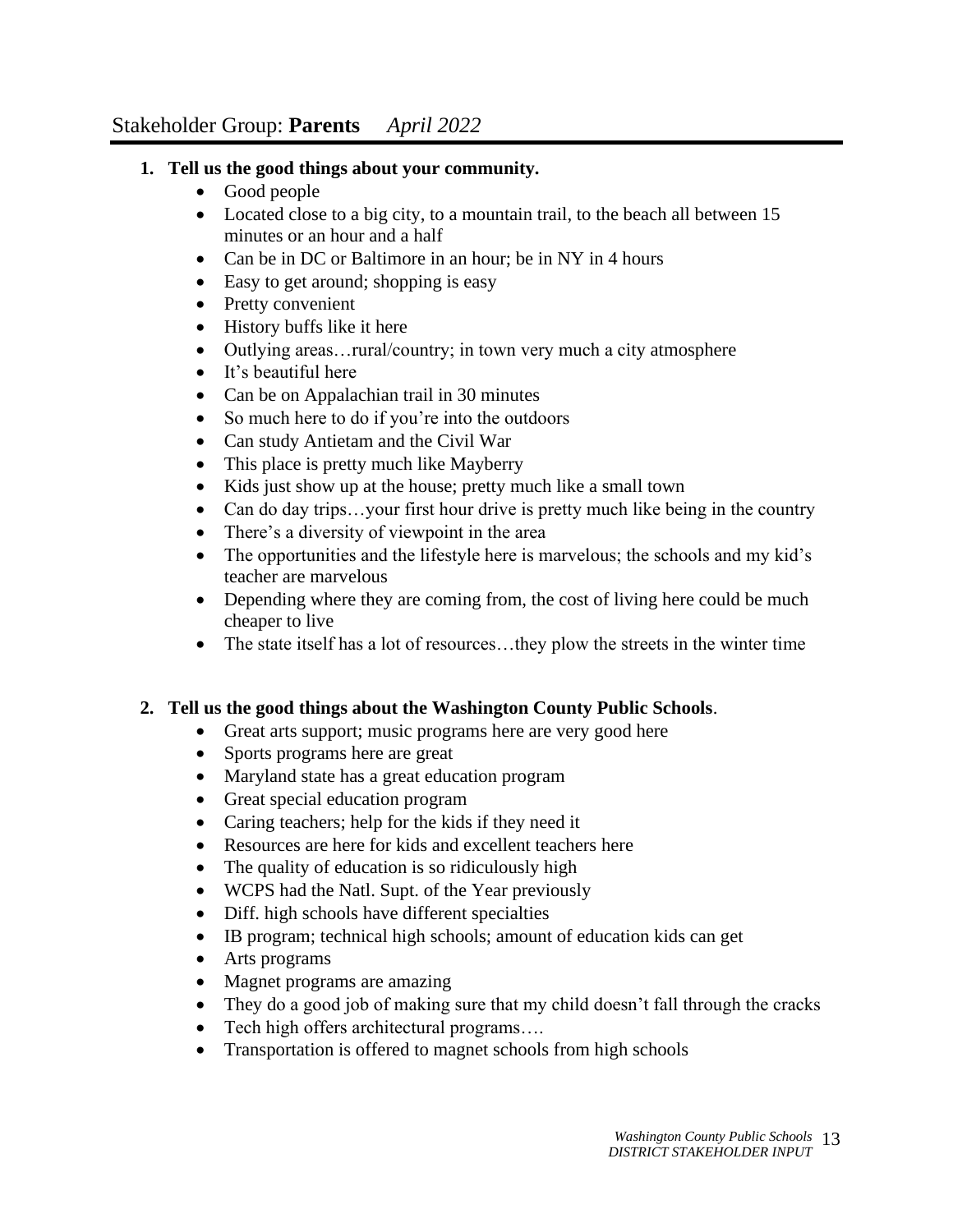- **2. Tell us the good things about the Washington County Public Schools** *(cont.)*
	- Great field trip opportunities
	- A lot of sports
	- Quality of teachers
	- GATE program
	- Opportunities for more advanced learning opportunities
	- Spelling Bees and person who wins gets recognized...they don't give everybody a prize
	- We live in farm country

#### **3. What issues should the superintendent be aware of as he/she comes into the Washington County Public Schools?**

- Violence in schools has started to pick up
- Students not seeing that there should be consequences for their actions
- Make sure principals and assistant principals tow-the-line with regard to student behaviors
- Administrators at the building level are expecting teachers to handle issues that should be handled by administrators
- Changes in health education are going to need to be addressed (conservative population)
- Having the parents have the opportunity to have control of their children's education and to opt out of their children taking certain courses
- As a result of Covid, getting kids back up to par.
- Learning delays amongst kids...especially as a result of Covid
- Supt. who has special knowledge or understanding of kids who have learning delays and what are we going to do about that.
- Drugs have become mainstay in all neighborhoods, not just poor neighborhoods
- Supt. needs to understand that changes need to happen with City Administrator
- African-American students are performing below their white counterparts...this is not just as a result of Covid.
- Inequities need to be looked at that will give our minority kids the opportunity to do better and an emphasis on closing the achievement gap.
- We need more African-American teachers who kids can relate to; we need more diversity in our teaching staff.
- Parents should have more flexibility in having input in what their kids are taught, than just what the state recommends or mandates.
- Teaching my son that he can be a girl...applying Maryland educational equity law is wrong and caused confusion that was not there.
- I want my child and my child's peers to be open-minded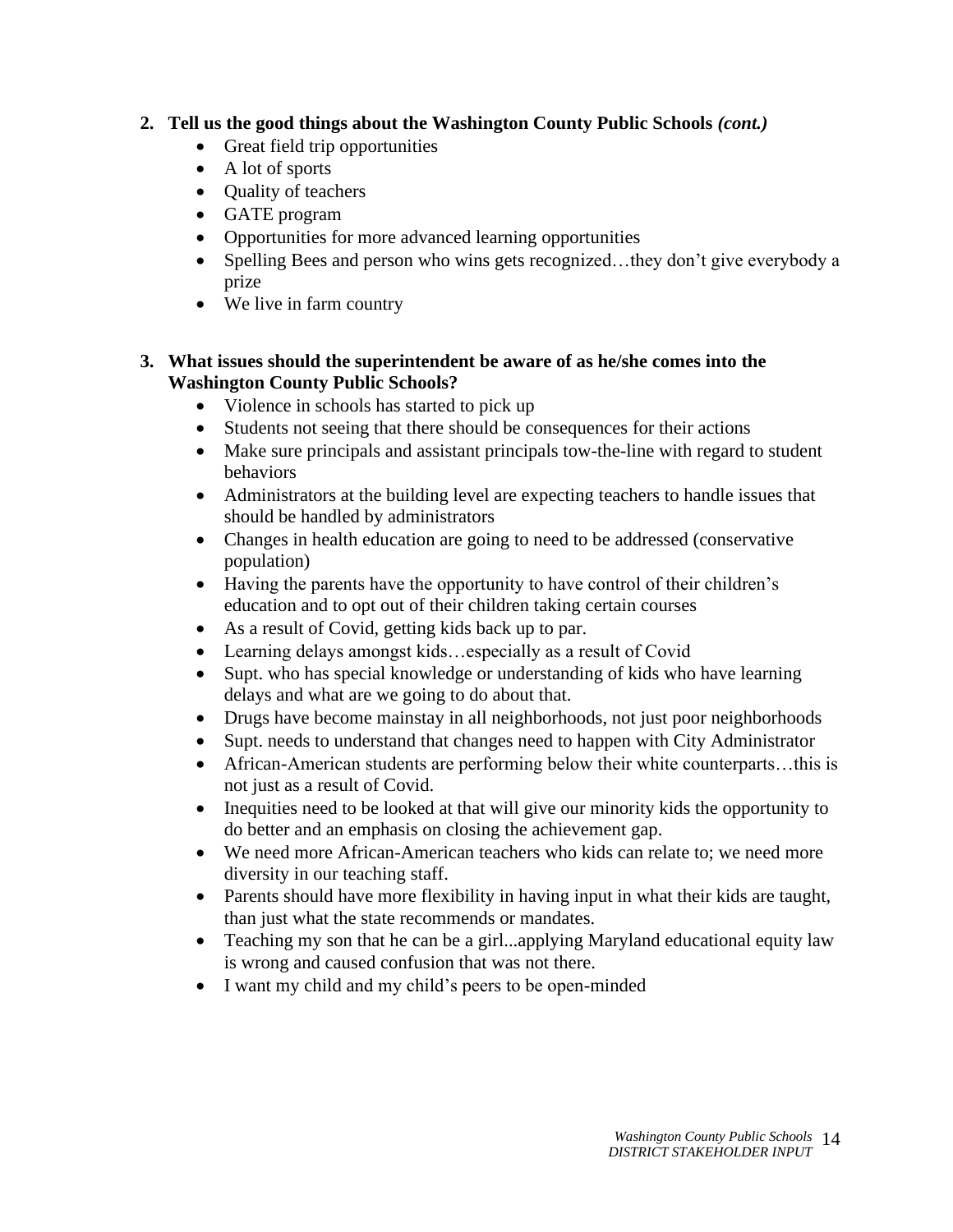#### **3. What issues should the superintendent be aware of as he/she comes into the Washington County Public Schools?** *(cont.)*

- Feel they are teaching that my kid is white and that's bad; the kids who are black are oppressed
- Magnet programs are great, but transportation to the magnet programs are not available, therefore access is not equitable
- We live in farm country, but the food isn't very good; they should feed local foods.
- Equity issues are a challenge
- A lot of people moved to Smithsburg because it's a "good school"...code for: "No Black People."
- There are more diverse people in Hagerstown...doctors, Muslims, people of color
- There's a lot of poverty in Hagerstown
- To the people who believe in Equity, (with a capital  $E$ ), if they are going to focus only on race issues and the solution they are going to have trouble implementing… will be equity that means equality of outcomes. If after a few years there are differences in outcomes, they're going to say it's because there were differences in equity in access to opportunity. (Equality of Opportunity vs. Equality of Outcomes)
- Job development and school-to-career opportunities and how do we prepare students here for jobs that will earn more than \$18 per hour.
- Warehouses don't have a ready workforce in Hagerstown ready to start work…such as Amazon and others.
- If we want the county to thrive, we need jobs that pay better
- From an equity perspective, not all feeder schools offer instrumental music at  $4<sup>th</sup>$ grade; some not until  $6<sup>th</sup>$  grade; therefore the playing field isn't level when it comes to auditioning for BIFSA
- Can every child access musical instruments?
- Music education does not seem as strong as it could be
- We need more money for musical instruments; also there are no after school buses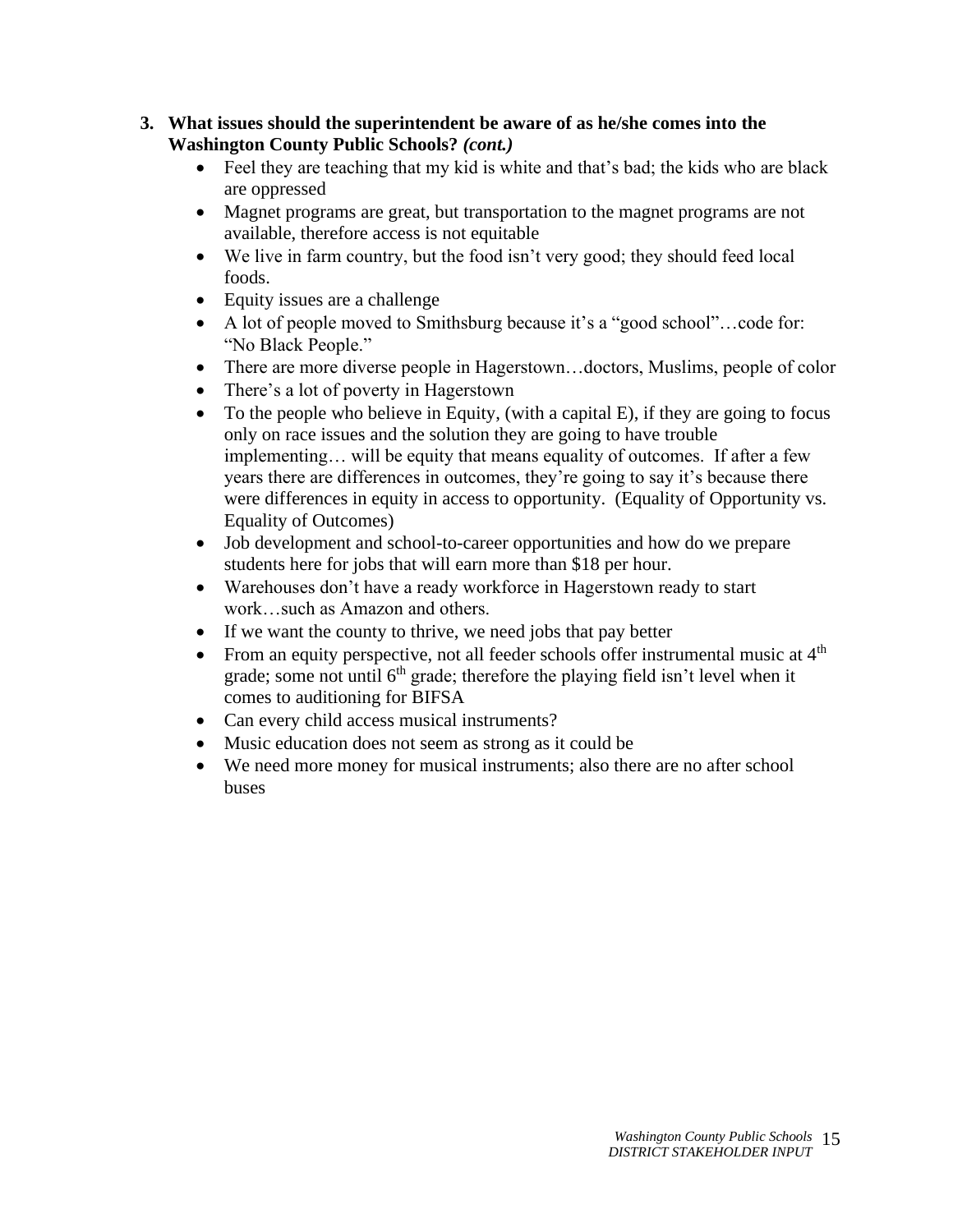- **4. What qualities and skills should the new superintendent possess to be successful in the Washington County Public Schools?**
	- Supt. should not be afraid to clean house in some places
	- Have a very thick skin.
	- Be professional and understands the value of building relationships with stakeholders
	- A desire to listen and work with others and hear opinions of others and be willing to change their opinion after listening to others.
	- Have dialogue
	- Open minded to other ideas
	- Don't have a slash and burn mentality; keep our good programs such as arts and sports
	- Out-of-the box thinker; if we have an issue, let's work it out
	- Relates to children and understands where they're coming from
	- Female supt. would be awesome
	- Business background would be great...business, not an education background
	- Good communicator
	- Good listener
	- Navigate the native, "good old boy network."
	- How can you talk with the local network which has been entrenched here for a long time and make changes
	- Someone who has written a history book or two; someone who understands that 20 years is not history.
	- Understands on a core level that this county, which is named after George Washington, that this county is based on the founding ideals of George Washington. It's really what holds us all together. It's really what allows how diverse we are, how privileged we are and the principles of the founding fathers.
	- Open minded
	- Can see other sides to any story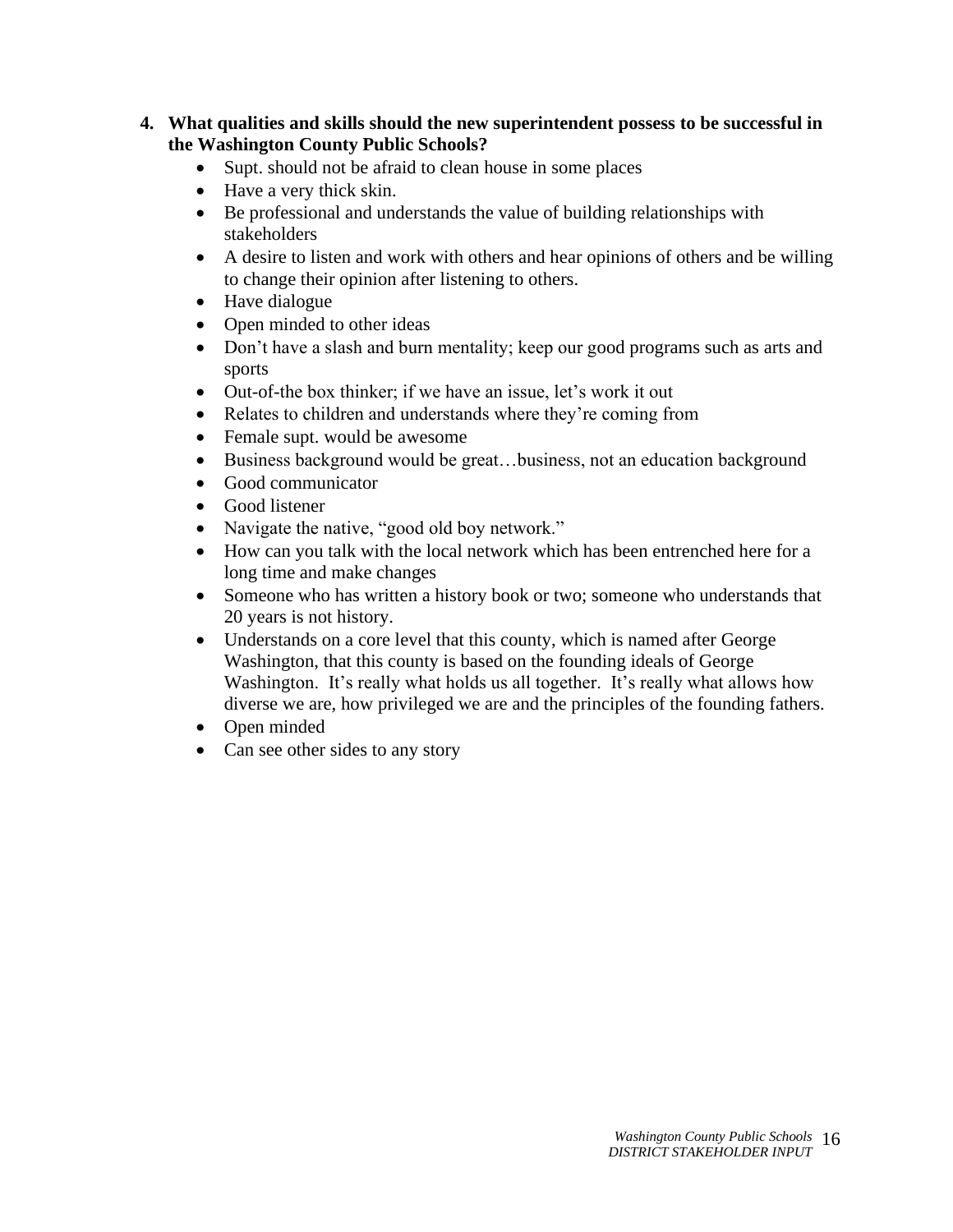# Stakeholder Group: **Students** *April 2022*

# **1. Tell us the good things about your community.**

- We have a lot of arts opportunities
- We have many historic areas…Antietam battlefield
- A lot of diversity
- Room for growth and changing opportunities
- Very centrally located…not far from Baltimore and DC
- Rural and city living as well
- A lot of nature and state parks
- Chesapeake and Ohio  $(C & O)$  Canal
- Wash. County...good melting pot...good representation of state
- Conveniently located to ocean and other places in state...general living
- New opportunities for entertainment and family life
- Easy for families to move here
- Youth sports programs
- Rivalries in and among the high schools
- A lot of sports programs and community college offers sports programs
- Wash. Co. has a lot of agricultural

# **2. Tell us the good things about the Washington County Public Schools**.

- Academic opportunities, such as Intl. Baccalaureate
- Tech high provides great opportunities for job experience...apprenticeship experiences
- Opportunities for students to create clubs based on their interests
- IB career program, teacher academy and visual arts
- Students can study what they may want to do out of H.S. Prepares for after grad.
- Tech High offers co-op work...we get our school hours from working
- HBC dual enrollment program
- Some schools offer child care completers, business completers, marketing program…can zone in on what you want to focus on in the future\
- Agricultural opportunities...if you're not interested in white collar work.
- Student government works pretty closely with the Board and we have a student member on the Board
- Pre-K program
- Middle school has a magnet program
- H.S. has an arts school and we have Tech. H.S. HDC programs…(Community College program)
- Elementaries have clubs and activities
- Ag academy at Clear Spring
- Apprenticeship program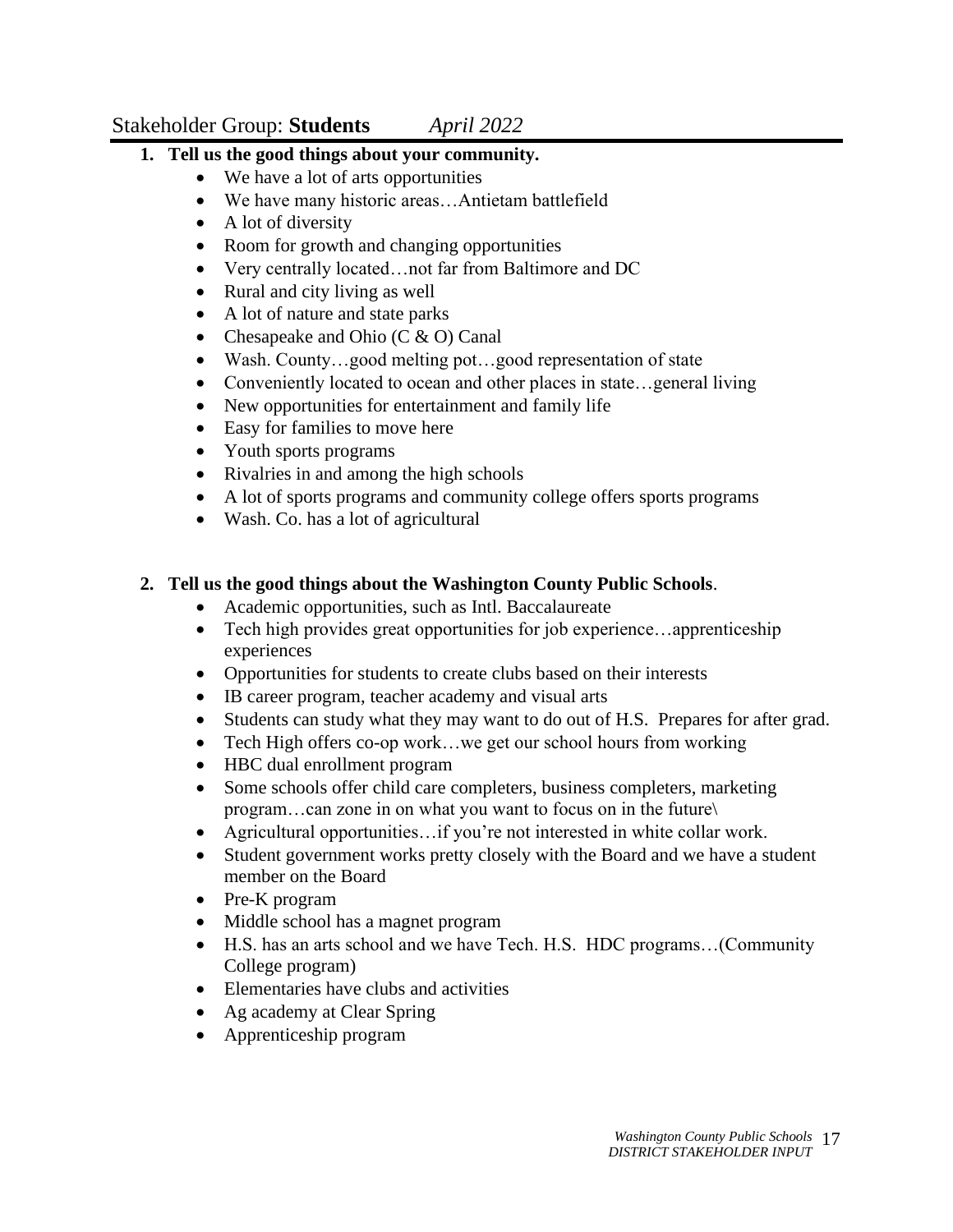#### **2. Tell us the good things about the Washington County Public Schools**. *(cont.)*

- Wash. Co. has a lot to offer
- Offers food backpacks for families who need help
- Outdoor school programs
- Elem. Students exposed to high school opportunities...orientation is strong
- In elem. Encouraged to start thinking about what you wanted to do.
- In elem. Did projects that would help our community
- Schools in the county helped families who were in tough financial situations, particularly at holiday season
- Being intertwined with the community... exposed to the community
- Many non-profits that help out families
- When people move into the community, they help families transition

#### **3. What issues should the superintendent be aware of as he/she comes into the Washington County Public Schools?**

- A lot of teachers and staff have quit in the middle of the year; this impacts the students
- A lot of teachers are trying to be our friends and we're not getting our education
- Shortage of subs
- We change administrators too much....at our school we're on our  $4<sup>th</sup>$  principal in the past few years. We don't have a sense of authority.
- We need more transparency with the supt.
- We lose our vice principals every year.
- There are different academic programs at different schools.
- Consistent fights in our schools and the admin. is doing their jobs, but it's not enough.
- There are long term subs, but when we pull subs off the street, they don't connect with the kids as well
- Teachers, because of the pandemic, did not feel appreciated or supported, so they are going to other professions.
- Teachers need help with their mental health.
- Disconnect between the BOE and the teachers in the classroom...frustration with how things were done between the educational process and the curriculum
- The county has run this more as a business, rather than putting the needs of the students first; as a student with special needs, I feel this.
- Since the pandemic, mental health has become a need at the high school. Violence has become a big issue.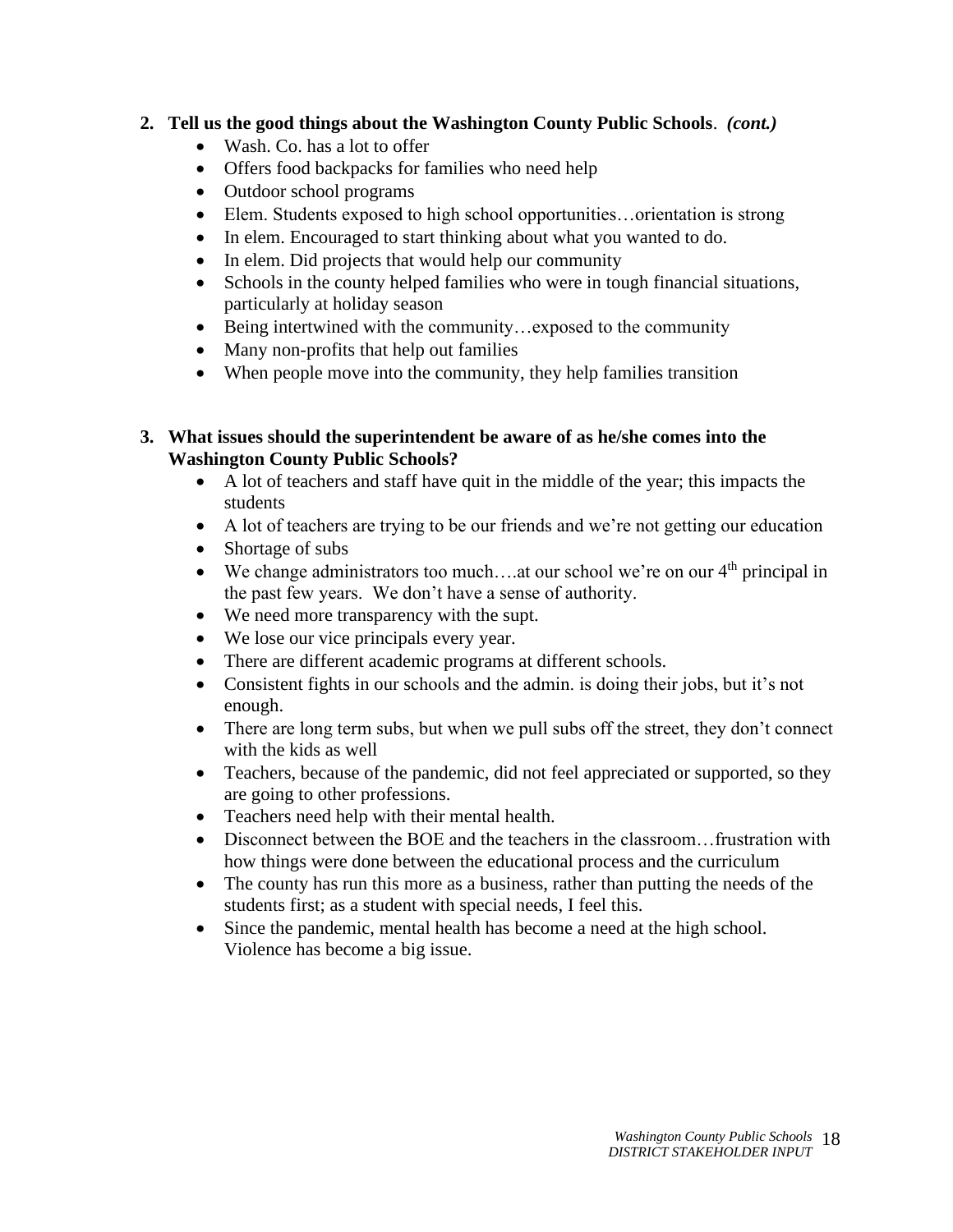#### **3. What issues should the superintendent be aware of as he/she comes into the Washington County Public Schools?** *(cont.)*

- We need to build trust not only with the teachers, but with the students and the parents. Transparency.
- The curriculum has failed us at times; sometimes we're not heard as students. Students should be more involved and should see the supt. more than we do.
- A lot of us haven't even met the supt.
- Teachers want support from the supt. Teachers don't feel like they are getting recognition from supt.
- Dr. Michael has worked with custodians and food service staff; he has been great, but we need to see him more.
- We want more of a family-like environment with the supt.
- Online school messed with students and teachers' mental health; a lot of teachers gave up during that time. A lot of teachers gazed at blank screens.
- The transition back from the last two years of Covid has been a challenge.
- Substitute teacher shortage is a big problem.
- Teachers during their planning period are being put in classrooms where there is no sub, so they are giving up their planning period
- Teachers are not getting the support they need.
- There is a disconnect between the BOE and the staff. There is a lack of transparency from the BOE.
- When the new supt. comes on board, there should be a transparency committee.
- This meeting is great to get our input, but it's only a step in the right direction.
- Student discipline is bad
- We don't have enough money from our county commissioners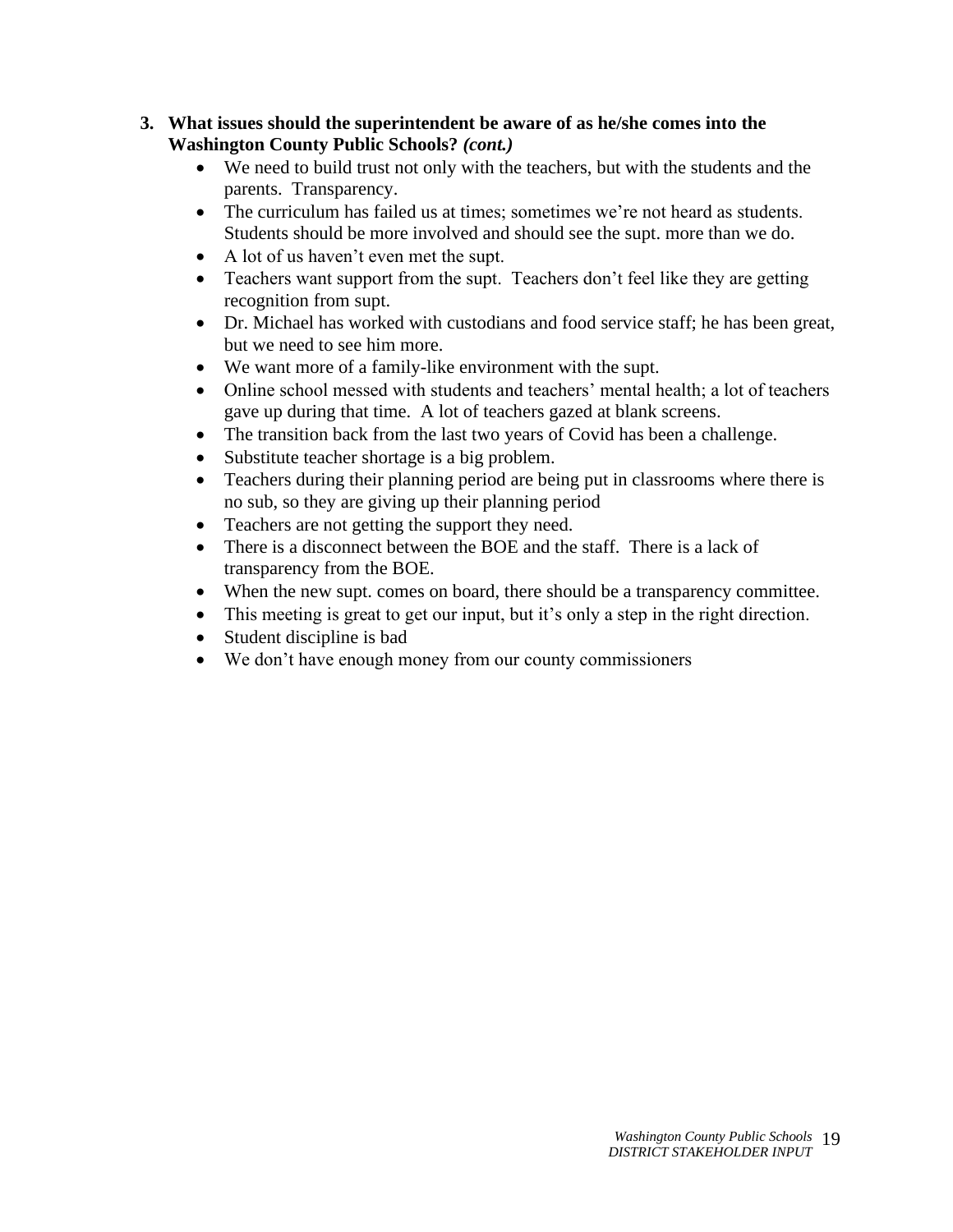#### **4. What qualities and skills should the new superintendent possess to be successful in the Washington Public Schools?**

- Has been a teacher and has had experiences in the school system
- Really personal and someone with whom you can make a connection
- Recent experience in the schools
- Involved and need to know about current events
- Empathetic and good communications skills with teachers and students
- Be visible at sports, plays and things like that.
- Be supportive of all...custodians as well as teachers
- Someone who has been through stuff... life in Hagerstown if rough...there's a lot of drug addiction…be able to empathize with students. Someone who can understand what students in Hagerstown go through
- Someone who endorses equity training and restorative practices and doesn't let teachers make questionable comments about race, sexual identity, etc.
- Honest and transparent
- Calls people out
- Someone who is willing to sit down with students and see what's bugging them
- Someone with an open mind
- Great communicator, because sometimes people don't know what's going
- Adaptable and flexible
- Putting the students first, always
- Optimistic and determined
- Connects with the students
- Take charge and make change when it's needed
- Representative of us as a community; maybe even attended WCPS.
- Make sure they are understanding of student problems
- Understanding that there is an issue
- Needs to do things based on what he needs to do, rather than just making people happy
- More diversity
- Be from a similar county so they will understand us
- Funding awareness
- Experience with mental health issues and discipline; programs and new ways for teachers to control their classrooms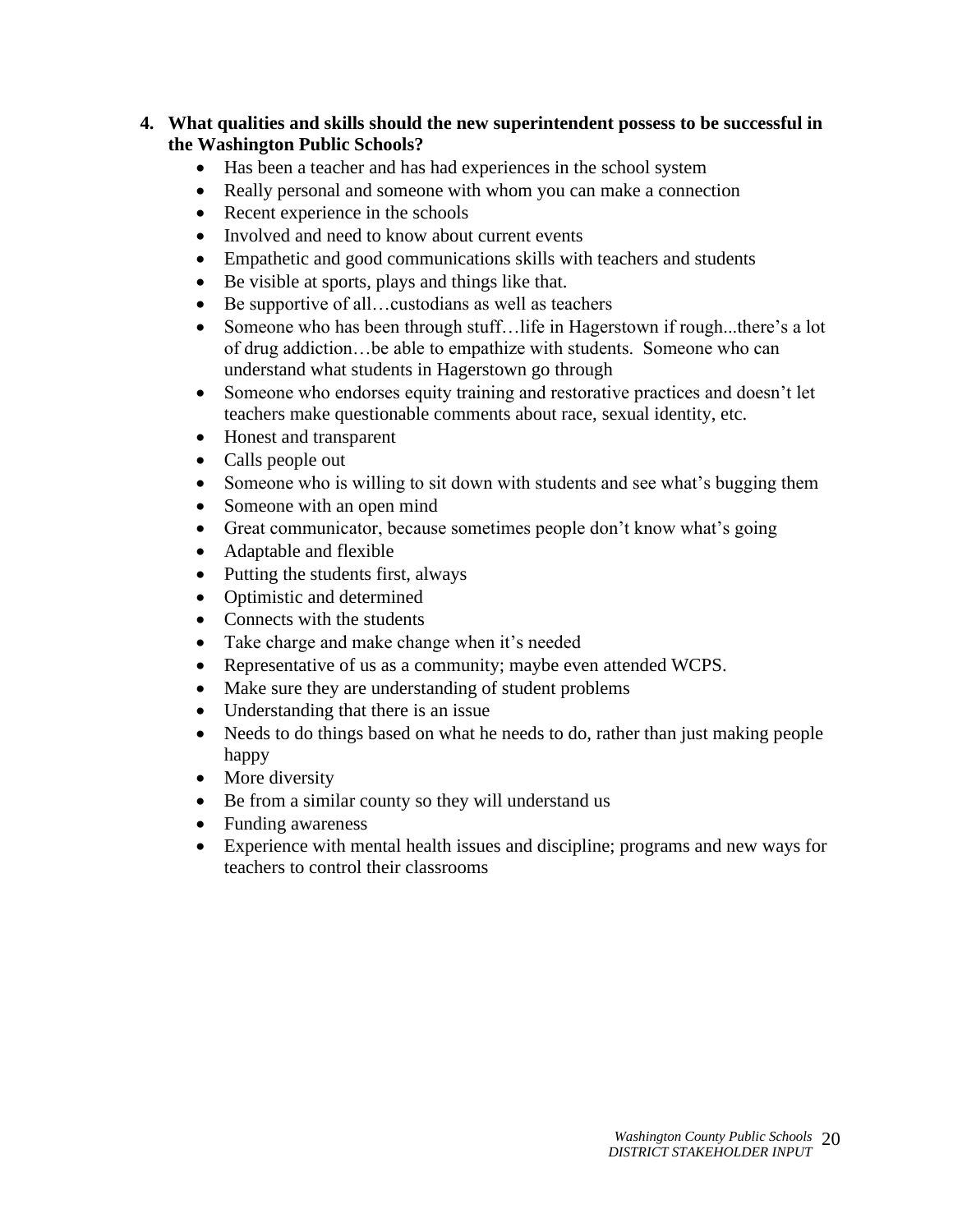# Stakeholder Group: **Teachers** *April 2022*

# **1. Tell us the good things about your community.**

- Diversity
- Events are varied throughout the community
- Hard working community excellent value for the dollar
- Many educational opportunities
- The arts are building up, specifically in Hagerstown
- Many family-owned businesses
- Small-town feel
- Close to large cities
- Schools represent families
- Gettysburg only about 45 minutes away
- Washington County more diverse than we're given credit for
- Proximity to major metro areas is a good draw
- DC and Baltimore are not far; NY and Philly 3.5 hours to are close
- State parks in West VA and shore not far
- We're more working class...we have a Southern flavor to this area; it's more southern than other parts of Maryland.
- There's a welcoming atmosphere
- Great food
- Wonderful orchards
- A lot of cuisines
- The power of the people...our association has reflected what our county would want.
- The beauty, the closeness, the history and the pride.
- We do have a large medical facility in Washington County; there's medical care here.
- A short jaunt to the best medical care in Baltimore and DC
- Maryland Theatre in downtown
- Our downtown is experiencing a regrowth
- Washington County Museum of Fine Arts (and it's free)
- Maryland Symphony
- Airport closest to Camp David with the longest runway
- Nice golf courses
- Caverns
- Civil War battlefields
- Active interfaith coalition
- R.E.A.C.H. Cold weather shelter...organized by faith communities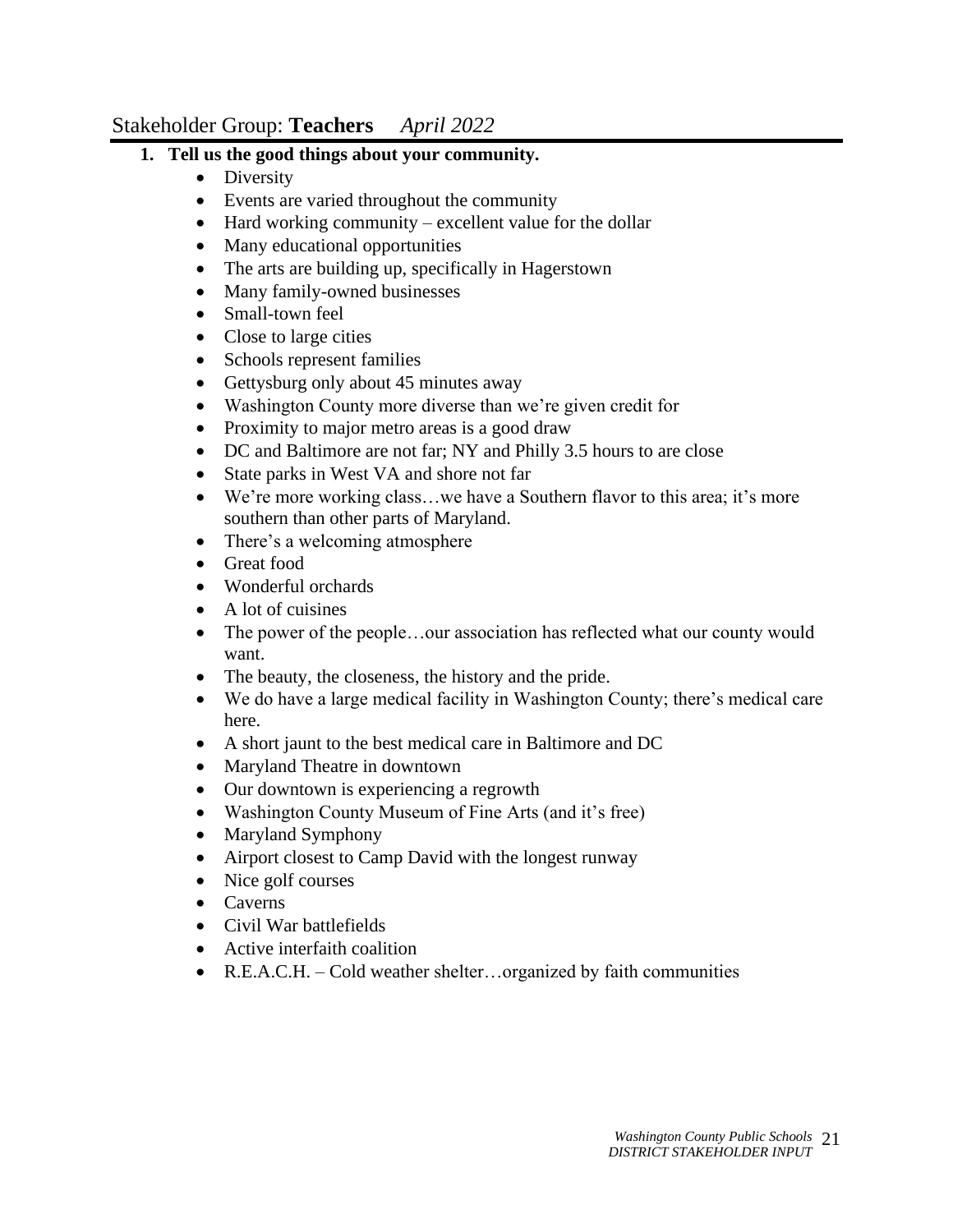# **2. Tell us the good things about the Washington County Public Schools**.

- Ouality teaching staff
- Excellent school culture
- Commitment to the students
- Equitable practice for all age students
- Flexibility to meet the student needs
- Student centered system
- Student involvement in donating for appropriate causes
- Values the concept of the comprehensive high school, maintain the arts, athletics
- Instrumental music at the elementary level
- Students benefit from the comprehensive approach
- Variety of programs, Tech High, school to career programs are varied
- CTE programs are strong
- Marshall Street School meets the needs of severely handicapped students
- Serve students from birth through 21
- PreK programs some high school students work within the program
- Student centered, dedicated staff, students' talents are nourished
- Seal of biliteracy, district is becoming more diverse, being bilingual is celebrated
- Teachers have been able to go to one spot on essential curriculum online
- Amazing programs...school for arts, technology; many opportunities for students
- IB program
- Great teachers
- We see kids' pride in their home schools at Tech High
- One of two public high schools for the arts in the whole state
- We regularly have people at the state level from our sports programs
- Strong theatre programs
- All schools have strong music programs; BIFSA is not the only school where we value music education
- Business partnerships with the schools
- Outdoor school with environmental education
- Planetarium
- Investment in technology and ensuring that infrastructure is there
- Enabled a Digital School this school year
- Have a good AP program and several educators are involved at the college board
- More books have been purchased for independent reading, which have been through a review process
- On professional days, many teachers have been leaders of the professional development and training
- There is so much potential that a superintendent could walk in and do so many things to demonstrate leadership for students and staff with the *Blue Print,* etc.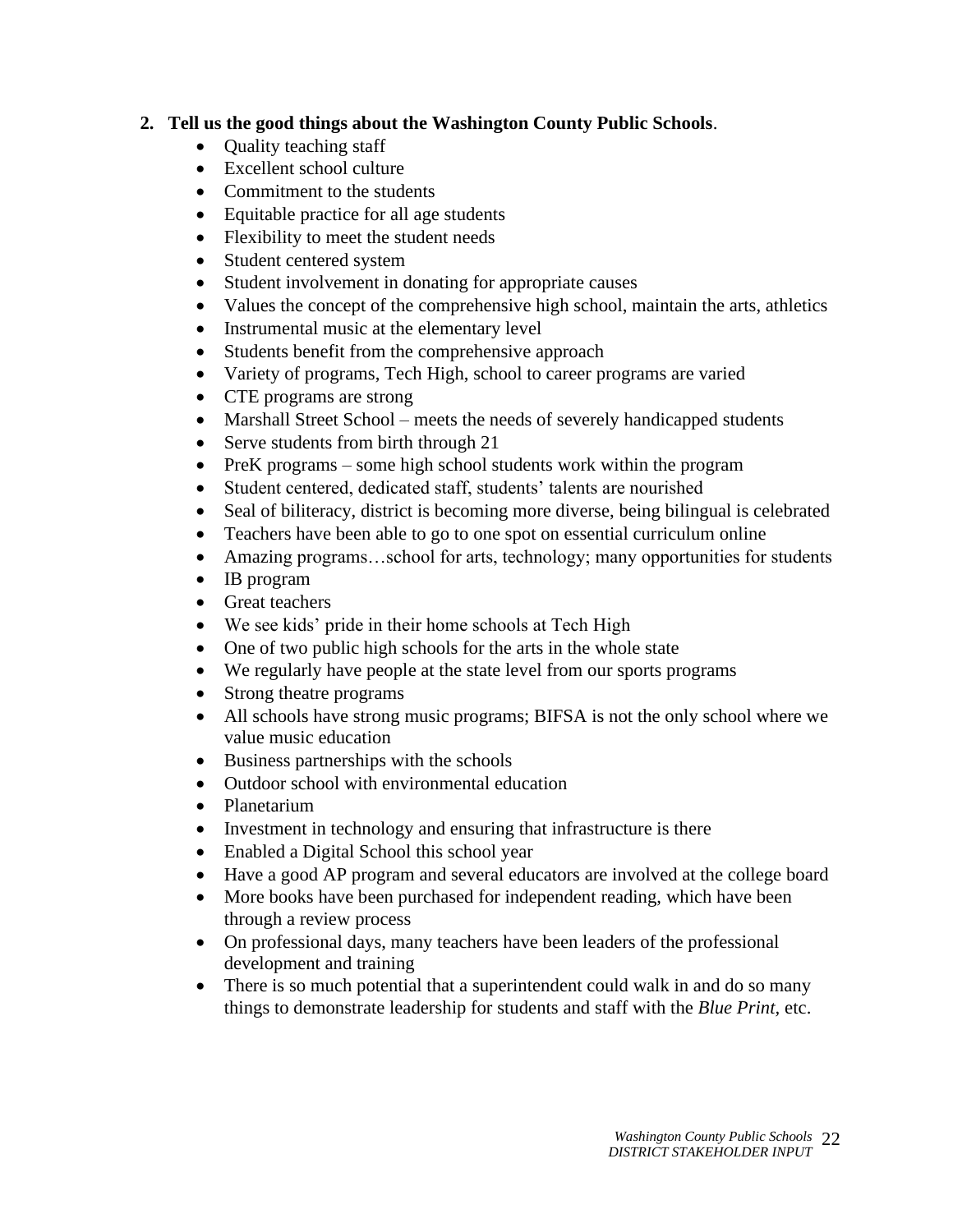#### **3. What issues should the superintendent be aware of as he/she comes into the Washington County Public Schools?**

- Funding no support from County Board of Commissioners
- County supports funding at the minimum as required by the State
- County will not fund the school resource officers
- Teacher retention
- Transition out of Covid
- Recruitment and retention of diverse educators
- Room for improvement in welcoming diverse individuals into the district
- Issues that exist around racism and homophobia there is a tolerance toward free speech that sometimes crosses the line
- Public being critical toward some of the lowest paid staff members in the district
- Disrespectful members of the public
- There are positions needed within the district that were eliminated due to lack of funding – some administrators are serving in multiple roles
- Increase in student behavioral issues that could be addressed through more staffing such as counselors, etc. Social/emotional issues of students are increasing and these issues need to be addressed in order to establish an environment conducive to learning
- City of Hagerstown is in the middle of a revitalization issues still exist related to poverty and addiction – these issues become problems for the schools to address with limited resources
- Feelings that decisions made by central office are made with a lack of concern for employees
- In the school system, not all diversity is represented in staff
- Transient population and student attendance
- Student behaviors...a whole new level...our biggest challenge
- The *Blue Print* is going to require so much accountability with the funding attached.
- Very concerned with what I've heard some parents say in public comment which is blatant falsehood about book banning and TED talks. It feels like we are at a very precarious time in our district right now. Tied to academic freedom…very concerning.
- Occasionally the behavior of students and parents is not civil. There is an undercurrent of white supremacy regarding LGBTQ, Racism, anything we as educators do to correct a narrative (such as Pilgrims and Thanksgiving), etc.
- Washington County is really a microcosm of what is happening in the nation. The divisions we are seeing in the country…Washington County is not immune from that.
- You can't have the assumption of liberalism and come in here and be successful in Washington County.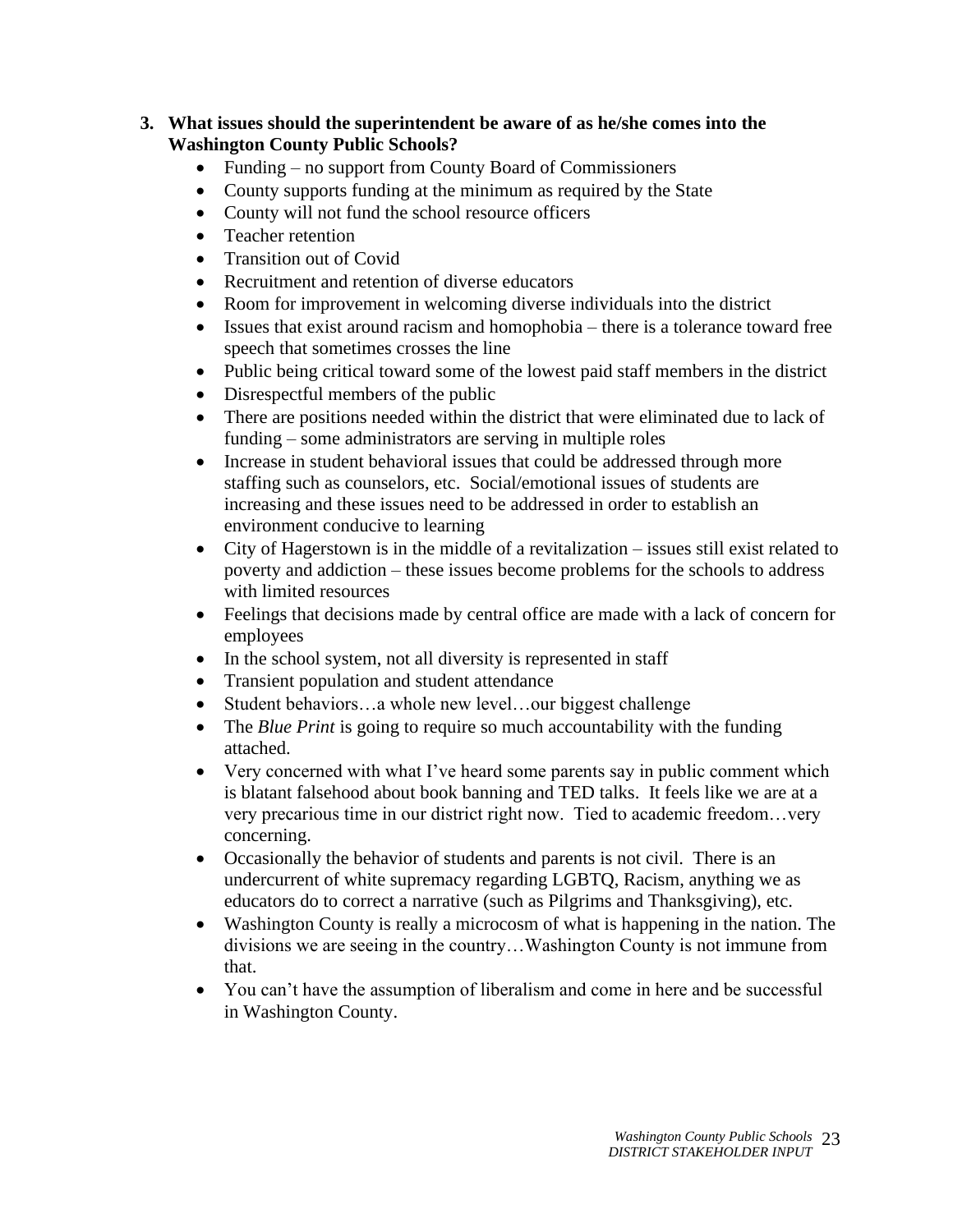#### **3. What issues should the superintendent be aware of as he/she comes into the Washington County Public Schools?** *(cont.)*

- Young children are disrupting classrooms with behaviors such as kicking and hitting and teachers are leaving WCPS.
- Restorative practices are very important and we need to do that.
- Funding piece is critical
- There used to be elementary Spanish in 9 buildings and now there is elementary Spanish in 1 building and yet our community has grown in diversity.
- Because the cost of living out here is much lower than Frederick County to the East, people are moving to the West and into Washington Co.
- We do have members of our delegation representing us in Annapolis who are actively working against funding of public schools.
- If we have wraparound services, we can improve a community.
- Big drug issue here
- State prisons are here
- Our administrators do the best they can, but their hands are tied…especially post-Covid
- Is the curriculum inclusive of cultural backgrounds?
- There is not a lot of support for ELL students; often dropped into our classes with minimal supports
- No supports for the kids who need the supports
- Our curriculum is not changing as our population is becoming more diverse
- Recruiting and retention of educators…all educators
- Communication piece...things would often come out from CES and teachers weren't even aware of it until it was out on social media.
- Teachers need to be aware of and part of decision making
- We have a full-on attack on public education that is happening
- New supt. will be filling very large shoes
- How much curriculum is really too much?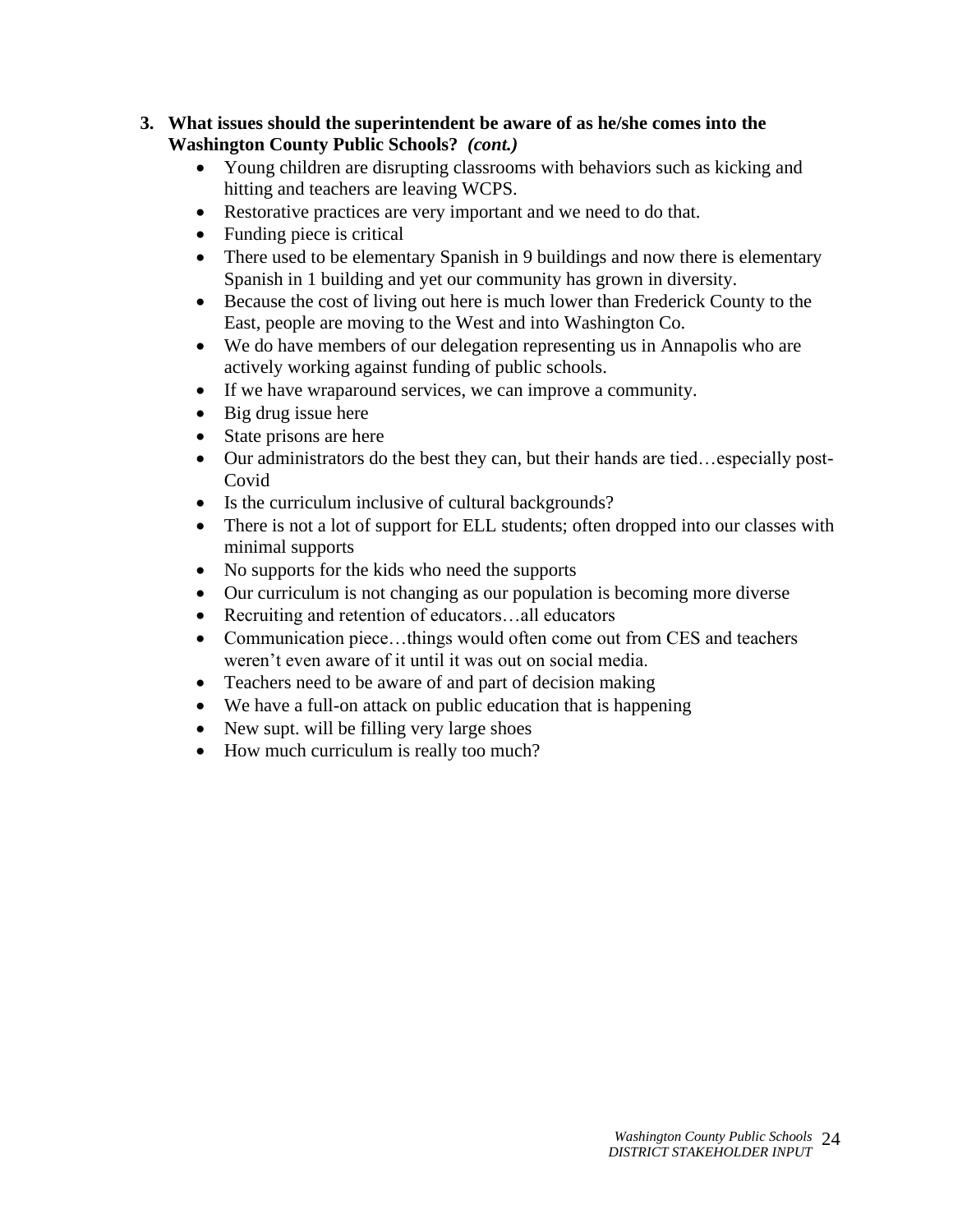#### **4. What qualities and skills should the new superintendent possess to be successful in the Washington County Public Schools?**

- Open minded
- Educational background is important in order to empathize what teachers have to do
- Lead by example
- Roll up their sleeves to help when needed
- Delegator
- Respect for employees' skill set and knowledge
- Respects employees' training, a supporter of staff, makes decisions that are best for students and best for the staff
- Recognizes that every employee in the system is essential
- Collaborator
- Diplomatic person willing to listen to different perspectives
- Communication with the stakeholders
- Someone who uses the carrot not the stick
- Caring and empathetic
- Come into our schools and represent us...make self feel like one of us
- Would like to see diversity represented
- Our ELL and diversity
- Someone who really understands why public education exists and someone who realizes that social justice means freedom of speech and freedom of choice exists for our students
- Be visible; teachers can e-mail you and you will e-mail them back
- Progressive while still being fiscally sound
- Lead positive change
- Make sure that the new supt. has been in schools where they have had diverse populations
- Come in and want to work with the things we have in place; don't come in and change things…give things time to work.
- Communicate, cooperate and collaborate with the teachers' union
- Talk to kids and teachers; be someone who kids and teachers know
- Meet with students and teachers; have a forum
- Have a good track record; their previous district should be sad to see them go
- Ethical and proven their work
- Someone with diversity and represents a minority group; it would be good for students to see themselves in this person
- Value the contributions that the staff bring to the system
- If something is not working, seek the input of the staff who are involved with it to find out why.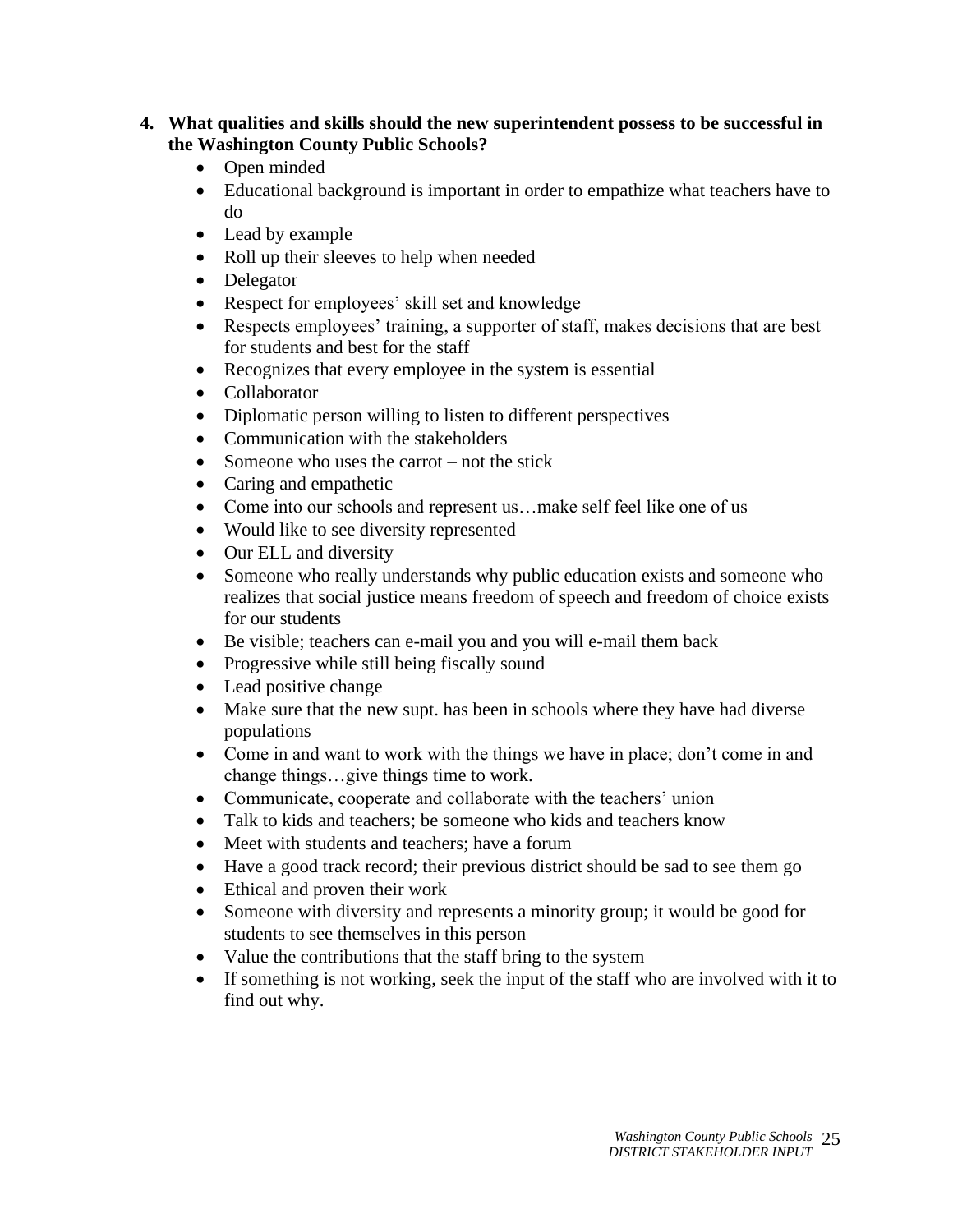- **4. What qualities and skills should the new superintendent possess to be successful in the Washington County Public Schools?** *(cont.)*
	- Someone who wants to foster a collaborative relationship with teachers....we're all in this together.
	- Important for the superintendent to listen to the teachers, students and staff, but also critical to listen to the community
	- Diplomatic, but also understanding
	- Address and really promote a positive culture and part of that is respect of all employee groups. Ex: Spend time serving lunch with the cafeteria staff.
	- Bring us to the table...nothing about us without us.
	- Listen to us and not just pretend to be listening
	- Be a strategic communicator not an authoritarian leader
	- Be a servant leader
	- Someone who is real and doesn't put themselves up on a pedestal above others
	- Someone who can easily handle themselves at the Chamber of Commerce meeting but is equally comfortable serving food in the lunch line.
	- The superintendent is the face of the school system.
	- Understand that we are working with human beings; the children and the staff are human beings.
	- The association wants to partner with the superintendent and the board of education and are not looking for an adversarial relationship. We want to work together.
	- The relationship with a superintendent should be about hearing things and working together.
	- Need to value the College and Career Readiness Standards
	- What do tech readiness programs look like, especially for our kids who do not get into Tech High?
	- View our students and staff through an equity lens; many of our students and staff feel like second class citizens because they can't be their true selves.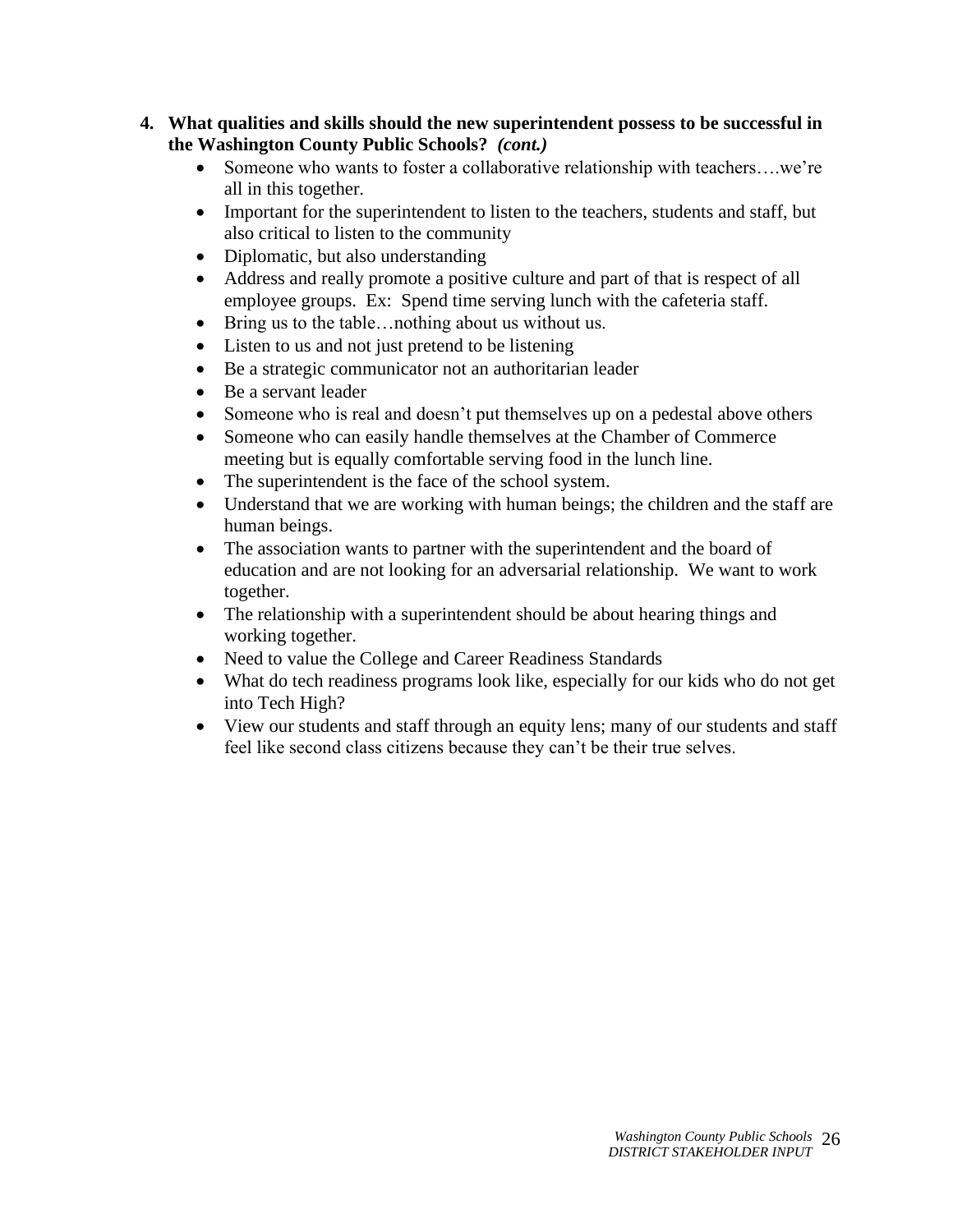# *Survey Monkey Results for Washington County Public Schools April 2022*

*(NOTE—these responses have not been edited, they are printed as entered by the stakeholders)*

#### *143 Responses*

#### **Administrators**

#### **Tell us the good things about your community. (This information is used to help us recruit quality candidates.)**

- Centrally located with easy access to Pennsylvania, West Virginia, Virginia and an hour to Washington DC or Baltimore Strong sense of community within each school community
- The area provides a good quality of life. There is a vast array of activities in the local region and we are close to larger metropolitan areas. Something for everyone.
- Small town feel less than 1.5 hours from two major metropolitan area. Healthy mix of both trade and professional professions in the community.
- Washington County is a small community that at times feels like one large town instead of a county with nine municipalities. People know each other and businesses are happy to help sponsor events. Washington County is centrally located to Washington, D.C., Baltimore, and Northern Virginia, all of which offer varied cultural opportunities and great medical care. It also offers quick trips to the ocean or the mountains. Washington County offers the ability for students to stay in Washington County while they pursue their higher education through Hagerstown Community College and University System of Maryland at Hagerstown. Washington County Government does a great job with parks and recreation. There are lovely pocket parks and larger parks all throughout the county. The County Rec Department also offers a variety of activities for folks of all ages.

#### **Tell us the good things about your schools. (This information is used to help us recruit quality candidates.)**

- Our staff are dedicated to supporting students. Collaboration among departments is key. Our students are resilient.
- We value teacher continuing training and professional development.
- The employees care. They care for the students and the community. They go above and beyond when needed.
- Washington County Public Schools offers many choices for students from magnet programs, to visual and performing arts, to technical education. Washington County Public Schools leads the state in student apprenticeships giving its students a leg up upon graduation. Washington County Public Schools is a great size. It is not too small that it cannot offer a variety of program options for students or advancement for staff, but not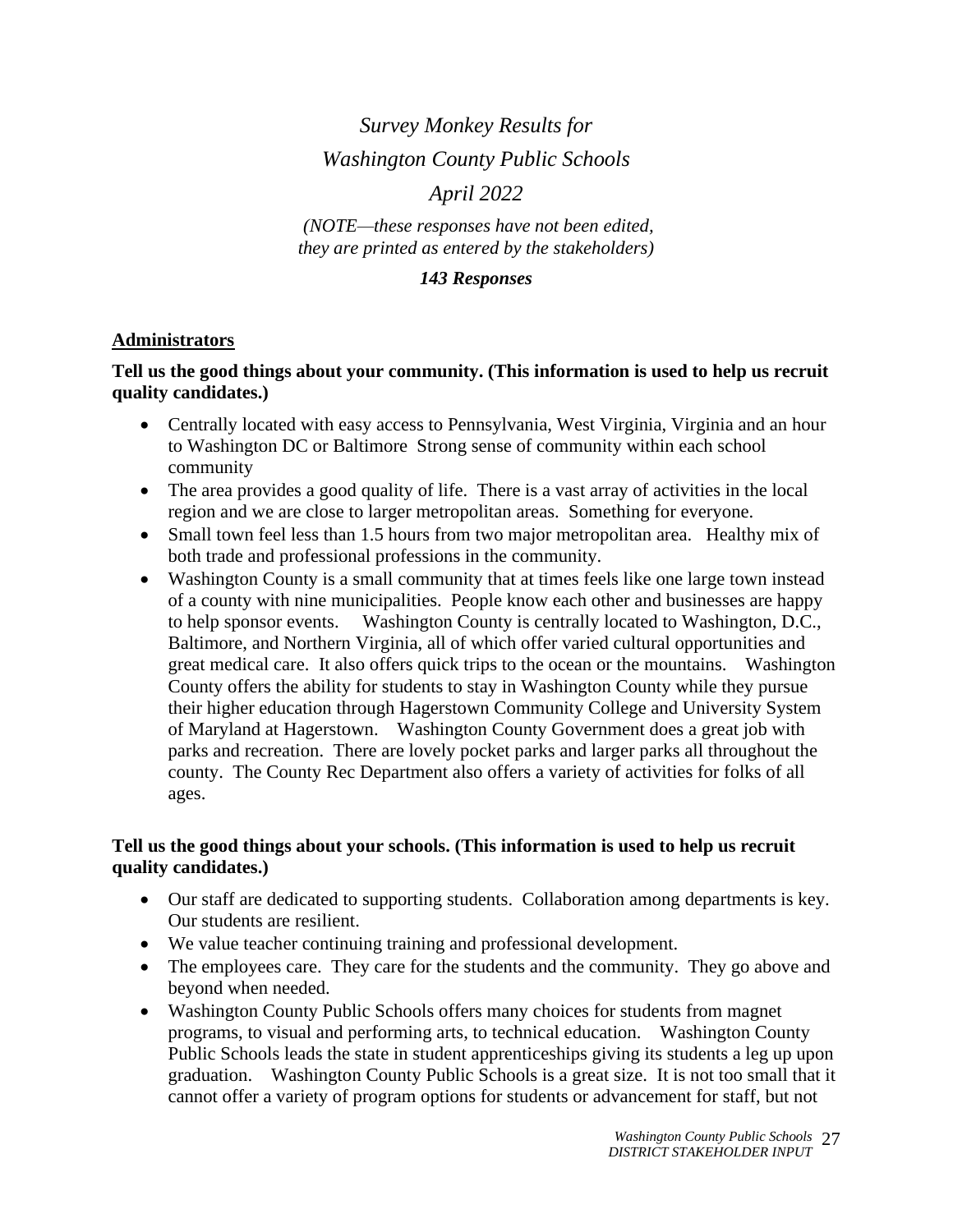too large that students and staff feel like another number. Washington County Public Schools' employees care. I have found that I enjoy working with almost everyone and that most everyone is very helpful and kind.

#### **What issues should the superintendent be aware of as he/she comes into the district? (This information is shared with the final candidates.)**

- There is a lot of growing and learning that needs to continue and be developed further among staff to understand all aspects of student and community needs. Keeping strong staff in our county can be challenging due to our location.
- We don't have the same resources (esp mental health) as some of the bigger districts in our state
- The facilities are aging. The Facilities and Maintenance & Operations groups do a very good job with the funding provided, but the time has come for planning replacement schools and building them frequently over the coming years.
- We meed someone who will make the best choice for our future, not because its "how its" always been done".
- The superintendent should be aware that education in Washington County is not as valued as it should be by a fair number of citizens and the county government. Many native Washington County citizens feel that teachers and administrators are over paid and resent anyone that makes more money than they do. The County Government continues, year-after-year, to dismiss education by providing the school system with the minimum amount of funding required by law. Many other counties in the state show their support for education by providing millions of dollars over required funding to their school systems. These counties recognize that education is a stepping stone to a better community. Washington County Commissioners have yet to come to this realization. Unfortunately, not even 25% of residents hold a Bachelor's degree. While this number has risen over the years because of the influx of individuals moving to the area it still remains low. It is worth noting that native Washington County citizens resent the "outsiders" who have changed their county for what they consider the worse, not the better. Washington County is heavily Republican and rarely, if at all, elects someone other than a Republican. This is a conservative county and lacks diversity. It was very surprising when the County Republican Central Committee selected a black woman to fill a vacant House of Delegates seat for Washington County. This county is primarily run by middle-aged white males so it was a surprise that they selected 1) a woman and 2) an individual of color.

# **What skills, qualities or characteristics should the new superintendent possess to be successful here? (This information is used as we screen potential candidates.)**

- People person and willing to make connections with all staff, students and families; is visible to the community; takes in all perspectives prior to making a decision; takes a collaborative approach to understanding
- Provide learning opportunities for administrators /supervisors ( not r/t education but leadership )
- Open to hearing from constituents but ability to not sway from political pressure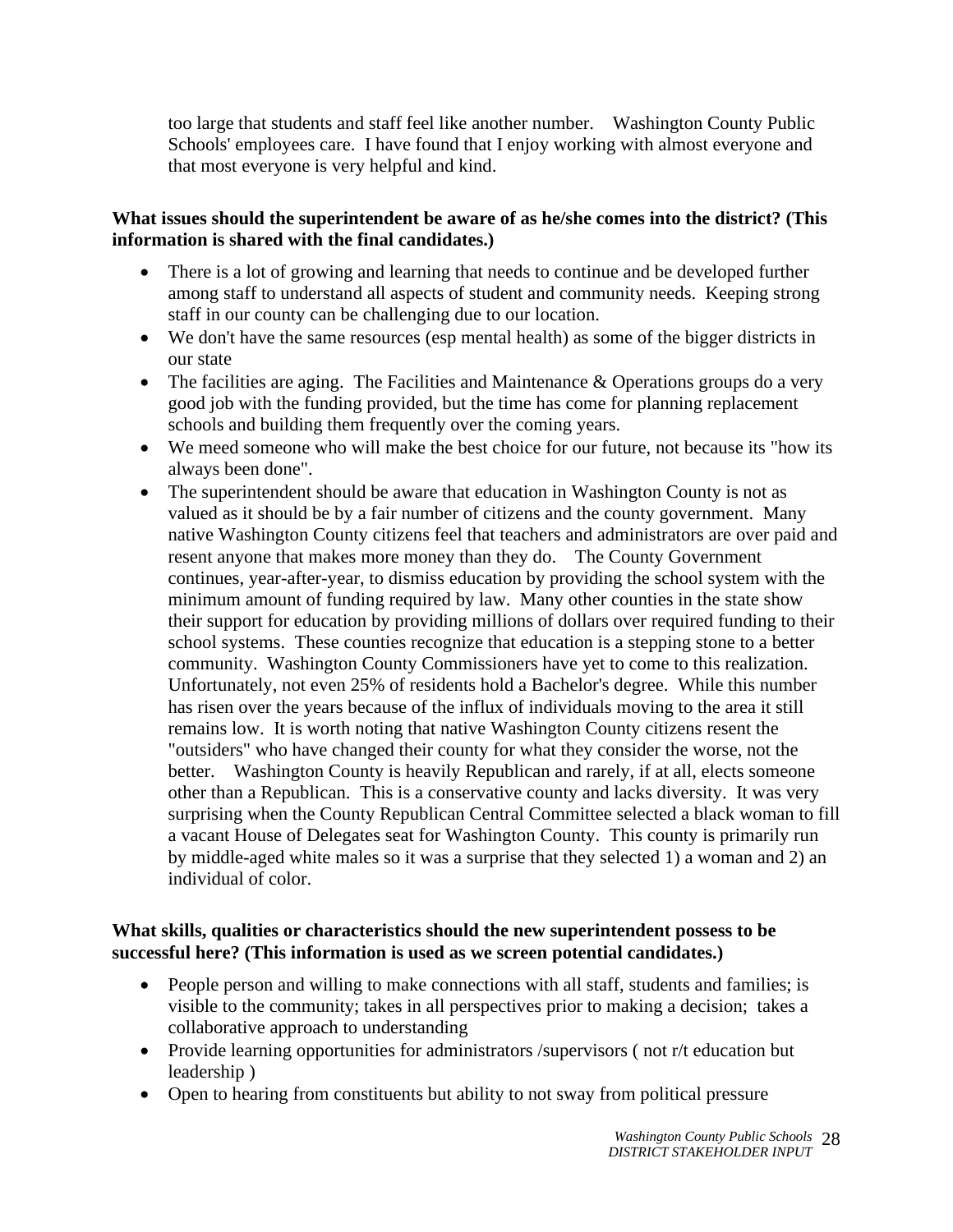- WCPS is a business, just the funding comes to us in a different manner than private industry. The new superintendant should have business experience to help guide WCPS and make the best use of available funds. The structure and methods used in private industry also can be applied to a public school setting.
- Personable. Fair. Balanced. Thoughtful.
- The new superintendent should be someone that has the desire to work collaboratively with the elected board, staff, parents, students, unions, and local government officials. He or she should not work autonomously or be looking for a "win." We have had superintendents in the past that stayed in their office and were not seen by employees at both the central office or the schools. The chosen individual should be someone who wants to know what is going on and see first hand the great things, and not so great things, that are happening in all of our facilities. Until a superintendent visits schools on a regular basis, he or she cannot truly understand the needs of both students and staff. The superintendent should be someone who embraces the changes that are taking place in the workforce today. The superintendent should be someone who listens before making a decision and considers all possibilities and ideas, not just their own. He or she should make changes for the better, not just to make changes. If something works, it does not necessarily need to be fixed or changed.

# **Community Members**

# **Tell us the good things about your community. (This information is used to help us recruit quality candidates.)**

- Diverse businesses and workforce opportunities. Diverse quality of life offerings (theaters, restaurants, outdoor activities, state parks). Relatively "low" cost of living. Friendly and welcoming community.
- Our community has a lot to offer rural, scenic, farmland, hiking, history, arts district, museums, Maryland Theatre, near the Baltimore and DC metropolitan area.
- Washington County is a wonderful community outside of Frederick, Baltimore, and Washington D.C. People grow up here, go to school here, have families and become employed within in this same community they grew up in. It's a great community with alot of potential.
- Our county has a strong rural heritage and a city that is going through a revitalization with exciting things happening. Included in this is the high school for the arts among many other great things.
- It's becoming more multicultural. There is a lot of history in our area that we value.
- It is a conservative area based on solid family and traditional values. Most of us believe the schools should teach and not try to be politically correct.
- The community is an up scale middle-class commuter bedroom town. It as well as the county is conservative.
- Small Town caring neighbors everyone looks out for one another.
- Good quality of life with great arts institutions such as MFAWC, MSo, MD theatre, BISFA, a growing area with much going for it economically
- Lots of opportunities
- We are a community that values education and public institutions.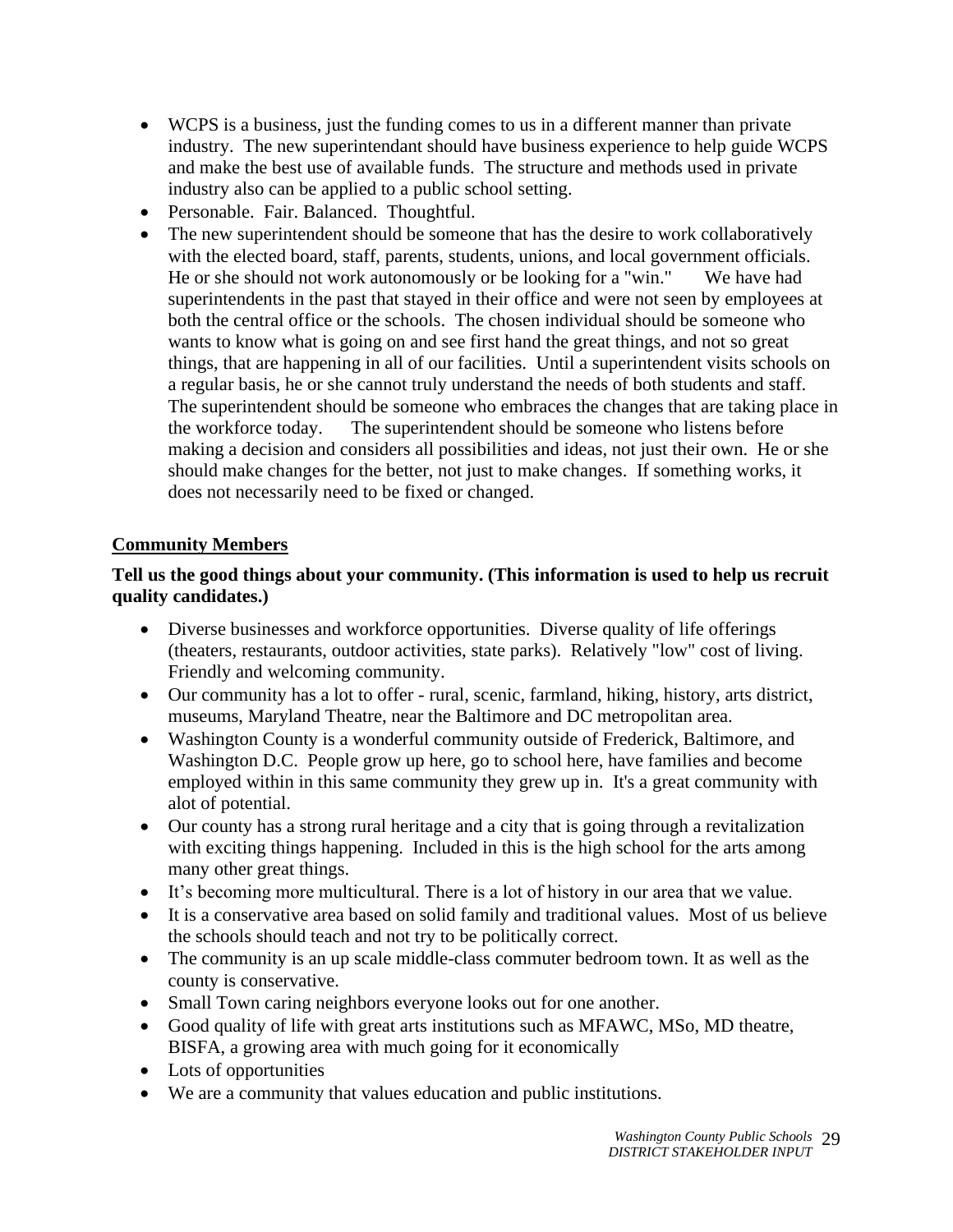- -Communities are generally proud of their schools and enjoy attending school events, especially for the arts-performances, art shows, sporting events, etc. -Diverse pockets across the county. -Washington county offers a beautiful rural setting, driving distance to many cities, and plenty of opportunities within this county as well.
- People seem to be supportive of each other. At least in my own neighborhood, there is strong sense of community. A family friendly environment.

#### **Tell us the good things about your schools. (This information is used to help us recruit quality candidates.)**

- Tech High BISFA Free pre-K and Kindergarten Quality teaching. LOTS of opportunities for students to succeed. Generally good support from the business community - when asked for help.
- We are community oriented with our schools serving as hubs in our community, the community supports our schools and their activities, we like our heritage and our names and mascots and do not desire to change them - example: Boonsboro Warriors - we are Warrior nation and proud of the name and mascot picked by the community, the community does not have the desire to change their mascot or name.
- Washington County Public Schools has educational resources for children with a multitude of socioeconomic statuses or back grounds.
- We have dedicated teachers. Facilities seem to be very good.
- N/a. I have no more children in school.
- Students want to learn those things that will help them as they go through life. Most teachers are there to help them do just that. Sports programs are important in teaching students survival in a competitive environment
- The students are interested in getting an education. Many of the graduates attend college.
- Large sense of community! Engaged sports programs, musical programs, student involved groups that are all successful.
- Dynamic school system with dedicated teachers and volunteers
- Love our small school for elementary. Community is involved in our local schools
- The bus transportation is great. The schools are in very good condition. Excellent infrastructure for learning.
- -teachers in this community are passionate and caring -most schools are nicely integrated with up to date technology -great efforts within the county to get the community involved with various events and social media involvement - was the most present superintendent that I have ever seen over the years. I appreciated his efforts to visit all schools and be with the teachers, students, and in the community.
- Many of the educators are very invested in the kids and their educations.

# **What issues should the superintendent be aware of as he/she comes into the district? (This information is shared with the final candidates.)**

• There could be a better working relationship with the business and nonprofit community, including partnering with decisions being made for student curriculum, collaboration with activities, and sharing/leveraging community/business/WCPS resources. There could be a more enhanced working partnership with Hagerstown Community College. It's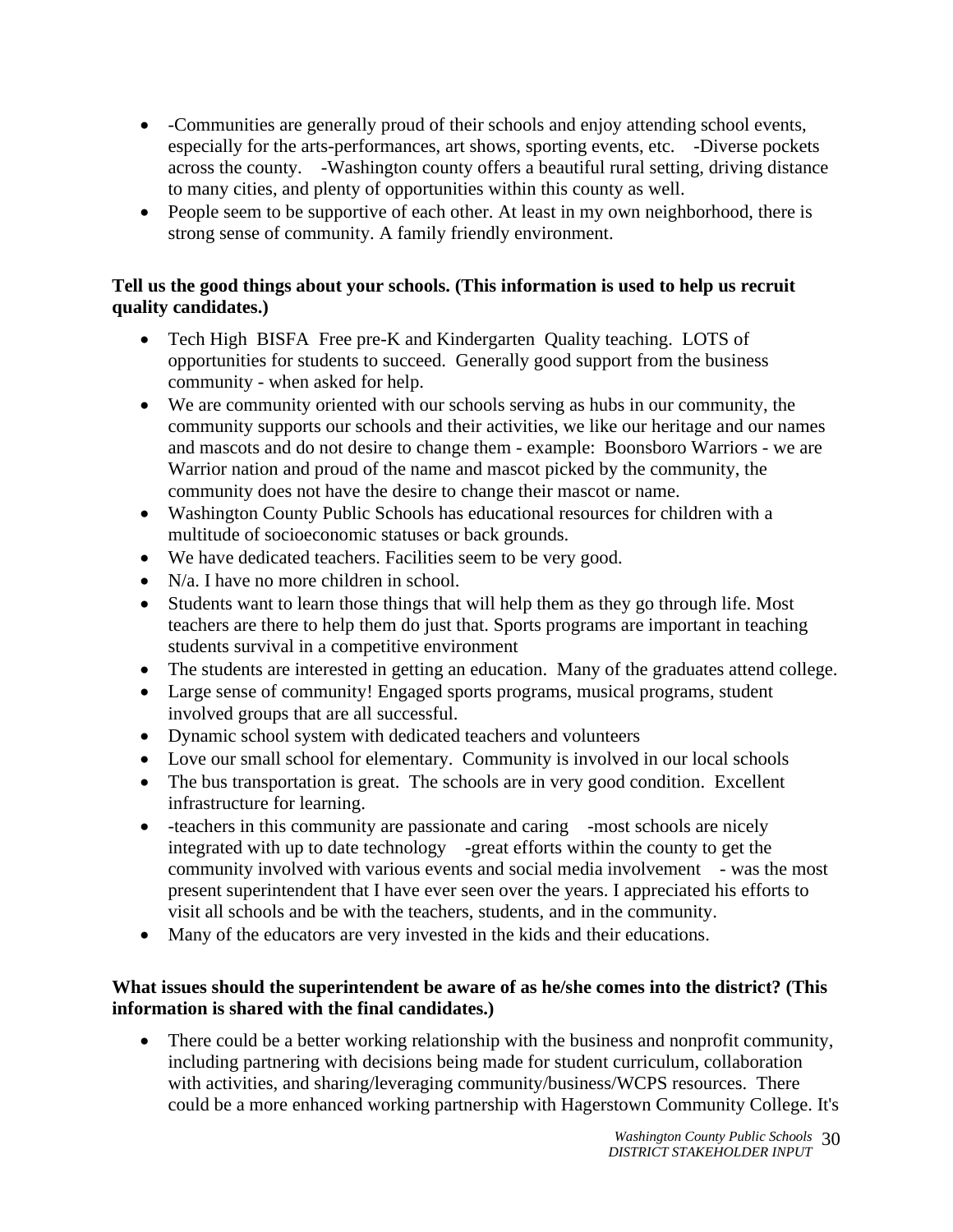"good" right now, and there is room for more work together. There appears to be more than the "usual" friction between the County Commissioners, who fund much of the WCPS budget, and the BOE members and Superintendent. There needs to be more dialogue (solution focused) and less debate (problem and blame focused).

- The county operates on a limited budget, just as individuals, they should expect to live within their means, thus operate the Board of Education with the given budget. Money does not necessarily make smarter, more successful students, it is not always the answer or the only answer. Think outside the box.
- The MD General assembly has recently adopted the Kirwin Blueprint for the future which will allow for college ready students to attend Hagerstown CC after 10th grade. There is not one in WCPS that has any significant experience with dual enrollment. The new Supt. would be wise to develop a strong relationship with HCC's President.
- This district has struggled with moving forward politically, racially, economically and technologically. Washington County wants to stay the old time home town from the 50s, 60s and 70s which drives out the younger generation to move to places like Frederick, Baltimore, DC or out of state. Washington County struggles with diversity though the population is diverse. Washington County is incredibly segregated. Diversity draws in possibilities and fresh visions as opposed to continuing the same old policies and expectations. Diversity doesn't mean black and white. Diversity means more than that. There is so much opportunity just outside of Washington County not limited to include the option to telework, higher wages, a diverse workforce, opportunities to move up without being grandfathered in, etc. That is why people flow in and out of the district. Regardless if people want to admit it there is still an issue with ageism, racism, the lack of willingness to move on technologically and be more remote or even have the option. This idea of the traditional 9-5, stand in the office and gossip as opposed to productivity being measured by trust is a problem. If people want to telework and can do their jobs efficiently. Let them. If people want to go to the office and feel more comfortable in the office. Let them. If people don't want to wear a mask. Don't wear a mask. If people don't want to get vaccinated. That's their choice. Provide options! Too much at Washington County is black and white. Its often heard that this superintendent liked paper and binders or this superintendent liked such and such. It shouldn't be about that persons preference it should be about what's fair across the board for all stakeholders and what's best for the children of the county. Personal preference is a problem. What is best for the county? To compete with options other counties are giving and work. All more than older Caucasian men and women in higher positions of power. Asians, african americans, latinos, etc. should be considered for positions they're qualified for not because of you who know in the position or because of the need to fill some diversity quota to provide the impression diversity and inclusion is working. As you look at the photos of previous superintendents there is zero diversity. The truth is Washington County has a lot of potential but no one is willing to admit they're a racist, politically motivated and/or happen to have been networking in the county since childhood to get a position they may not deserve. I believe in this county, I see the potential for what it could be but staying in the past like BOCC same members and people cycling through will never allow this county to grow to its full potential without diversity in thought, staff, scheduling, vision, etc. This is somewhat of a ramble but as a resident of this county for 14 years it's sad to see the potential continually almost get there and then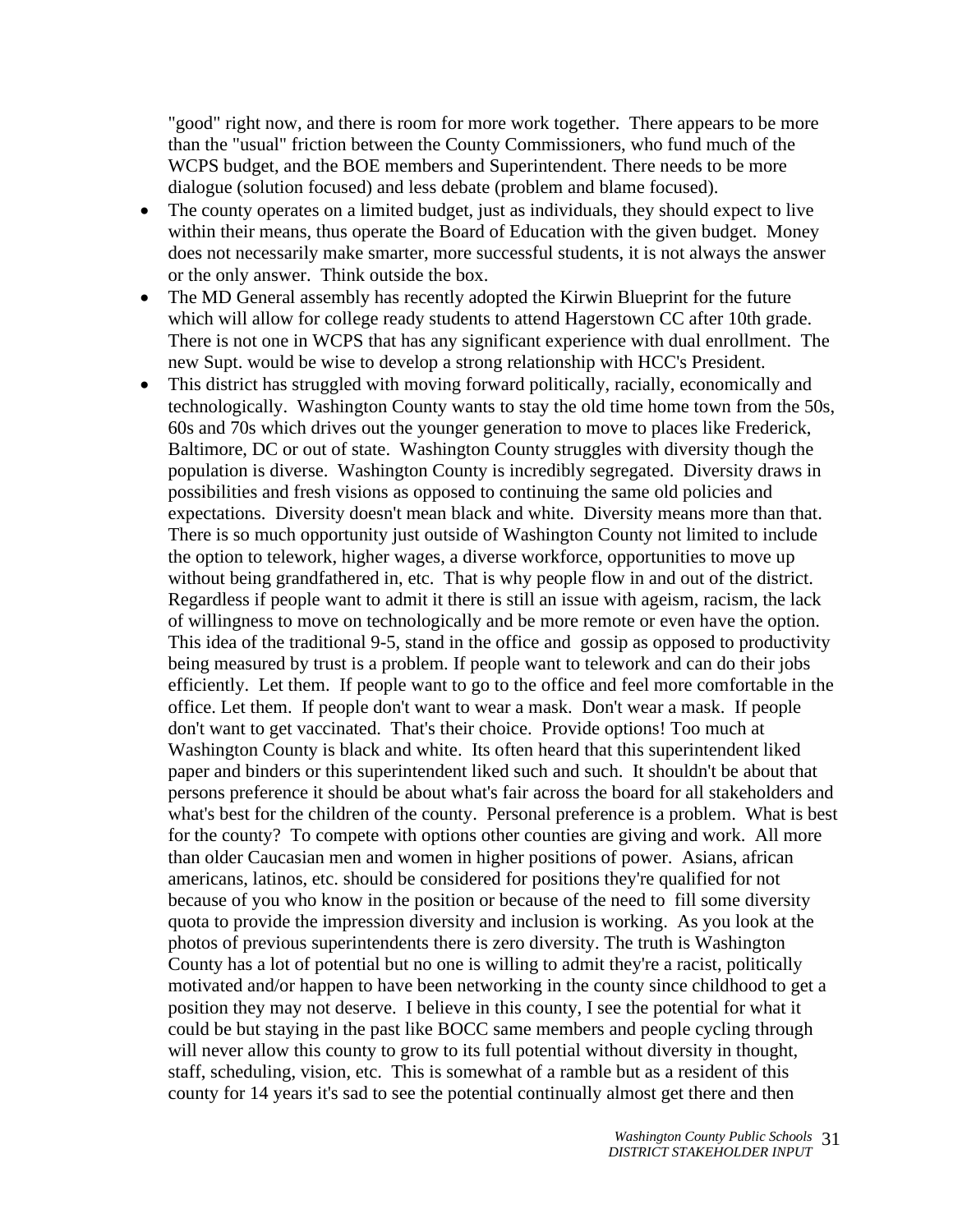people that do not want to change their ways always win. Change is scary but remaining stagnant is as well. The world is changing with or without Washington County.

- There is a growing sentiment that student behavior is driving many parents away from public school in favor of home schooling or private schooling.
- CRT and all it's deceptive names, parental rights.
- Washington County is a blue color community with the majority of professionals working outside the county. There is a drug problem in the schools. Teachers are professionals and should dress accordingly.
- Drugs are in the school. Classes are not homogeneously grouped. There is no dress code for the teachers.
- Concerned with drugs creeping into the school.
- Need to expand dual credit options in skilled trades. Greater emphasis on high school teachers with advanced degrees in their discipline.
- I don't really see us has being very different from most areas, drugs, disrespect towards authority, lots of diversity.
- The county school system is not well integrated with the local community college. Leadership-level relationships between the two are limited.
- -Special education department needs an overhaul. Higher turnover than in years past due to lack of support and willingness to work together starting at the top. It once was a strong department but has suffered for several years now due to lack of leadership. student behaviors are a growing concern across all grade levels -would like to see more autonomy in the county, for instance on planning or county education days-feels like teachers and other professionals are not trusted as adults -terrible interviews, lack of professionalism with leaders on cell phones during the process. It was obvious that candidates were not given consideration due to what was allowed during the interview.
- Certain conservative communities are inhibiting the acquiring and retention of potential candidates for career educators. A naively narrow world view permeates the county's culture.

#### **What skills, qualities or characteristics should the new superintendent possess to be successful here? (This information is used as we screen potential candidates.)**

- Community involvement not just around school activities, although that, obviously, is a priority. Be visible and accessible to all community stakeholders. Collaborator.
- They should embrace our community and our conservative values. They should support teaching our children reading, writing and arithmetic - the basics - and let the parents instill values and politics
- Strong demonstrated leadership
- Ethics and diversity, confidentiality, public speaking, neutrality (no friendships in the building), charisma, care for staff and students, driven, honest, transparent, willing to embrace change
- Willingness to work with a community that struggles with growing diversity. Creatively address an increased perception that student behavior in the classroom is a major issue. Understand we have a large home school population. Support advanced learning opportunities offered to high school students at the community college.
- A history of working with the parents and he/she should be a registered Republican.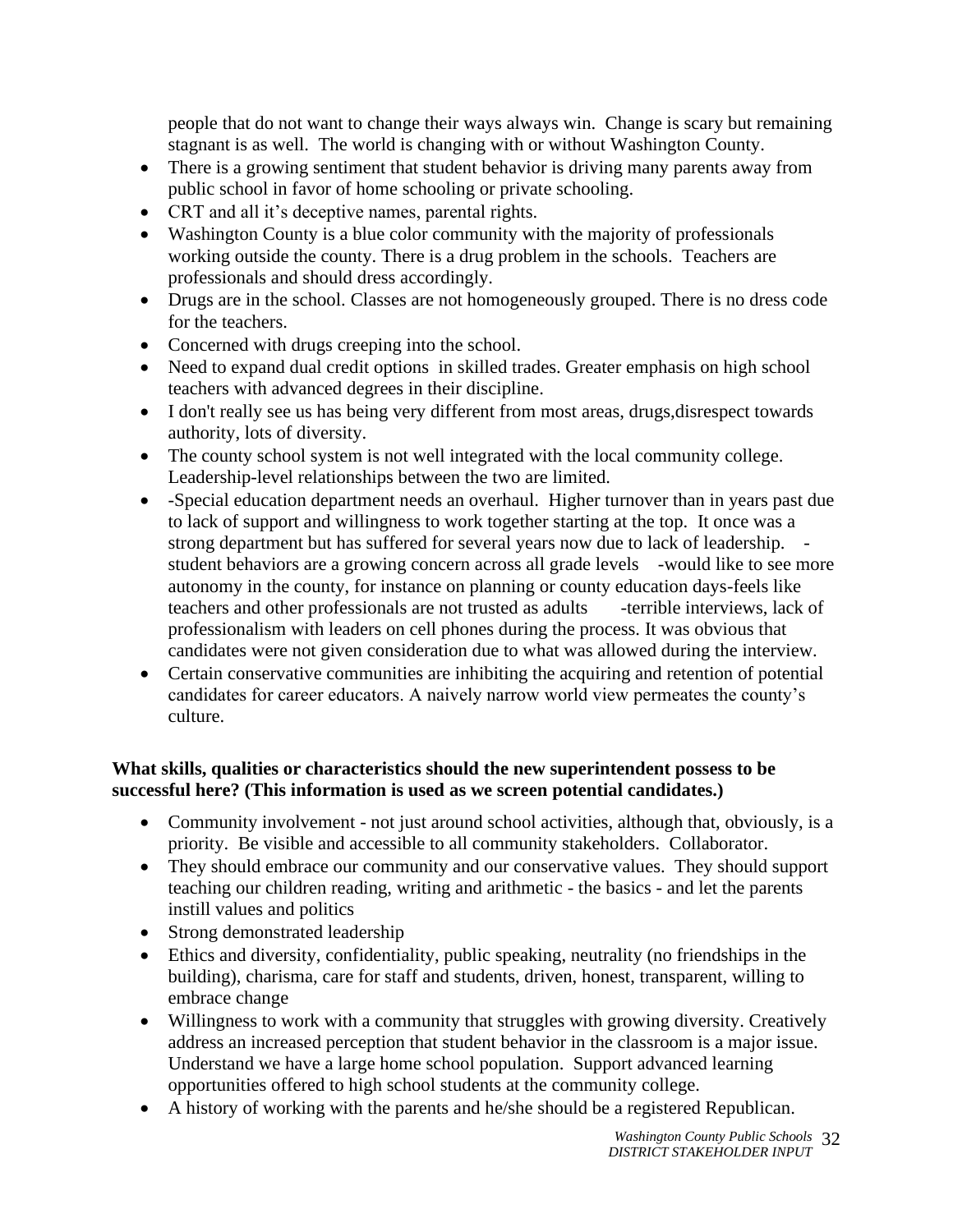- The new superintendent should be a good listener, a strong manager and be fiscally responsible. They should also be willing to set aside to randomly visit classrooms.
- He/she should be a good manager of personnel and an outstanding manager of money. He/she should understand money does not equate with a quality education.
- He or She needs to understand this area does not lean left. We believe gender topics are best taught at home! Social issues should not be a priority reading, writing and math should be the focus!
- Great leadership skills that is very plugged into the changing requirements of the workplace.
- Integrity, honest, listening and supporting their staff and parents
- Humility, pragmatism, and altruism. No big egos are useful in such a large community.
- First, I am appreciative of the survey to offer input as a former tenured  $(10+)$  years) employee of WCPS. I left due to lack of leadership in the special education dept and lack of opportunities for personal growth and went where I could continue to grow my skill sets in a leadership role. Listening, patience, and humbleness are essential skills and qualities for the next superintendent as well as possessing the ability to communicate to a diverse community. These seem like obvious qualities, however it will be invaluable for the next leader so should be stated. In this county, some may be resistant to change but it can still happen with how the changes are delivered and communicated. Let the community, more specifically parents and teachers, other staff at WCPS offer input to such as this survey. I look forward to seeing someone that can come here, embrace what Washington county has to offer and continue to push WCPS forward, helping to educate and prepare our younger community members for a future of success. They are our future and we need to make sure that our children have what they need to thrive.
- Thoughtful responses to community concerns. Not dismissive of educator opinions on issues. Willingness to visit classrooms more frequently.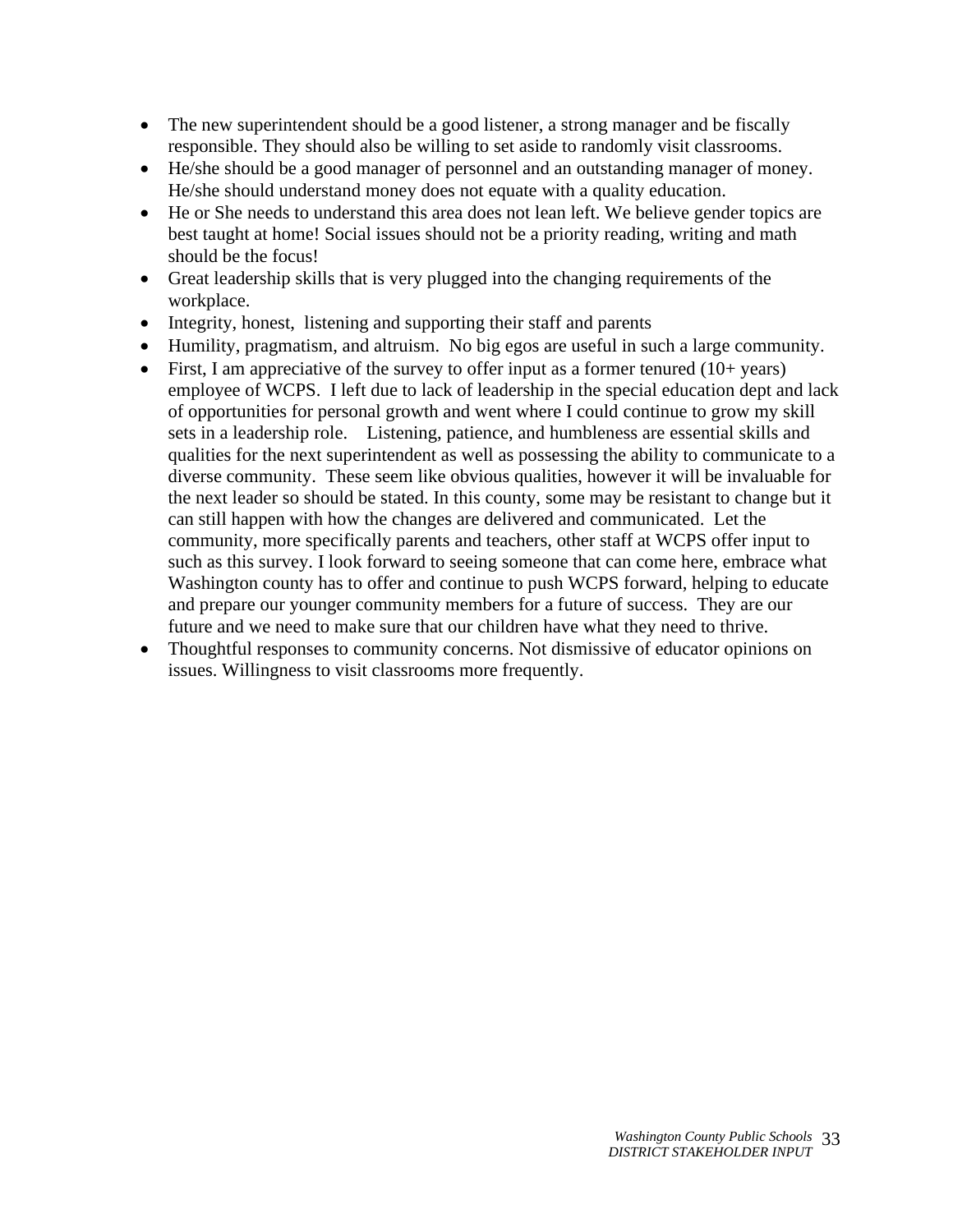#### **Non-Certificated Staff**

#### **Tell us the good things about your community. (This information is used to help us recruit quality candidates.)**

• The County is a mix of city and rural.

#### **Tell us the good things about your schools. (This information is used to help us recruit quality candidates.)**

• We have amazing schools as in the Fairview Outdoor School, Barbara Ingram, and the Technical High School. The quantity of elementary schools. That fosters community, school family, and smaller class sizes.

#### **What issues should the superintendent be aware of as he/she comes into the district? (This information is shared with the final candidates.)**

• My concern is about students that miss an extraordinary amount of days of school. There are students that have missed over 100 days of the 180 days of school and are passed on to the next grade. The premise is that if the student is held back they are more likely to quit high school being older. However, when the students misses time, especially on the elementary grade levels, this is concerning because of the foundational skills they are missing; addition, subtraction, etc. So how is the student not going to be frustrated and have a harder time coping and learning concepts like algebra and geometry when they missed basic math skills. Math being just an example. This skill could also be applied to reading/language skills. Also, as a side note, students seem not to have spelling any longer. We are seeing the detrimental effects of this. Not every communication is through electronics with spell check. Also, the spelling must be close for spell check to work. How many use lesser vocabulary due to not being able to spell. Also, that know that most parents want summer vacation. We do not want year round school. The vocational/trade school should not just be for the students with the best grades. Many of students that are choosing this path because school is tough for them and college may not be an option.

#### **What skills, qualities or characteristics should the new superintendent possess to be successful here? (This information is used as we screen potential candidates.)**

• The ability to relate to and communicate with the families from city and rural. Not every school in our county has the same demographics. The ability and desire to relate with staff in every area of the schools from custodian, ESP, as well as teachers. The ability to know that there are males and females. A person with biblical values would be a great asset to the county.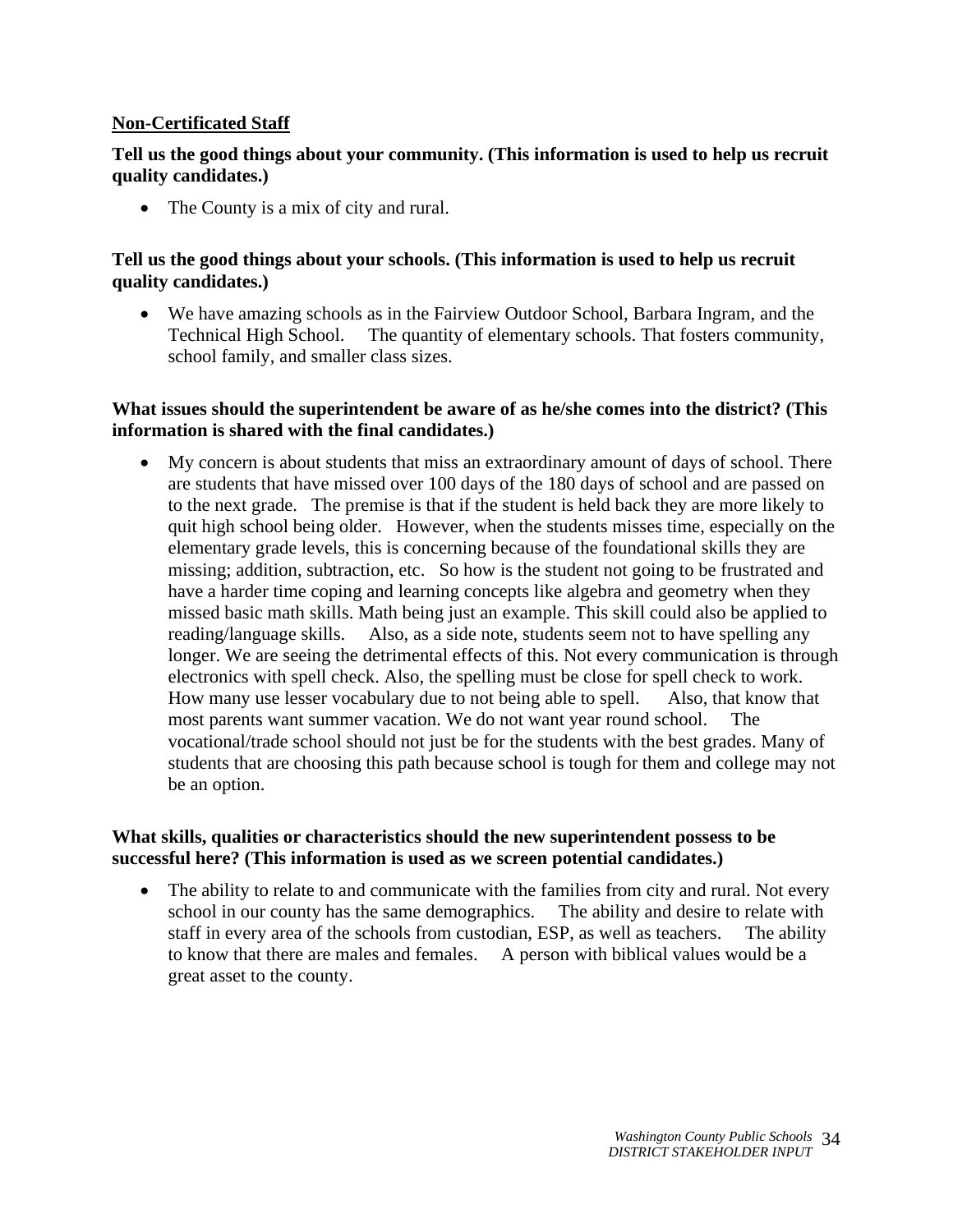# **Parents**

**Tell us the good things about your community. (This information is used to help us recruit quality candidates.)**

- People are very tied to their communities. There is very much a sense of community identity that people feel makes them different than neighboring areas.
- A lot of historical sites nearby and beautiful parks.
- Conservative values
- Lots of programs available outside of schools for children including sports, scouts, and camps over the summer. The community seems to look out for each other and keep each other informed.
- There's a lower cost of living than in Frederick or Montgomery County and less traffic. Maryland overall is a wonderful state with a variety of outdoor activities available.
- Many small communities here are very tight-knit and will support each other.
- The community is range in economic status and educational background. People are genuinely kind.
- Recently moving from a larger county, the "small town" feeling that Washington County provides is something my family enjoys. These types of counties and towns are the backbone of this nation and it needs to be maintained. We do not need to turn into a carbon copy of other locations.
- Washington county is growing in population and is becoming more diverse in terms of race, ethnicity and sociology-economics.
- Good business and restaurants.
- I can't generalize for the county except to say that children are valued. There is a broad spectrum as far as our county's average level of education, parental expectations, parent involvement, and respect for our teachers & administrators. The parents I've met are interested in the success of their kids, they value manners and kindness, and they involve their kids in lots of activities and sports. Also, they seem to be supportive of fundraisers.
- Washington County is a fairly quiet community that is growing. It is scenic and offers an abundance of outdoor activity year round. People know each other and their families. There's a community feel.
- The people that stood up for our kids against the mandates.
- Washington county is still conservative compared to the rest of the state
- Kids
- We just moved to the area and love this history we have surrounding us. We also love all the down to earth folks that we have met.
- Washington County is a beautiful area. nature/wildlife, family values, farms, history. Some of the small towns are tight-knit and care about each other.
- We have a very diverse community and some of the most, caring  $\&$  intelligent kiddos you could ever find.
- Our community values conservative ideas and freedom guaranteed by God and our Constitution.
- Continue to work to make it better for the kids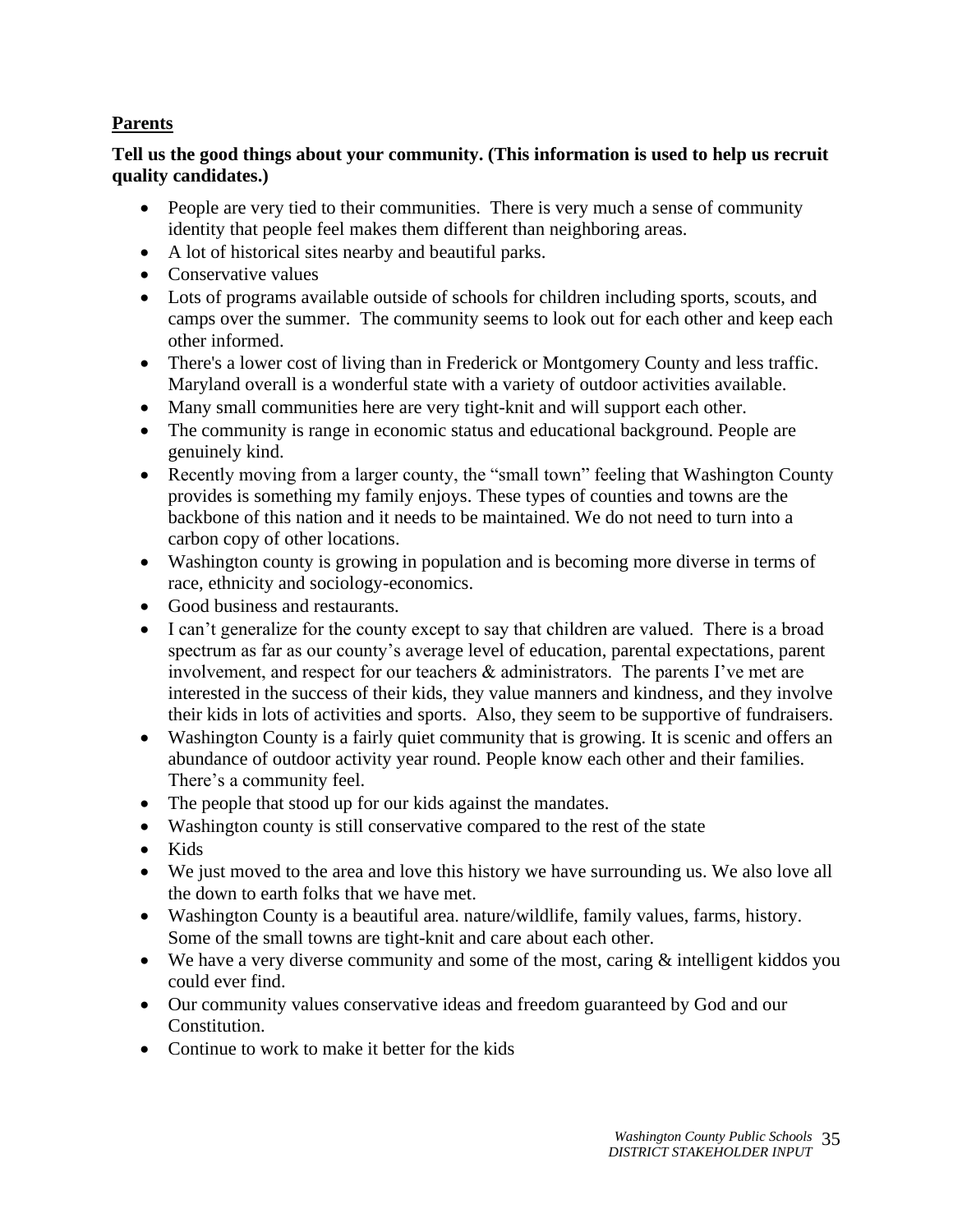- We live in an area where we have mountains, beaches and lots of history all within 15mins to 3 hrs of driving. Many areas in our community are still small and they rally around those when their are needs.
- A very welcoming community, small town feel, high expectations to keep up a quality of education.
- Small town feel with big city amenities.
- Low cost of living, small town feel in close proximity to city amenities, close proximity to outdoor activities
- I live in the town of Smithsburg, we moved here in March 2018. I can tell you that this community is very strong and tight knit. They welcomed us with open arms and made us feel very comfortable. We lived in Frederick previously, but are from rural Southern MD originally. Washington County reminds us of home, where we both grew up. Slower pace, laid back, community first type setting. When someone has a problem, the community comes together to help aid any way they can. Read the local paper, see the community ways. That tells you a LOT about how this community comes together.
- The people that stood up for our kids against the mandates.
- Small, historically supportive, diverse
- It's safe and hosts inclusive events.
- Our community as a whole tends to be very patriotic and leans towards the conservative side. The community values tradition as well as traditional curriculum. The community believes that education should take place in schools, and NOT let politics interfere.
- Relatively safe. Decent hardworking people who want their kids to succeed and to protect them from inappropriate classroom agendas and grooming behavior.

# **Tell us the good things about your schools. (This information is used to help us recruit quality candidates.)**

- There are a number of really caring staff who go above and beyond to do what is best for the students.
- There are a lot of great teachers.
- Teachers are passionate
- High-level instruction is encouraged and teachers are highly-qualified. Communication is improving in that it's not just relying on one source to spread news.
- Overall, I think the schools are good and the teachers are trying their very best.
- At our elementary school, the teachers and administrators are very responsive and caring and involved with the students. I don't feel that represents the entire district though.
- The teachers seem to care about their students and want to see each of them succeed. The front office staff such as school registrar or attendance secretary are engaged and kind.
- The most important thing is the schools fit the needs of the students. Students can interact with their teachers and staff on a more personal level so students feel safe and heard.
- Many of the schools have very dedicated staff and teachers. WCPS teachers are very dedicated to students.
- Usually good teachers.
- Communication from teachers to parents is a priority and I appreciate that. I used to sub for the county and I found the teachers to be collaborative, efficient, and focused. The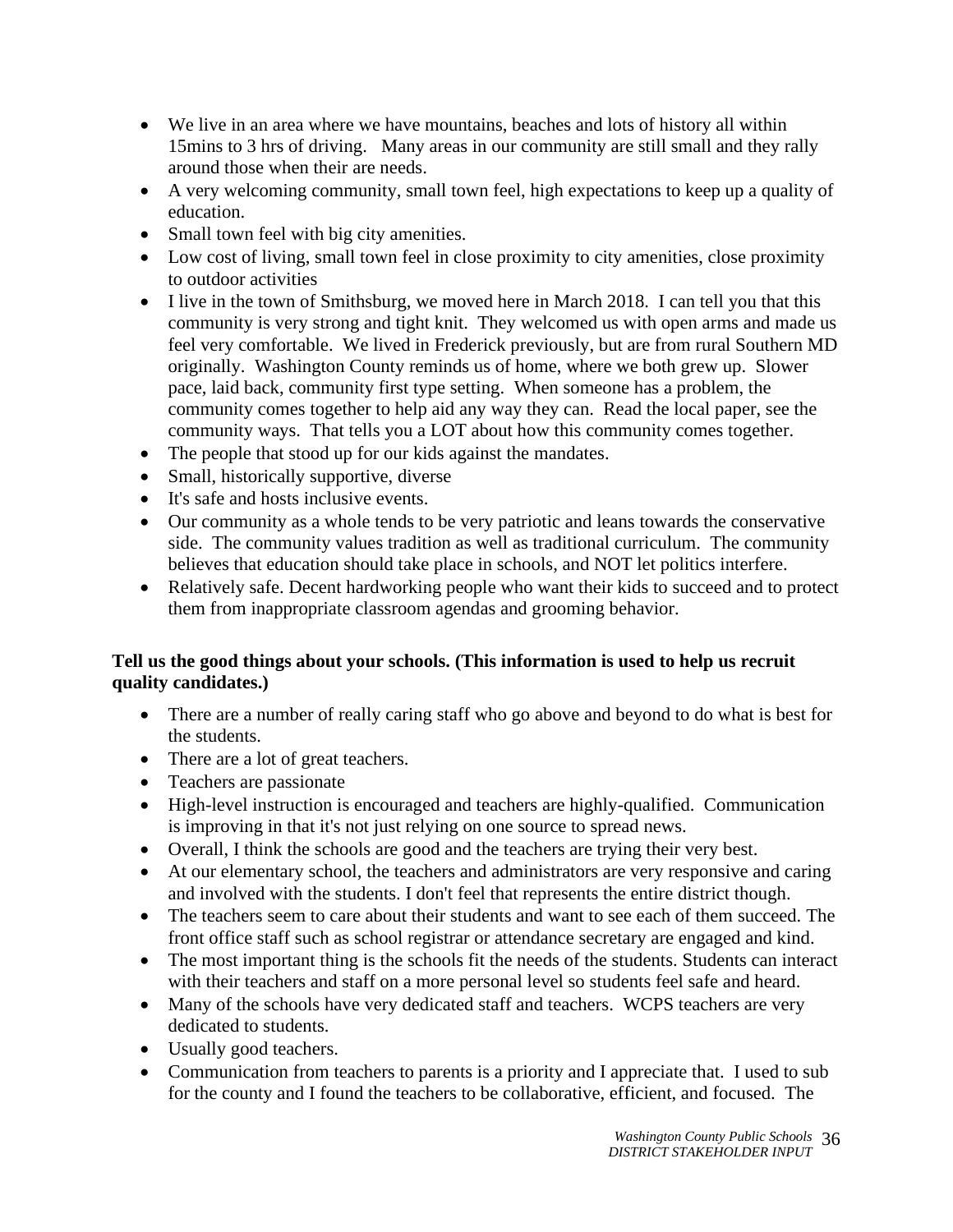county tends to hire teachers from the area (trained in similar methods) so that helps with consistency and cohesion. Also, a lot of our county schools have smaller class sizes which is nice.

- Schools are student centered. Decisions are made in the best interest of students.
- My son is in magnet program. That program is great overall. He absolutely loves it and teachers have always been great.
- Washington country seems to respect the views of the majority
- Schools are generally good but need more support from the community. Work to support students.
- Sharpsburg elementary. It is so awesome to have a new school building and great teachers and staff to fill it. Love that we have a counselor dedicated to our building. I hope all schools have this.
- I think there are a lot of "home grown" teachers which I think speaks highly of the area and schools.
- Our schools have caring staff who go above and beyond the call of duty.
- The teachers who care care deeply however there aren't enough
- We have many wonderful teachers and support staff. We still have many small schools where each student is known by name, which gives such a community feel.
- Caring teachers and principals
- The high standards of education, the technology use in the schools, the support of the teachers and school staff
- Caring teachers and leadership who go beyond for their kids.
- Relatively diverse schools, active parental involvement (depending on school)
- Our daughter goes to Old Forge Elementary for Pre-K. We LOVE this school. From the teachers, secretary, all the way up to the Principal. Our neighbors are custodial and cafeteria staff up at Smithsburg Elementary, and they are great.
- My son is in magnet program. That program is great overall. He absolutely loves it and teachers have always been great.
- Not much good to say this year but last year pur daughters previous school was fabulous. Staff were knowledgeable, went the extra mile, communicated regularly with parents and involved parents in their child's education. Unfortunately none of that is happening now.
- EKD is very caring and community oriented.
- Technology is available to students who can not provide their own. Overall the teachers work very hard to deliver quality instruction given the limited time and resources they are given, as well as the impossible situations they can be put it by misbehaving students and/or unrealistic expectations.
- Comparatively our schools are better than many in the state, but that's a low bar. Overall my children have enjoyed their teachers and class activities, with some exceptions and of course the covid virtual learning nightmare.

# **What issues should the superintendent be aware of as he/she comes into the district? (This information is shared with the final candidates.)**

• Our county as a whole is fractured politically and the divide is getting bigger. There are a number of very vocal community members who want things done their way even at the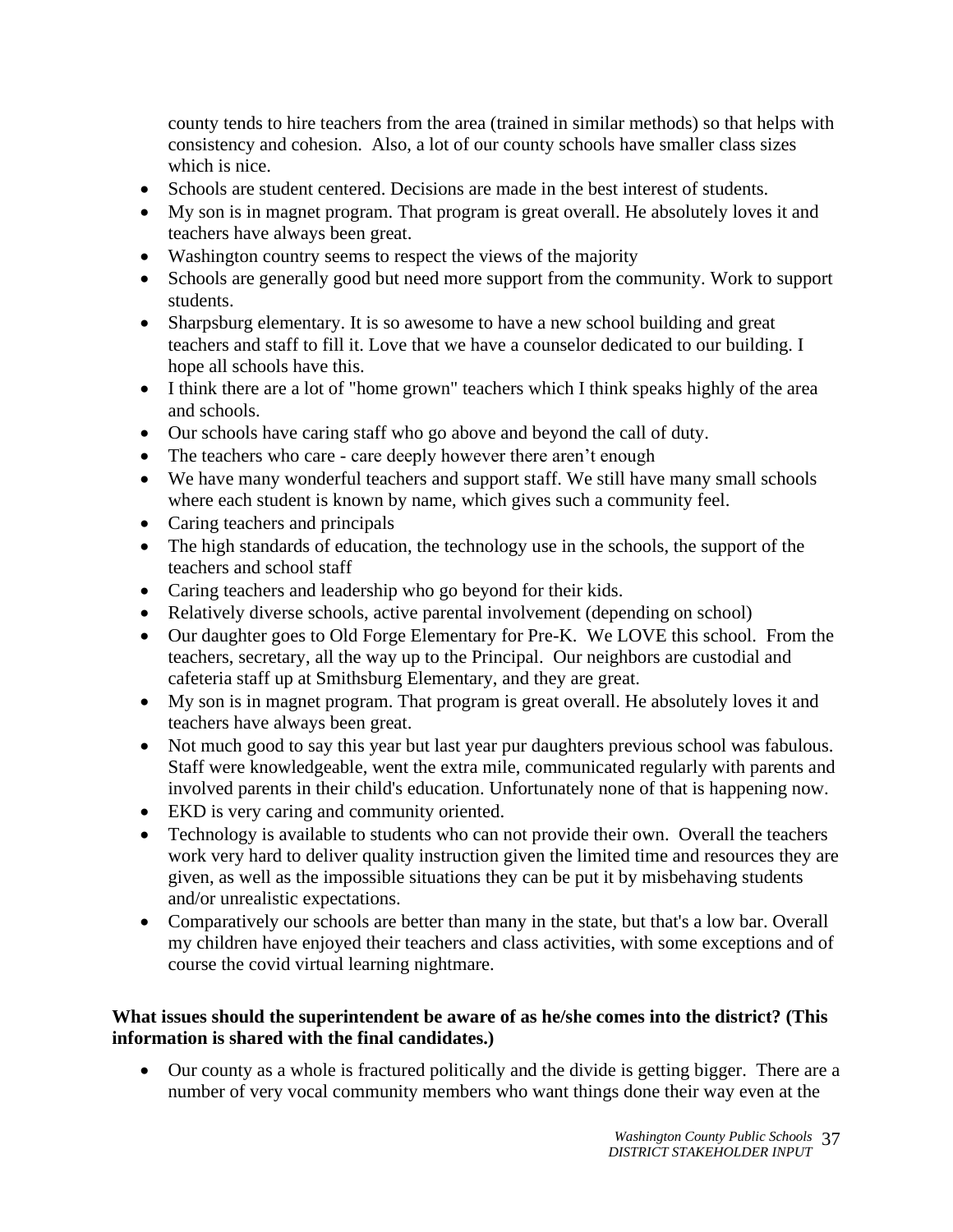cost of, or especially because of, minority students. Not only our students of color, but those who identify as other than heterosexual, those whose gender identity may not match their birth certificate, or those dealing with physical or mental challenges. There is a "good old boys" mentality within our county government system that does not value what WCPS provides to the county, and has actively undermined efforts to better support our school system.

- Need more support for students who struggle emotionally, academically, and physically. Need more real and purposeful resources in place for teachers and students. Paras need to be paid more and appreciated.
- There is pornography in the library books. Against the will of parents, gender ideology is being taught in classrooms.
- It seems like more decisions are being left up to the government and unions, and less input is gathered from parents. As of covid, parents are not as encouraged to participate in school events as they were before hand.
- It's a diverse county with a variety of political views, the same with most counties in the US. Some of the schools are in real need of repair.
- Teachers are burnt out. Making teaching as a profession better and you can hire and retain better teachers. Pay better and support teachers better. Hire and retain more counselors who actually have time to support mental health rather than just address schedules. I hear a lot about behavior issues across the district because schools are shortstaffed and students are acting out. Special education is especially a concern. Yes, this absolutely reflects the issues the education system is dealing with nationally, but that's not an excuse. Be a catalyst for healthy, student- and staff-centered change.
- There is a lack of diversity in staff. It is extremely important that students have representation in their educators. Lack of parent communication by school system such as policy changes by the BOE especially policy changes that will affect a student or parent daily interaction with the school system. For example, when there is a change to a policy such as send a handwritten note to school for the secretary to receive it so you can pick up your student up early, an email from the school system informing parents of the change is appreciated. Please make the Washington County Public School Website more user friendly. The design and layout are not user friendly for parents to find information. Please make more information available online.
- Parents are involved in the lives of their children. We will be aware of all material taught in classrooms and all resources provided to students by educators. As taxpayers indirectly paying salaries of staff and teachers, parents will be heard with any and all questions and concerns.
- The superintendent should be aware that the district lacks resources and staff when it comes to providing adequate services to students with IEPs. Students--as well as families--with special needs have struggled to get appropriate accomodations
- Behaviors, poverty, family makeup. Also that majority of parents DO NOT want a wine agenda for schools. Parental rights need to be respected.
- There is need for improvement in respectfully addressing racial and socioeconomic diversity. Teachers need to be better trained in classroom management, and the district should require Ruby Payne training, especially for schools with high rates of poverty. Effective teachers need to be culturally literate within their assigned communities. And, when they're transferred, they need to recalibrate for the needs of their new school.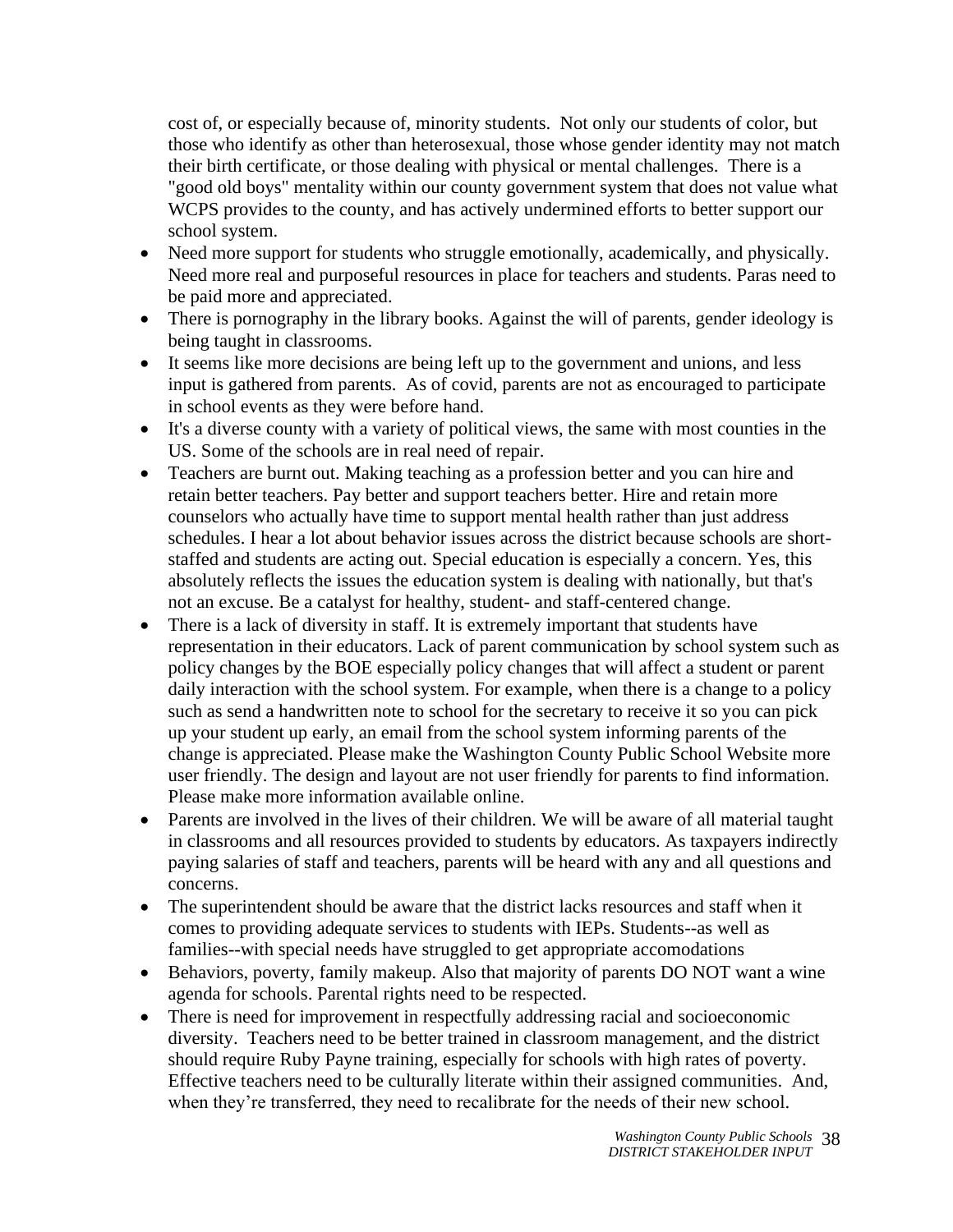- Even though WCPS is student centered, the fun has been taken out of school. Kids are not allowed to be kids. Decisions about students are made based on what's good for them academically but not based on the whole child. Kids should still be allowed to socialize and be outdoors. Recess time is limited in some schools and there's no school "parties" for special occasions like Halloween and Valentine's Day. And we wonder why kids have a hard time socializing? They are given the chance to. It is important to their growth and development. The final candidates should also have ideas to help promote staff retention and it seems the turnover rates are high.
- Stand up for our kids when they force things like masks. We moved our kindergartener to private school because of the rules with masks. He was 5 and seeing the teachers mouth is essential for learning sounds for reading. Honestly the private school had zero mask mandate and he progressed so much faster than kids in public school. We left our middle son in only because he was in magnet program. But we are moving him to private school next year because we were so impressed with not only how they handled the mandate but the kids progress so much faster than public school. We did leave our oldest in the public school there since he didn't want to switch schools. He is middle school so we gave him the choice. I wish Washington county was on par with private. There would be so many more kids that have success.
- Transgender issues have become a hot button issue. If you want the support of Washington county don't support trans bs. Also respect the parents opinions on all topics
- This is a community that often seems to not value education. Cutting taxes is always the priority and if education suffers - so be it. New superintendent will have to work with local politicians who do not value what WCPS tries to do…
- We are looking for some extra help in math for our 3rd grader. Her teacher has been staying after school to help her out, but it would great to have a staff member dedicated to helping kids catch up that are behind. At other schools she has had title 9 math help during the school day. I also think our schools are going to need lots of support staff to help them navigate more social emotional learning.
- This is a conservative area and we want to keep it that way. I do worry about downtown Hagerstown: violence, homelessness, panhandlers. Are we making sure our kids have their best opportunities to succeed after graduation?
- There are very inappropriate things being taught in the health classes (ie having to do with genders  $\&$  abortion) - elementary/middle school students need not be introduced to these issues so young; that is a parent's right. There are inappropriate, smutty books in our school libraries that attempt to normalize pedophilia. There are also bullying & violence issues in many county schools (Jonathan Hager, South High to name a few).
- Our schools are over crowded, many aging buildings, and teachers are not afforded enough planning time to prepare for their days. Due to the restrictions of the past 2 years our students are suffering from mental anguish, they need to return to normal so they can see the future is bright. Restrictions have cost valuable learning and our children have fallen behind. CRT, the normalization of pedophilia, and gender destruction must be taken out of our curriculum and school libraries.
- The community is very sensitive to some of the issues that have come up in other areas with regards to CRT and pushing sexualization and gender studies on young children. A new superintendent should be aware that Washington County is not Montgomery county or even Frederick and if they allow any of those topics in schools the community will not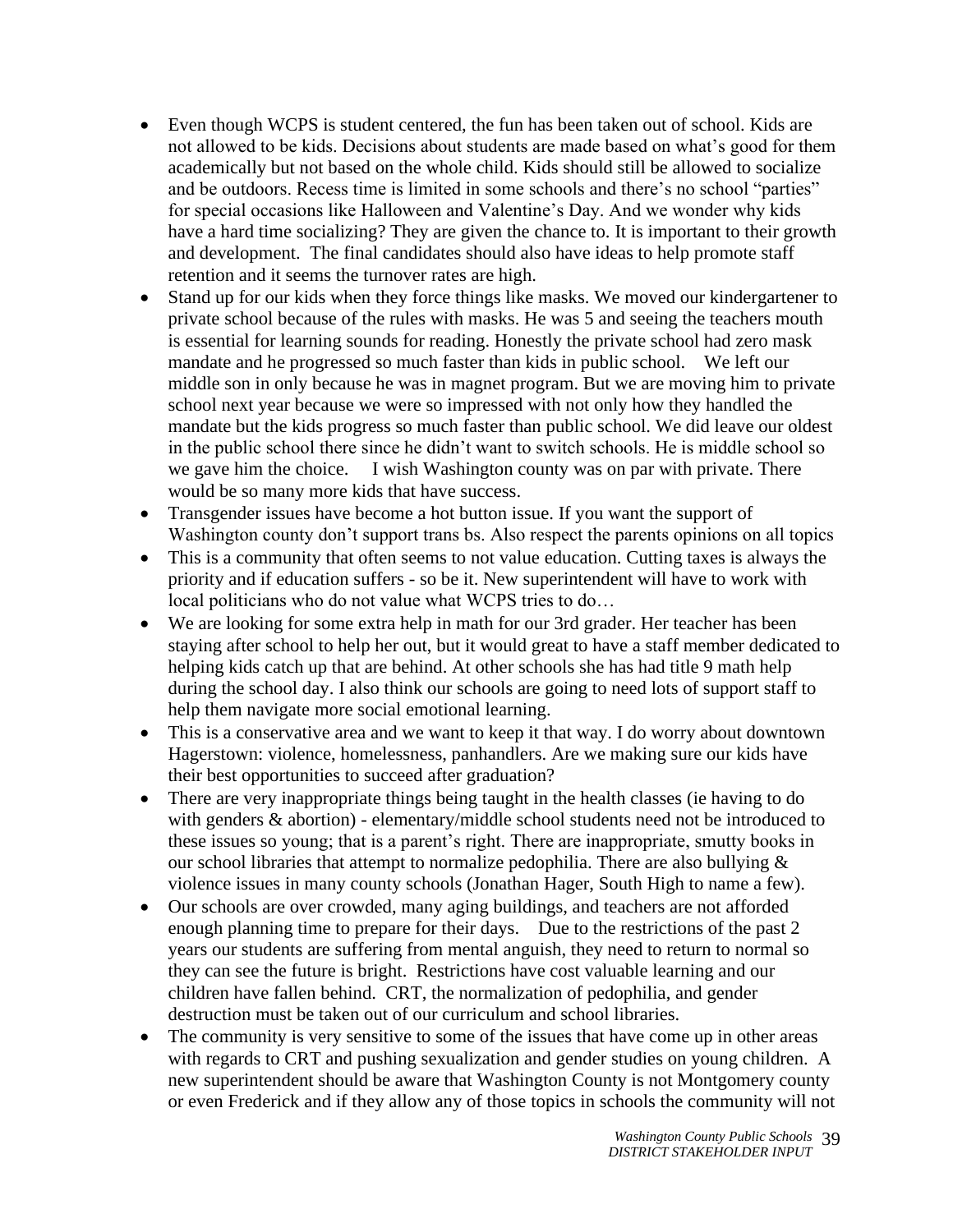embrace them. Focus on teaching the fundamentals of education to set children up for success in life.

- Indoctrination CRT Inappropriate sex education Rights of parents and students to decide their health and well being
- Violence, drugs and bullying all seem to be on the rise. Due to the pandemic (it seems) student are behind in grade level and need assistance getting back on par, not bringing the bar down. Administration needs to handle more behavior problems and leave teachers to do what they do best and that is teach.
- Student behavior issues within the schools/classrooms have increased in past couple years. Inconsistency in how unsafe working environment for staff and student safety are addressed across the county.
- The consistently low reading scores and levels of African-American students
- Parents are becoming more concerned about what is being taught in the schools and what is being seen in other districts in the nation. More affluent families will migrate to private schools if inappropriate content is taught to young children (i.e. elementary school sex education). Teachers should be able to take charge of the classroom without fear of reprimand. The quality of education is declining because of classroom distractions and unaddressed behavior issues. Schools need to offer classes on life skills such as cooking, financial management, etc.
- More engagement with parents between home and school. I would like to see more school events at the elementary school level, like after school family activities once a month or once a marking period.
- A large number of the parents are not interested in science in this county! Making scientific decisions could be met with backlash.
- High poverty, provincial thinking
- Be aware that while this is a more rural county, there is some city in there too. Hagerstown can be difficult, not Baltimore difficult, but still difficult. When you get out to the rural parts of the county, you better like the smell of poop (cow, pig, you name it!). This is a farming county, and still VERY active. A lot of families still have their family farms, so they will put that first. We also have some people coming from the DC/Montgomery/Frederick county areas too, so that is going to impact our schools as well.
- limited resources, significant concerns for children's mental health we are expecting kids to act/ perform like COVID never happened and these kids aren't behind socially (FYI- they are)! We can't apply 2019 standards in 2022. Curriculum is not rigorous enough and relies top heavily on iPad and you tube videos (ex- videos reading Kindergarteners stories instead if teacher OR having thr kids read themselves). Misinformation regarding legal requirements for special education(504/IEP) services. Staff need better compliance training. Teachers need to be held to higher standards and Curriculum needs to be rigorous and focus on fundamentals- the core curriculum is a disaster. Gifted education for young students needs to be expanded upon and brought online early on in education- will significantly cut down on. behavior concerns for some students.
- The curriculum is too advanced for the students and the lessen plans are too packed for the teachers to spend time with students to guarantee understanding.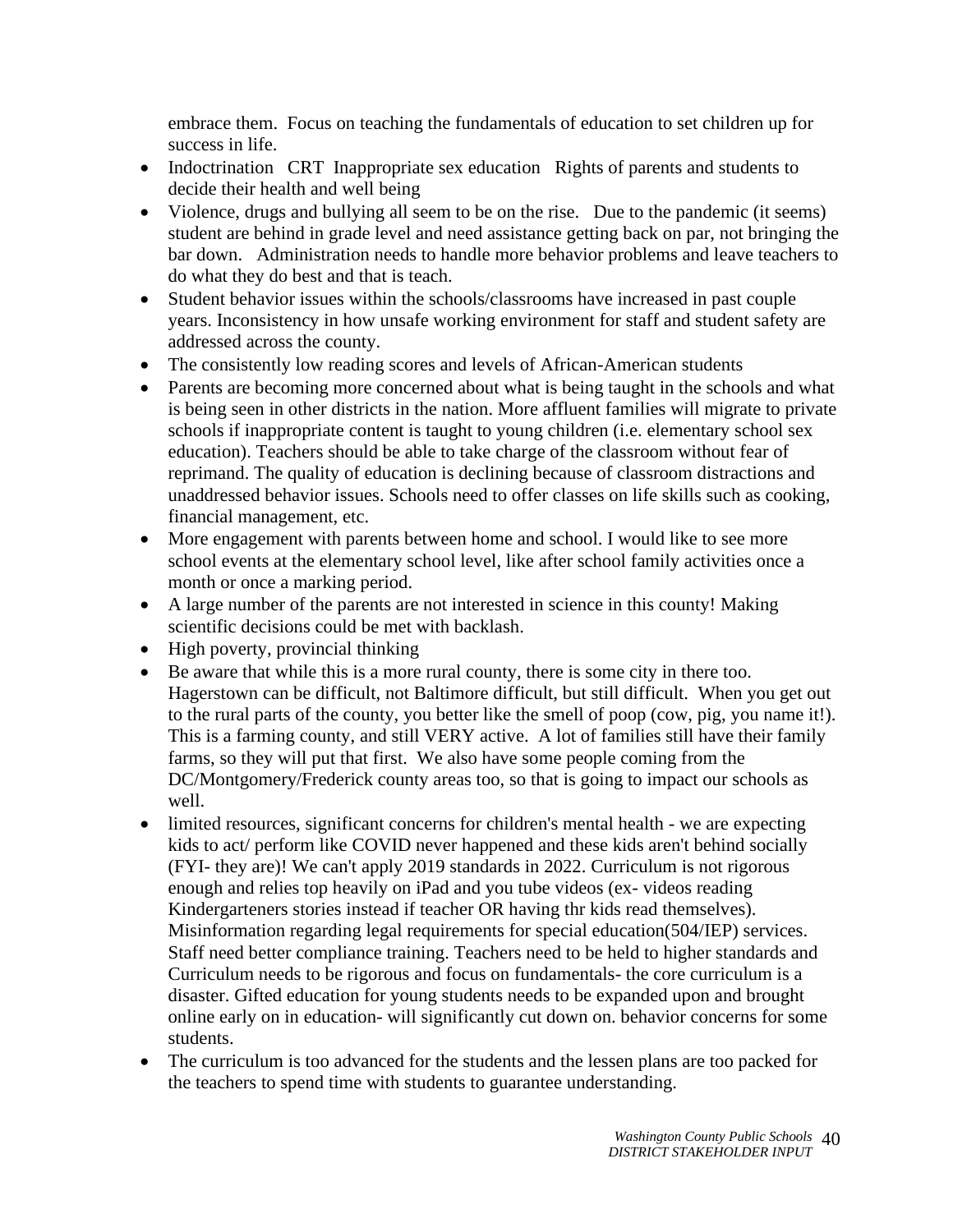- Teachers and parents look to you to be a leader, someone who is strong, and willing to take input from everyone before making final decisions on things that impact everyone in the system. Teachers and parents are hopeful that you will value them and respect them as an integral part of your job.
- There is no room in school for sexual/gender discussions except strictly biological functions in middle/high school. If I find out my elementary children are being exposed to disgusting topics or grooming behavior, they will be homeschooled. My kids know what to look for, I've warned them and they are letting me know what they hear. CRT/SEL is the same thing. If they are made to feel less than or 'bad' because of the color of their skin or background, they don't belong in that school or wcps. We see what's happening in Frederick County so it's on its way to Washington.

#### **What skills, qualities or characteristics should the new superintendent possess to be successful here? (This information is used as we screen potential candidates.)**

- They need to be able to play the political game to do what is right for our students while trying to win over our community. They need to be able to truly listen to the experiences of staff who are in the schools and seriously consider any relevant suggestions. They need to lead by example and not by fear or intimidation.
- Someone compassionate and appreciative of all the hard work that goes into educating students. Some one willing to advocate for teachers and students.
- Needs to be fair and balanced. Children should be educated not indoctrinated to the right or left side of things.
- I think the superintendent has to have the balance of listening to both parents and teachers equally. They also need to know what's going on at the school level and not just in central office. They need to make visiting schools a priority and listening to each schools community a priority because there are different communities within the county.
- This person should be calm, well versed in education, and able to deal with the environment surrounding schools today with care, compassion, intelligence, and humility.
- Forward-thinking; willing to actually consider science and health experts and make datadriven decisions for for students and staff, prioritizing mental health, safe communities, and the joys of childhood and teaching children over rigorous academic achievement.
- Flexibility in thinking, aware of historical racial practices and techniques that inhibit disproportion groups of people and takes real steps to prevent those practices within the school system. Kindness, understanding of technology and the benefits of utilizing it for students and for parents. Taking real steps to communicate with parents and keep them updated on policy changes. Someone who sees parents as a partner and embraces them. Someone who is wise and has an openness to the everchanging educational climate such as research and peer reviewed data showing what is working to enhance student's education, wellbeing and school quality of life. A passion for improving the opportunities for students such as magnet programs, lottery opportunities, and postsecondary opportunities. Increasing partnership in education with a range of stakeholders (not just local entities). Someone who is resilient and embraces a variety of opinions and thoughts.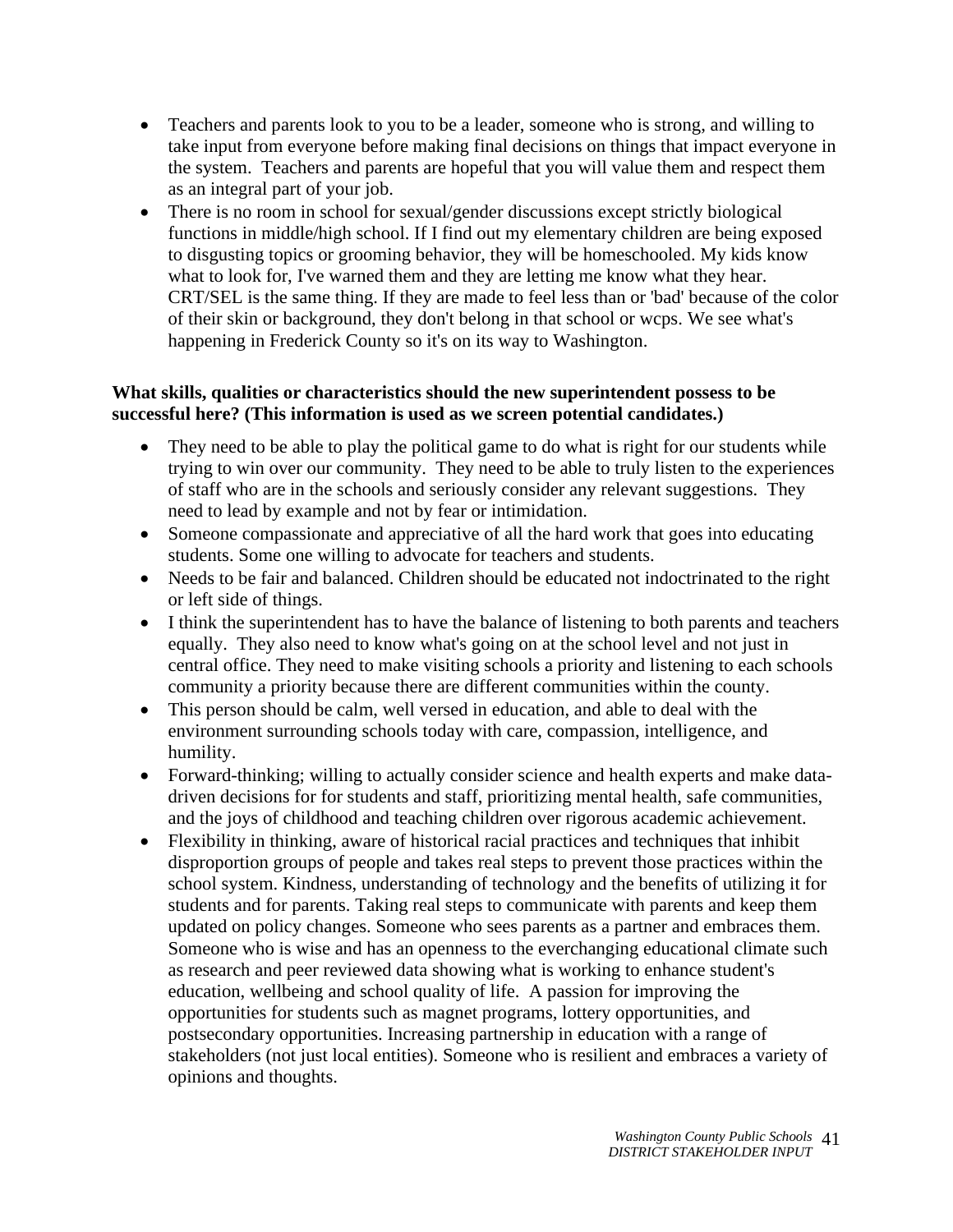- One that views the parents as parents of the students and respects their voices. One that provides proper resources to schools and ensures each school is evenly distributed to.
- The new superintendent should come into the position with experience working in an environment that recognizes and celebrates ethnic, racial and cultural diversity. The next superintended should show an openness to making major changes to encourage more diversity and inclusion in the classroom
- Good with budgets, aware of what's appropriate for different ages of kids, understand behaviors and low income issues. Needs to be fair and not driven by one political side.
- They should be straightforward, resilient, wise, and circumspect.
- It would be nice to have a female or diverse candidate who is familiar with a community similar to WCPS. Also- someone who can promote the growth and change necessary as our community grows and changes.
- Fight for our kids and parents rights. The biggest difference I saw between public and private school is the parent involvement. Public school it feels like they don't want you there. They want you to stay away from being involved. Private school they actively work to get the parents there at the school. They want involvement from the parents. Someone who pushes for that train of thought is who we need. More parent involvement is essential to better performing students.
- Understand the parents in the community. Parents have a right to their childrens educational decisions
- Must be able to speak with people and make them understand the importance of quality public education.
- Knowledge of special education and pupil services. They should be willing to listen to all parents, teachers and staff, not just the loud ones. Our educators and staff have been through a lot in the last couple years. They need a superintendent that will support them
- flexible, cooperative, open, communicative, patient,
- It is imperative that any new superintendent recognizes parents' rights.
- The new superintendent must possess conservative American values. He or she must put the students of Washington County ahead of bureaucracy.
- The candidate should be someone that is from the county or at a minimum has lived in Washington County and has a vested interest in the long term success of the school system. The candidate should also be personable and seen. They need to be willing to routinely travel to all of the schools and go to sporting events, concerts, and other events.
- They should be able to make hard decisions and not cater to peer pressure See all sides of a situation Must recognize the home and parents as the primary decision maker for their students
- They need to have experienced a classroom for many years. You don't make a good admin if you have never walked in a teachers shoes. Open minded and willing to take feedback and others options/ideas from staff and parents. The understanding that we have a range of diversity, in culture and life experiences from very rural (farms) to downtown city.
- Honesty, integrity and desire to visit classrooms regularly to listen to teachers and staff concerns. Leadership and personal relation skills. Supportive of employees and have best interest of all stakeholders when decisions are made.
- Some out of the box strategies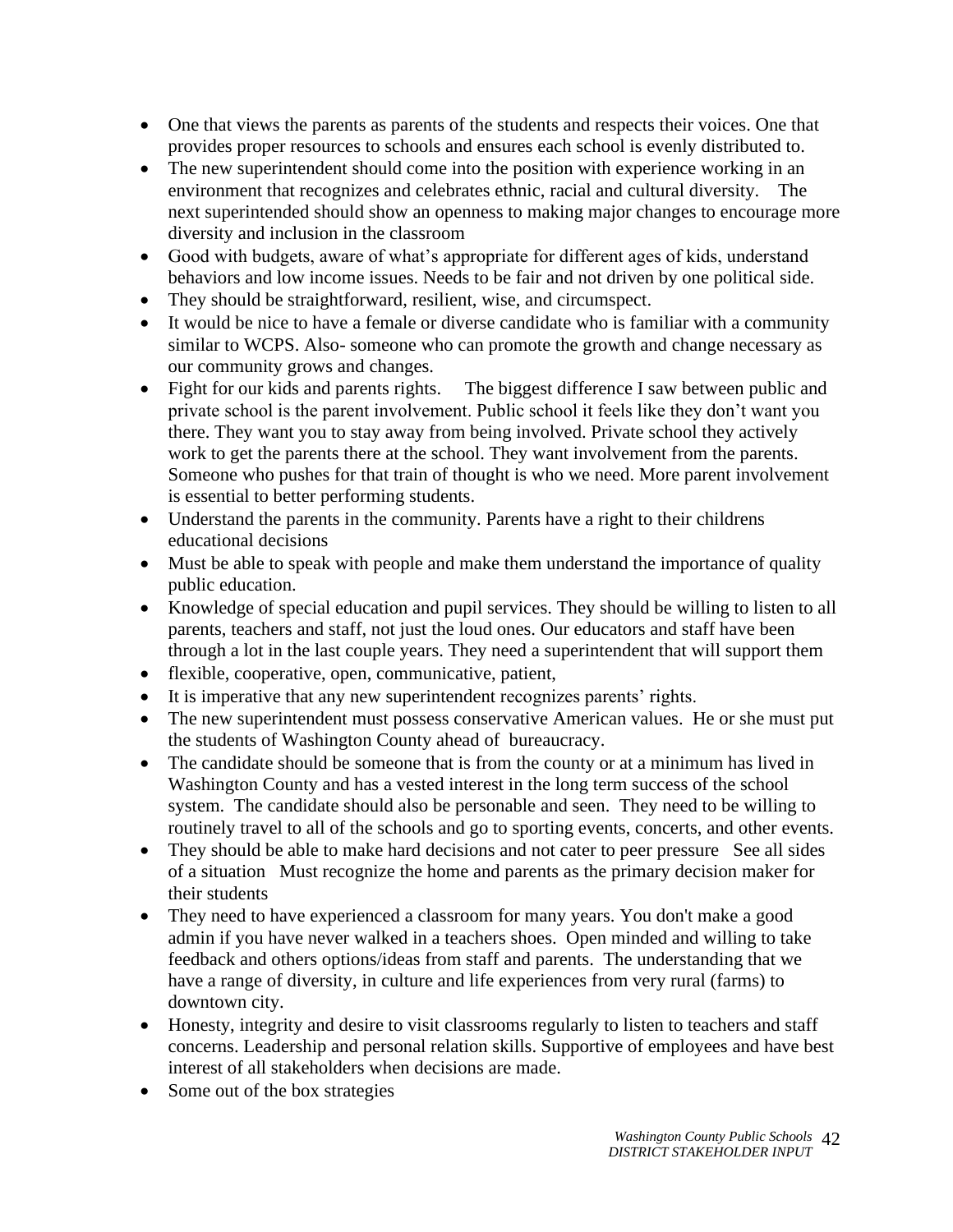- Have the ability to stand up for the children, to ensure that they are given an unbiased, quality education. Willingness to listen to the feedback of the children and parents from all groups without regard to their race, gender, ethnicity,etc. Strong financial skills to make cost effective and appropriate budget allocations to address issues or upgrades in older school buildings.
- A strong, respectful, relatable and ENGAGING leader, positive outlook on our county's educational future. Strong communication with parents.
- Believes in Science, Separation of Church & State, prepared to be unpopular to make best public safety decisions regarding covid.
- Be willing to live in and be involved in local community. Be able to connect with a variety of people. Be satisfied with incremental progress achieved through growing community consensus.
- You have to be all about the kids. In the end, that is what is most important. Making sure the kids get the education they deserve. One would hope that they'd be willing to step in if help is needed at any level. Don't let your title make you better than the rest. Everyone in every job title is valuable. How you treat your staff, parents and kids will say a LOT about your character. And that is very important out this way. Your character is priceless.
- Fight for our kids and parents rights. The biggest difference I saw between public and private school is the parent involvement. Public school it feels like they don't want you there. They want you to stay away from being involved. Private school they actively work to get the parents there at the school. They want involvement from the parents. Someone who pushes for that train of thought is who we need. More parent involvement is essential to better performing students.
- Unbiased, fair, honest, a previous PhD level educator with management (scholastic and budgetary ) skills, willing to listen to parental concerns (suggest a online Q/A forum) and he/she needs to wipe the board and start again with a fresh perspective because our kids are suffering with a board applying old standards to a new post/continuing COVID world.
- To be able to admit when the system is failing and not push an agenda that leaves too many students behind, too stressed.
- Having been a teacher for several years, having been a school administrator for several years, have children who have gone through school - all of these to ensure the person can see things from all perspectives. The superintendent should be fair and firm when it comes to all who they correspond with and not be afraid to do the right thing for children. The superintendent should be visible and recognized by staff and students - go into the schools and see what is happening. The superintendent should willingly seek out advice and information from all types of stakeholders - especially teachers and parents - because the decisions affect everyone.
- The highest priority is LEARNING and proven RESULTS for these children to be highly educated (math, reading, science, history) and be able to hold a job and create a life for themselves with hard work and good values, set for them at home and nurtured (not subverted) by the schools. Leave all the rest of your rotten emotional/sexual/race-baiting at the door. No one who loves their children wants any of that mess. Y'all need to focus on these kids and their real test scores. MD is behind in everything. My 4th grader says half her class can barely write. Keep the kids off the devices. It's ruining them and dumbing them down. More functional, in person, hands on learning is what is needed.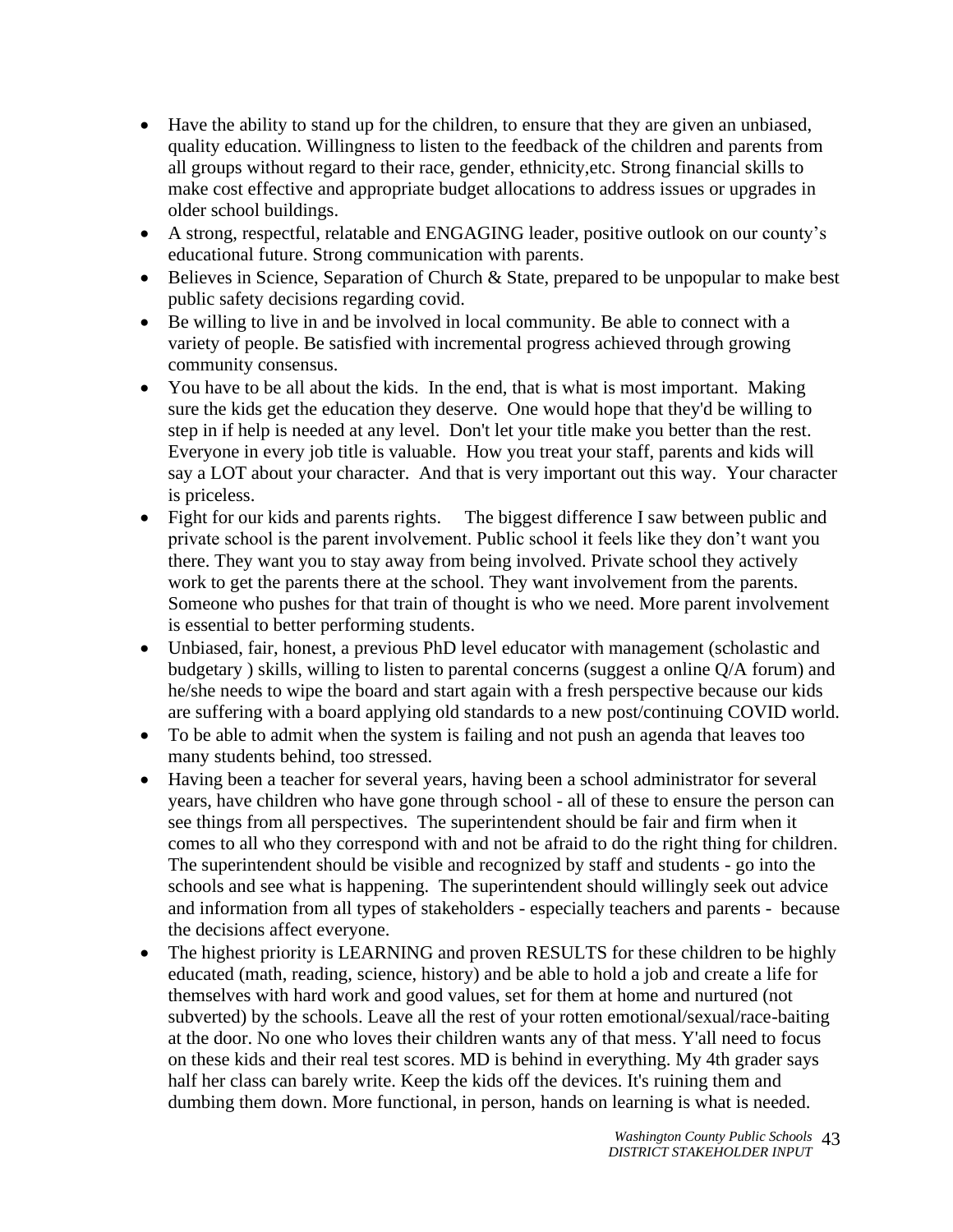# **Students**

#### **No Responses**

# **Teachers**

#### **Tell us the good things about your community. (This information is used to help us recruit quality candidates.)**

- This community is always growing and is starting to change some things for the better. I have grown up in this community, went away for college and came back to Hagerstown to teach. I think that it is important to see how much great potential this area has and someone coming to this position should think about how they can you the resources we already have in order to make it a better place. Always adding new things aren't always the answer. We have a new city council and a female mayor which is the first time in our history we have had that. I think they have a lot of good envisions on how to enhance this community and I think that the superintendent should be able to collaborate with them in order to make our schools and community better for everyone.
- Boonsboro is a small but developing community , but changing as new families move in. We have become much more diverse and less rural.
- Our community is beautiful and diverse. We have many cultures coming together which I think is a beautiful thing. We have history and historical sites but also cultural and artistic opportunities with the theaters, museums, and cultural trail. We have great restaurants. We also have the benefits of being a bit rural but having close access to shopping, groceries, and amenities while also being within driving distance of a day in a big city, the mountains, or the beach. I love our access to DC and Baltimore and the surrounding areas. Our community has so much potential to be realized.
- Close to many businesses, historical sites, close to DC, Maryland Theater, HCC, diverse population, lots of small businesses,
- The community is diverse, friendly and welcoming. The area is also steeped in history, with a positive atmosphere and culture.
- We live in a diverse, growing community. There are so many different walks of life in Washington County and I think that's what makes us great. The people that live here care about their communities and their children's education, for the most part.
- Safe and many interesting recreational opportunities.
- Check with Washington County visitors center.
- The Arts are supported
- Small, caring and welcoming.
- Students, parents and teachers work together for better education for our students
- Small, caring and welcoming.
- Close knit, caring and compassionate to those less fortunate.
- Generally friendly people live here. Many are active in faith communities. Cold weather shelter mostly run by a coalition of church volunteers. It is beautiful, close to large metro areas, has an airport, a beautiful art museum, values the arts in education, has Maryland Symphony, Orchestra, movie theaters, shopping outlet, state and national parks.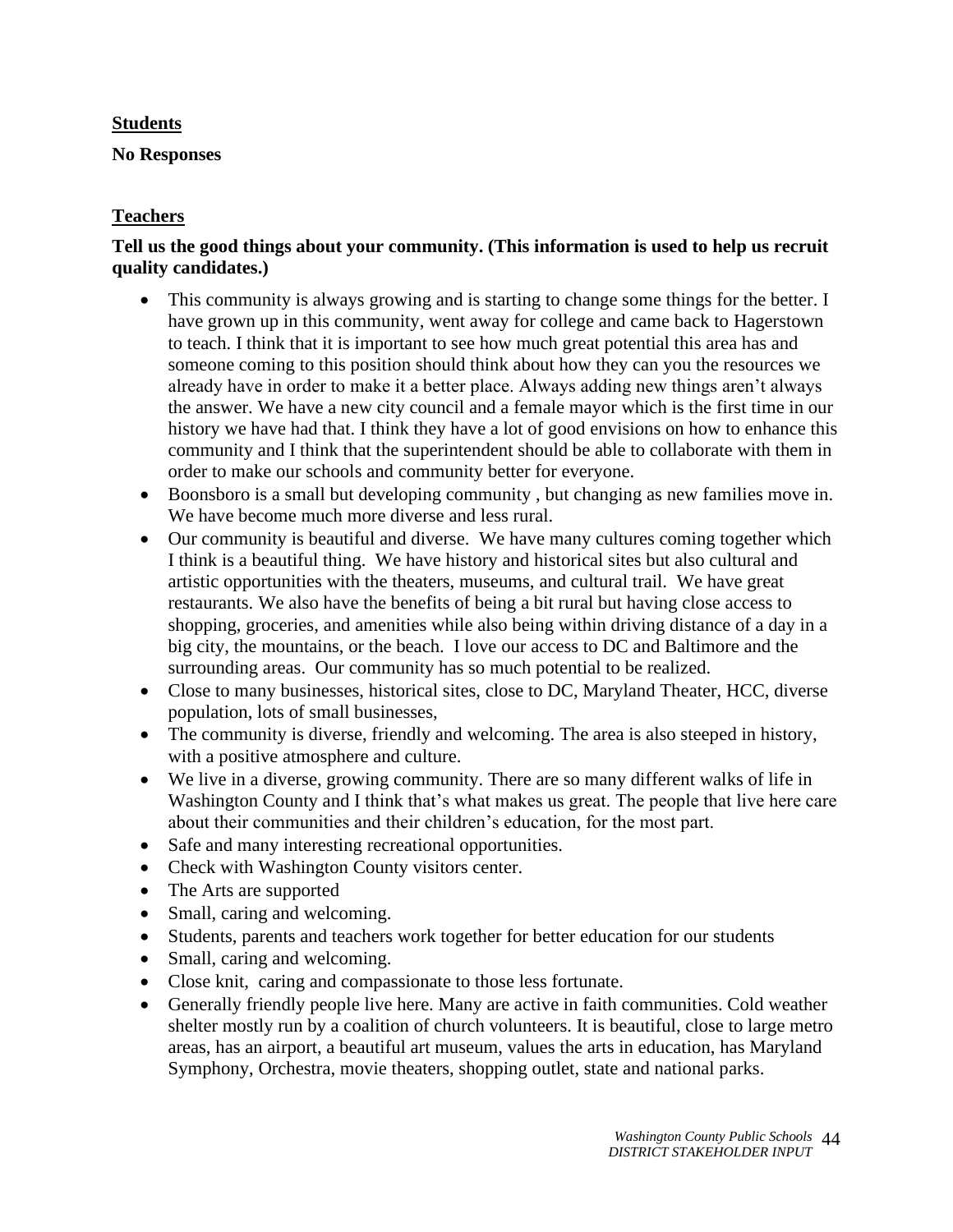- We have a variety of types of professionals and hardworking families. We have lots of outdoor and recreation activities. Great parks, waterfalls, lakes, and beautiful overlooks and hikes. We live very close to historical sites and landmarks that give you a city experience!
- Not much
- Lots of activity and community events, a busy community
- Abundant community resources, beautiful locations, many groups interested in supporting education.
- Our county is full of diversity in many areas. School to school ranges from issues regarding poverty rates, social emotional behaviors, and parent involvement. This county has changed vastly in just the 9 years I have taught. We need more programs in our schools dealing with behavior issues rather than curriculum.
- Great people reside in our community. The kids are amazing and willing to learn to be great civilians.
- Closeness, genuity and supportive
- • Proximity to many large cities Outdoor activities Historic sites Increasingly diverse population • Many small, local businesses • Businesses and non-profits supportive • Resources for families and individuals in need, but not enough • Many jobs (but no many high wage jobs) • Large medical facility in the community • HCC is an asset. Affordable education. • Lots of shopping • Maryland Theater • Downtown is beginning a Renaissance
- We are close to many historical sites as well as the Potomac River. We have a community college -HCC. The Maryland Theatre is in Downtown Hagerstown and the area is being revitalized. Our population is diverse and we are within 30 minutes to an hours drive to larger cities.
- Lots of great historical events that have happened in the county and state.
- We have a diverse community from city and urban life to country and farming life. We are close to larger cities and have many opportunities within our county.
- It is a hard working blue collar community
- The community is tight-knit community and comes from a strong and rich history which this area is proud of and holds onto dearly. The community is also of proud of our traditions in each school area such as the Grid Iron Classic, yet is also happy to usher in new ideas such as outside graduations and other ideas brought forward by students to administrators.
- We are a small, but strong community.
- I'm rather new to the community, so I don't have much to say here. I do see the vast amounts of potential from each member, however, and I hope that we can work together to realize this potential and manifest it for the better of our students and families.
- Beautiful outdoor recreation opportunities
- Washington County is a very close knit community. There are people who are invested in making the area better for the next generation.
- Washington County Public Schools are located in a beautifully diverse area of Northern Maryland. The schools range from the rural area of Hancock, MD to the city schools of Hagerstown, MD. The median income of the 150,109 total population of the county is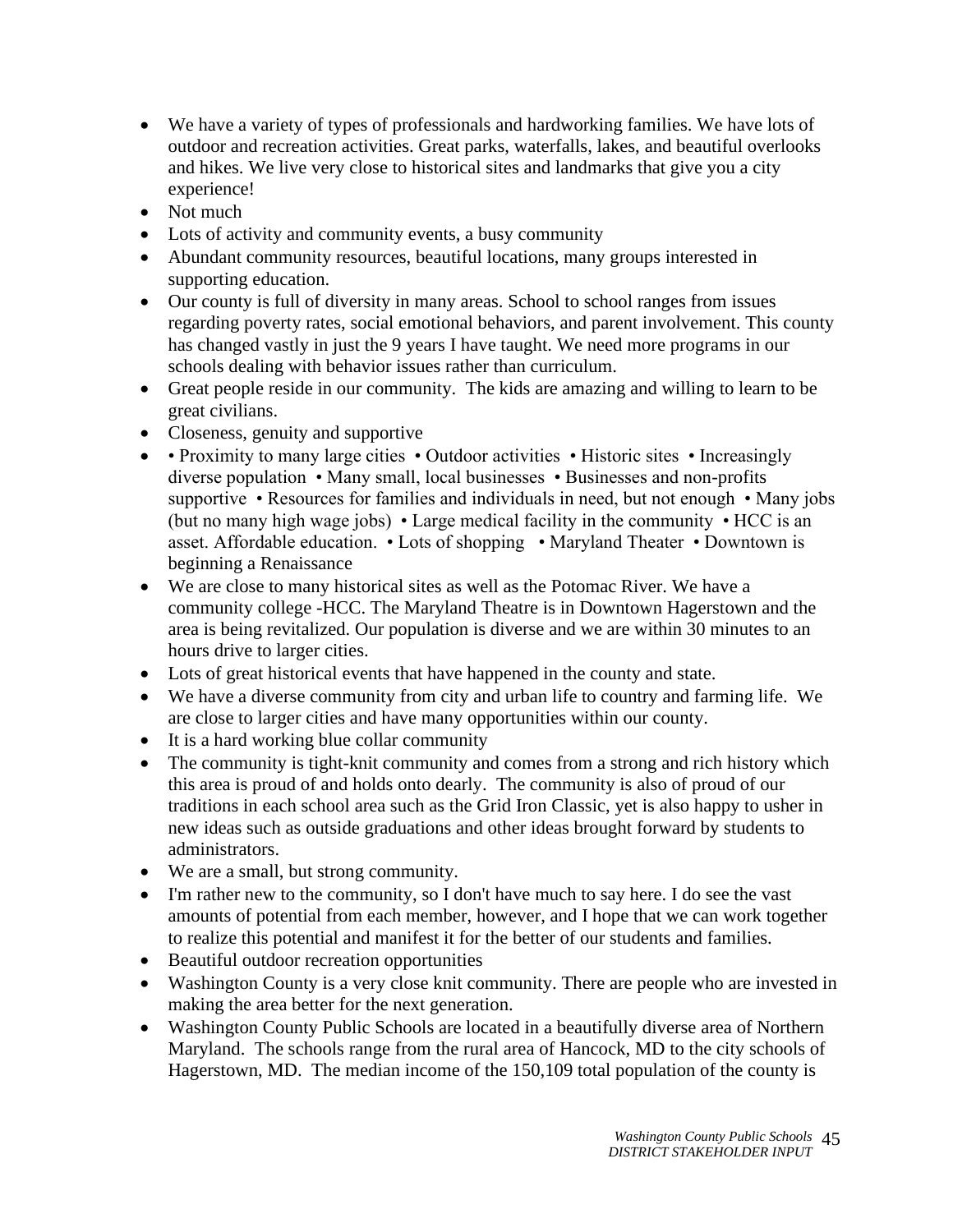\$60,860. There are a total of 56,035 households in the county with 79% of the residents being white, 10% black, 5% hispanic, 2% Asian and 4% of two or more races.

- We have so many beautiful areas in the county to explore. We are so fortunate to have the  $C & O$  canal and its amenities as well in many of our communities. History!!! SO many important historic sites available to explore. Friendly.....the people in Washington county are friendly and just good kind people
- We are located near mountains, rivers, and rural areas as well as urban and metropolitan areas. We have close knit communities.
- Everyone should work together to help make decisions about what happens in the schools, not just the Board of Education.
- Location to major cities
- There is a solid community effort to develop and support new businesses. I have seen an uptick in community events. The cost of living is manageable.
- Location to major cities
- Easy access to heroin and great hiking/outdoor activities
- Diverse
- It is diverse and growing more so. The location is a hub for other communities. It is close to cities while maintaining a more rural feeling.
- We have a lot of resources in our downtown area, and a lot of historical areas to visit.
- Outdoor activities, access to Baltimore and Washington DC, lots of history and historical places
- Close to D.C and Baltimore. Access to 81 and 70.
- diversity
- Some people are starting to take care of our environment.
- Others a genuinely willing and happy to help in any way when someone is in need.
- Great kids and families live in our community. There is a value on the arts and it brings joy!
- I live in Boonsboro and my children attend and graduated from Boonsboro High. Close knit school and sports focused community. It's a rural community. A large part of the community were born and raised here. However, more and more transplants are relocating to this area every year.
- Supportive community
- I teach in a city school. We don't really have a community, per se. It's an eclectic population of rich and poor, black and white, minority and majority, etc. It is a microcosm of many communities in the US.
- I live in a community steeped in tradition and diversity. Our students and parents love seeing the positive things that come out of our school system. They love to see the kids succeed in sports and academics.
- The community comes together in times of need.
- Diverse
- Washington County has a great mix of small town charm with desirable restaurants and entertainment. Plus, we are a short drive from DC and Baltimore metro areas that offer even more opportunities for fun, sports, and food.
- They are tight-knit and care about their neighbors.
- We live in a very diverse, thoughtful community that has education as a priority.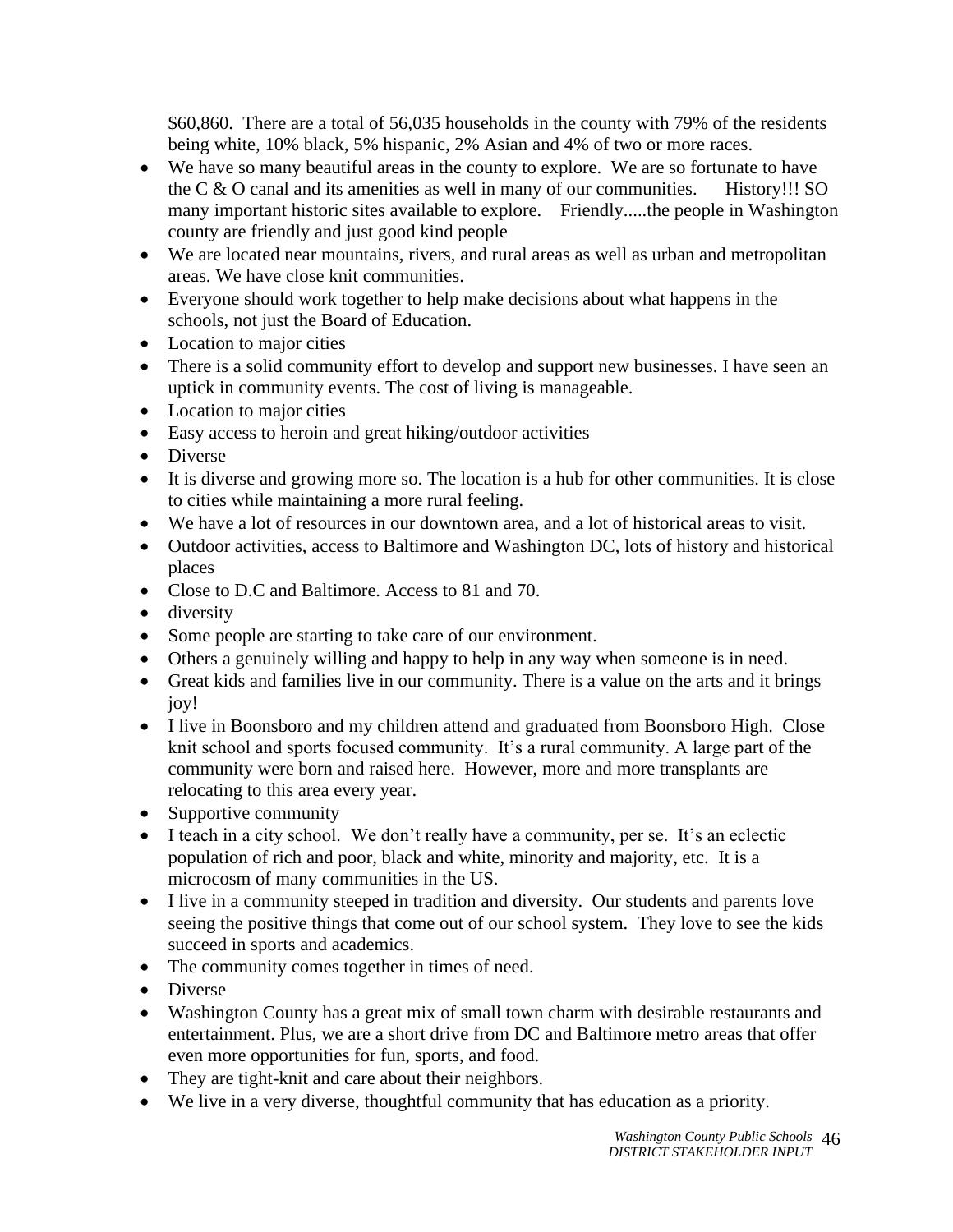- Close to all!! Airports, DC, Mountains, Beaches, History, Cost of living
- Diverse
- The community of parents, companies, businesses, schools support our schools. This was evident during Covid when the parents organized parades for kids.
- Washington County offers close proximity to major metro areas while also providing small town/rural options for residents to raise families. Many parents commute out of the county, and because of the proximity to the Quad-state (PA, MD, VA, WV), many WCPS staff commute in to the county to work. We have a strong teachers association that attempts to work with the Superintendent and the WCPS leadership team collaboratively. We have an active "Hagerstown Hopes" organization that promotes understanding of the LGBTQ+ community throughout Washington County.
- People are mostly kind and supportive.
- We have an incredibly diverse population in the county area, as well as a mix of economy based on industry and agriculture. We have a lot of local history related to national events.
- Relatively safe outside of right downtown.
- Washington county is in a great area. We also pay teachers a livable wage which is very nice. First year teachers make 56,000. I know people who have a masters degree and been teaching for years and make less then that.
- The community is diverse and celebrates this diversity.
- We have a lot of great things happening! We are trying to revitalize our downtown and there are some exciting initiatives about to begin. We have great supports throughout the community that help to support WCPS.
- Historical and beautiful; close to metro areas; relatively low taxes for MD; growing industry with Amazon, etc
- Parents care about schools. Community pride, Thriving Arts District, Washington County has a little bit of everything - Big city to rural countries, large industry to family farms making it not a 1 size fits all.
- -Great parks in each of the towns. Many different community activities are offered at each one. Different sporting programs, crafts, cultural activities, etc. -We have the MSO which puts on great concerts. You are able to stay in our community and hear such great concerts. -4th of July at Antietam National Battlefield. -People are always willing to help each other out. People pull together in times of need. It is very heartwarming. -You are close to VA, PA, and WV. This allows you to experience many new things being so close to them.
- Our community is diverse, full of people that want to make a change. We have our challenges though, and right now we need a very strong leader to support these changing times.
- Our community rallies together when people are in need and stands together when it matters the most. Most people are kind hearted and good natured people that just want the best for our communities. Our community loves our children, and we want the best for them in this ever-changing world.
- Rich history, proximity to larger cities, beautiful rural areas, a growing population of diverse people from many backgrounds
- We are a diverse county with many great landmarks, schools, and community events.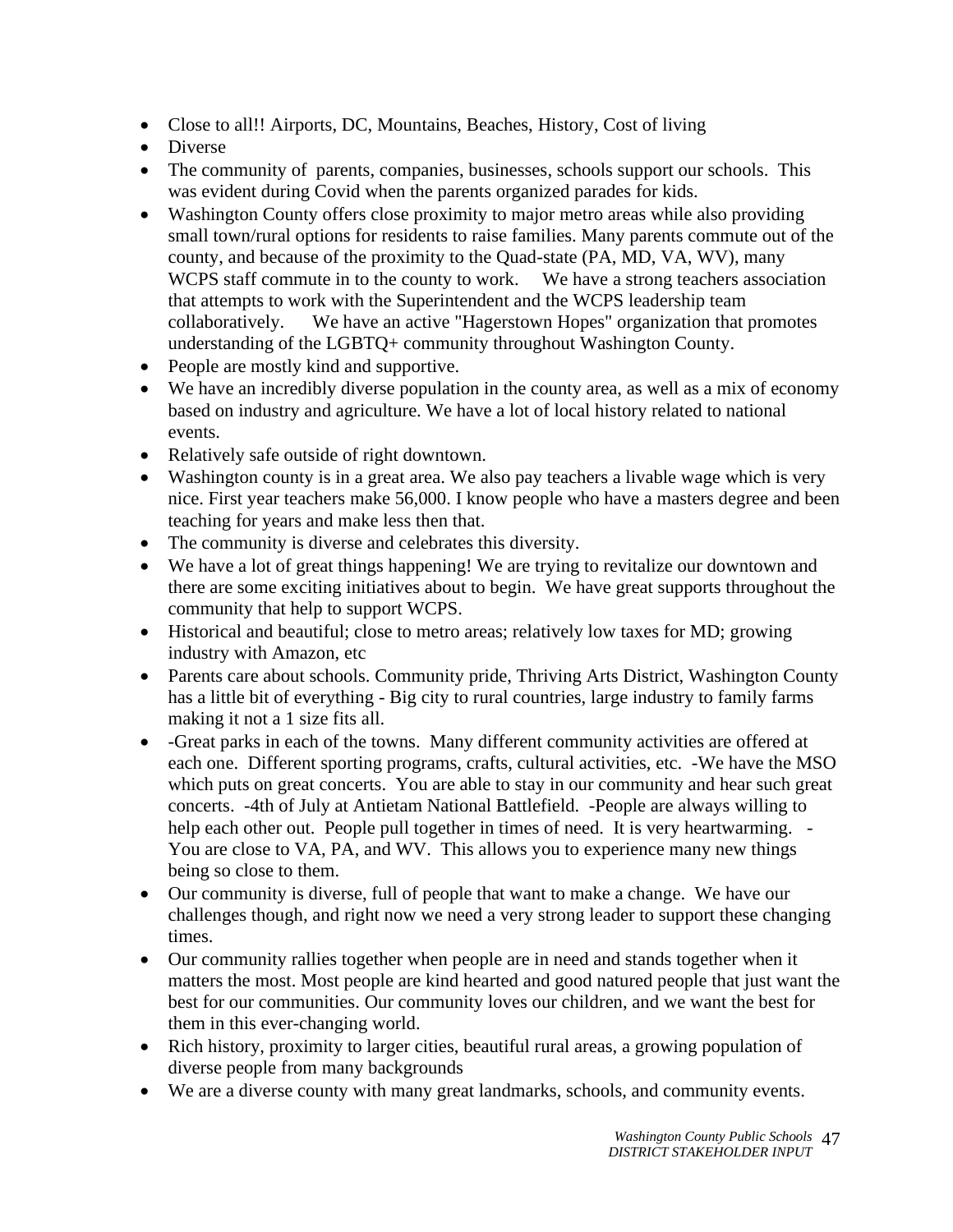- WashCo is making moves. Changes are being made to improve our community/downtown and I am so excited!
- Hundreds of years of history, dating back to the colonial era. Pride in the community. Pride in schools.
- Washington County offers a little of something for everyone.
- The community has a number of resources available to help low income families and the homeless (Ex. Children in Need, Reach etc....). The community has organized fundraisers at various places for children who have had cancer or other illnesses. Make a Wish also has helped many of our students. Many citizens, in the area are affiliated and active with a church. There are great festivals...Hispanic Festival, German Festival, Blues Festival etc.... A lot of different events on the weekends and a really great Art Museum and Theater. There are beautiful Parks ,Trails (Hiking/Biking) , Golf Courses, and Ski areas. Washington County, MD is close to VA, WV,PA, and DC .

# **Tell us the good things about your schools. (This information is used to help us recruit quality candidates.)**

- I think the teachers are very passionate even when we have been teaching through very difficult times. I think that students are successful because teachers don't want to see them fail. It is a small community, even though we are continuing to grow but I think there are traditions that make us unique. School grounds are well taken care of and all ESP staff work extremely hard to make our schools and classrooms run smoothly.
- Small, with parent involvement
- Our schools have dedicated staff and wonderful students. There are many opportunities for students to pursue their passions and areas of strength, which need to be expanded. I think it is wonderful how diverse our schools and student populations are and we need to celebrate and reflect that in our policies and practices.
- Strong administration, collaboration among teachers and staff, respect among staff to each other and kids
- The schools in Washington County all pride themselves on having a since of community.
- The sense of community that some schools have is truly amazing this comes from good leadership and a drive of the whole staff, stakeholders and student population to do good for themselves and their communities. It's successful if the leadership makes it a priority, the schools that understand why we do what we do everyday and remind themselves of that constantly are the school that succeed in this county.
- Usually top performing system. (Always in the top 3 counties in the state) Two Superintendants ago , this system was run into the ground and are now 13th or 14th in the state. The "bones" are still goo but need new leadership.
- Teachers and staff that truly care and try to teach (despite being overworked, having poor leadership, and no support from the board of ed).
- The staff has a sense of community
- Family oriented team atmosphere.
- Students are learning and there are great teachers in WCPS
- Family oriented team atmosphere.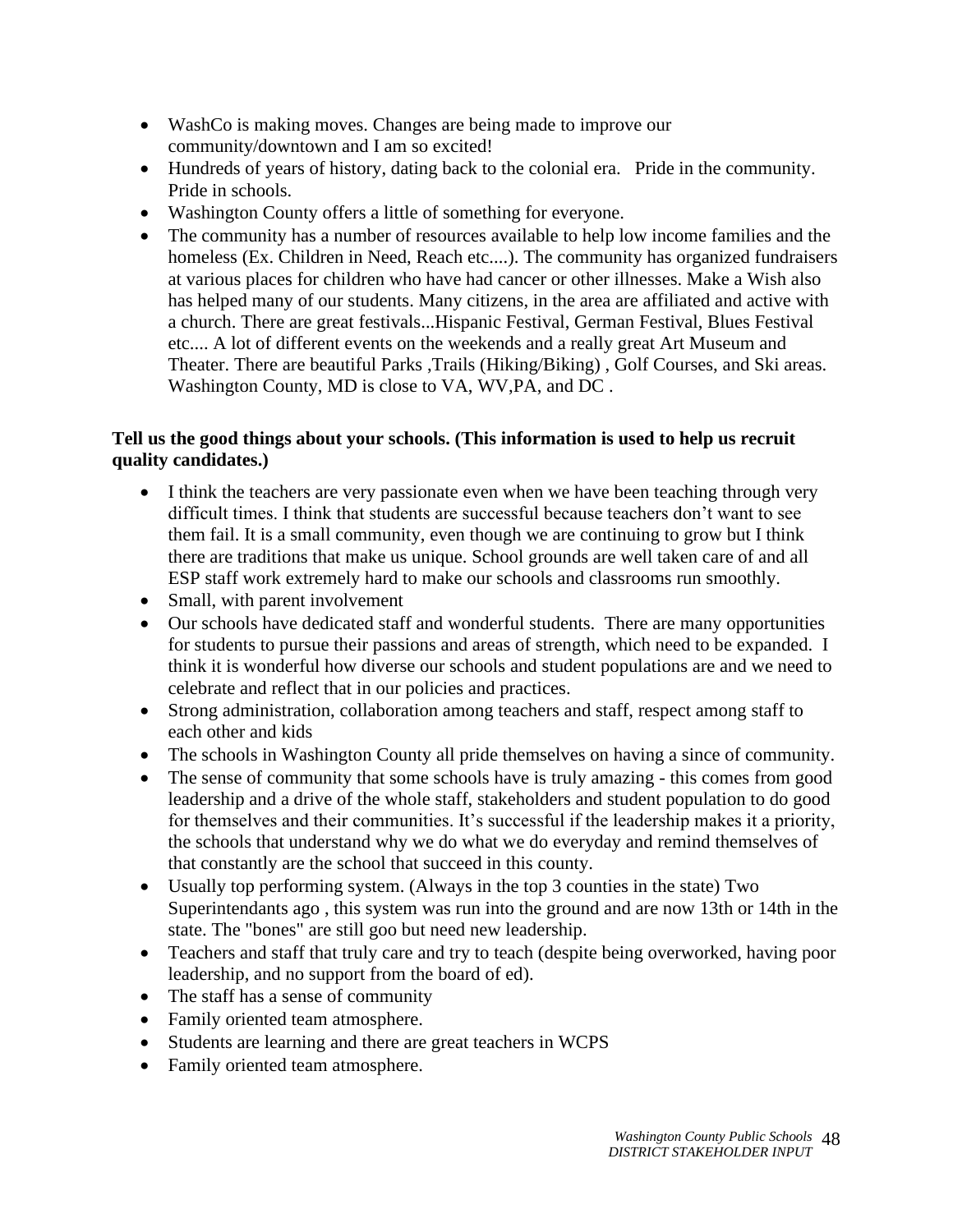- Teachers work collaboratively and readily share information / ideas across teams,school,county. Teachers are dedicated, professional and genuinely strive to do what is best for students .
- Caring teachers
- Often the schools have state sport teams champs, academics are solid, one of 2 state public arts schools, stand out tech high, cooperation and partnerships with businesses. Solid community college, with school partnerships.
- We have amazingly talented teachers who do amazing things on a shoestring budget. Teachers here do multiple jobs while being paid one salary. Teachers here are interventionists, therapists, OT, and special education teachers because they put in the work for their students when there is no staff at their schools. You get a lot from a WCPS teacher.
- My coworkers are amazing. Always willing to help each other and do what is best for our students everyday.
- Teachers who have been here are good
- We offer lots a varied opportunities for students to receive an education. Many programs.
- Many quality, invested teachers. Coordination and cooperation between different schools and different content areas.
- The great thing about our schools is that our curriculum is laid out ready to no matter where you are. If a student left a school for another, they would pick up the next day they left off.
- We have wonderful teachers and staff at our schools.
- My experience with school administration has been generally positive.
- Community building by staff members
- • Blueprint for MD's Future Educators committed to student success (even beyond academics) • Comprehensive high schools • WCTHS-supportive of trades • MSS/JDP • Some teachers exercise academic freedom, but that freedom is at-risk • Outdoor school is a gem that must be retained • Unique programs (magnets) to meet student and family needs \*restricted by transportation • (some) Public private partnerships • WCPS/HCC articulation and Middle College • New ABLE fits a niche • Investment in technology
- We have really good and committed educators in our schools. They are passionate about their children and their jobs. We have many different opportunities for learning, within and outside of the traditional classroom. Many teachers and students participate in piloting programs throughout the year. We have the outdoor school program, ABLE program, and many Stem and technology programs.
- Teachers and staff in schools are committed to growth of students.
- Our schools are committed to fair education for ALL students. We work to create curriculum that reflects students and our community. Our schools offer many opportunities to our students, from intervention to enrichment.
- Teachers in Washington County are hard work and dedicated to our students. Staff work together to get the job done.
- Each is independent with the specific area population that it serves. The two city high schools and it's feeder middle schools are more urban. The other county high schools are more agricultural, with the exception of Williamsport High School which I see as a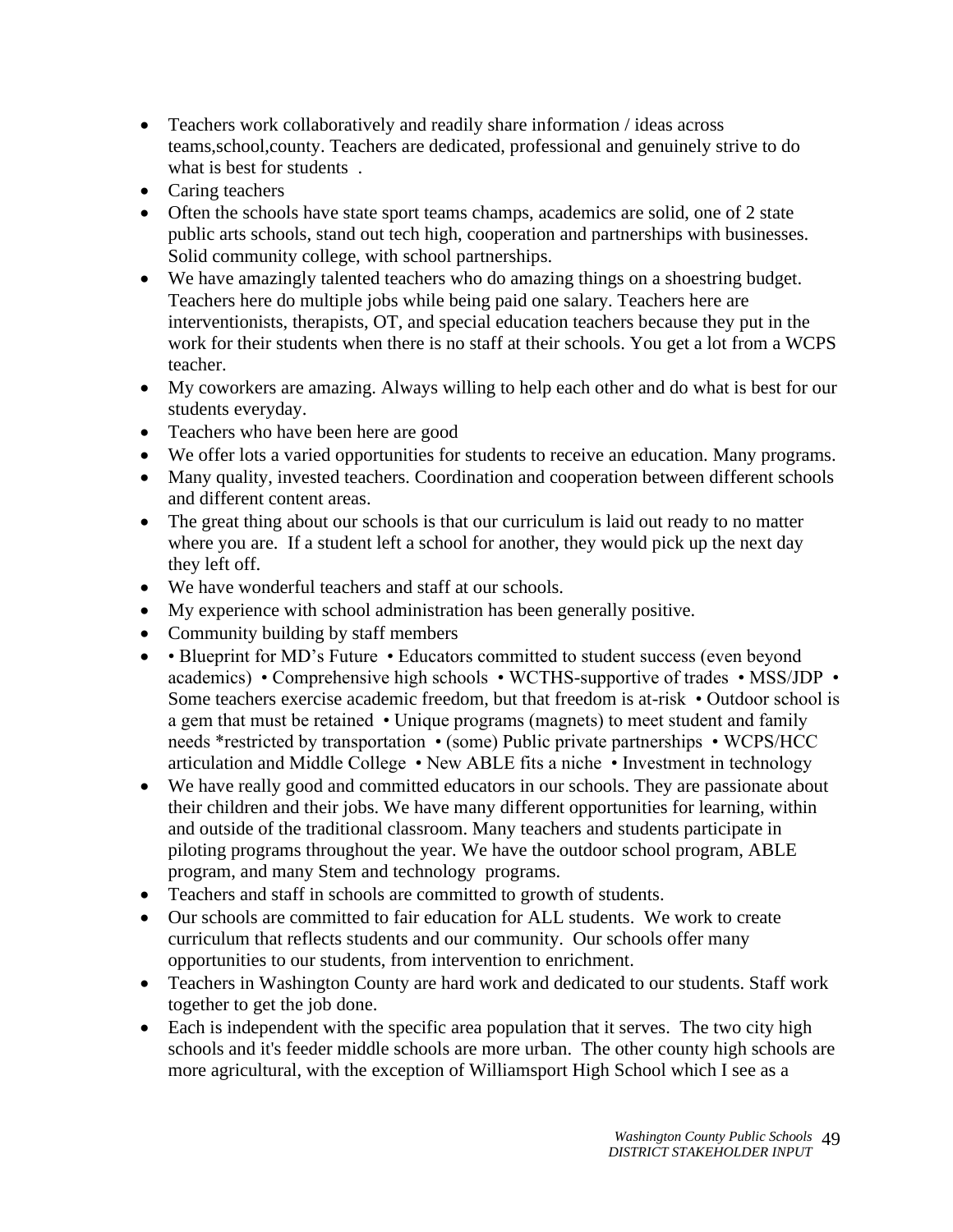hybrid of both. They all have their autonomy and uniqueness about them. You don't walk into one school and see the same in another school.

- They continue to show improvement.
- Fitting In- I love working in my building. In spite of the many hurdles placed before me, this is the first building I have ever felt that I fit in. While my program is humble, the students are eager and posses so much potential, and my co-workers continue to support and motivate me to make the program the best it can be. Mentorship- I've worked in several districts, and WCPS has spared no effort in providing me with a multitude of resources and mentors to utilize. Every one of these individuals has been abundantly helpful, friendly, and genuine in their desire to see me grow, and I am very grateful for all of them.
- Quality teachers
- WCPS is very diverse both culturally and politically. We serve a wide array of diverse learners that come from various walks of life. Our students match our community's diversity. While on the surface this could be appealing, there are a lot of racial and socioeconomic tensions that continue to divide Washington County.
- Washington County schools have the most amazing students and teachers. The dedication of the teachers to their students' needs and their craft is admirable.
- We have amazing staff!!!!! The teachers and staff in this county truly value and care about their kids. So many diverse populations in the schools. WE are so fortunate to be able to have a culturally aware school system
- We have many programs for students beyond the regular curriculum. We have many dedicated students and teachers. We have technology to help students now and in the future.
- The teachers care about the students.
- The faculty
- The school I work at can be challenging but many students work hard and defeat their own obstacles every day. We have a diverse group of kids. Our sports teams work hard. Our clubs do super awesome things and we have a diverse selection of clubs and groups, some that were initiated by students. I've seen our student government strengthen recently which is really awesome.
- The faculty
- Every student has a Chromebook
- Dedicated teachers
- The school system is full of hard-working educators who are passionate about their jobs. Teachers are provided with necessary supports but trusted as educators to make wise decisions about curriculum and materials that make sense to their students in their classrooms.
- We have a lot of truly dedicated teachers and support staff!
- Staff generally cares about students.
- Updated buildings with one to one technology.
- the teachers have a variety of backgrounds
- Use of technology, caring staff, dropout prevention specialists, support for the arts (but needs improvement)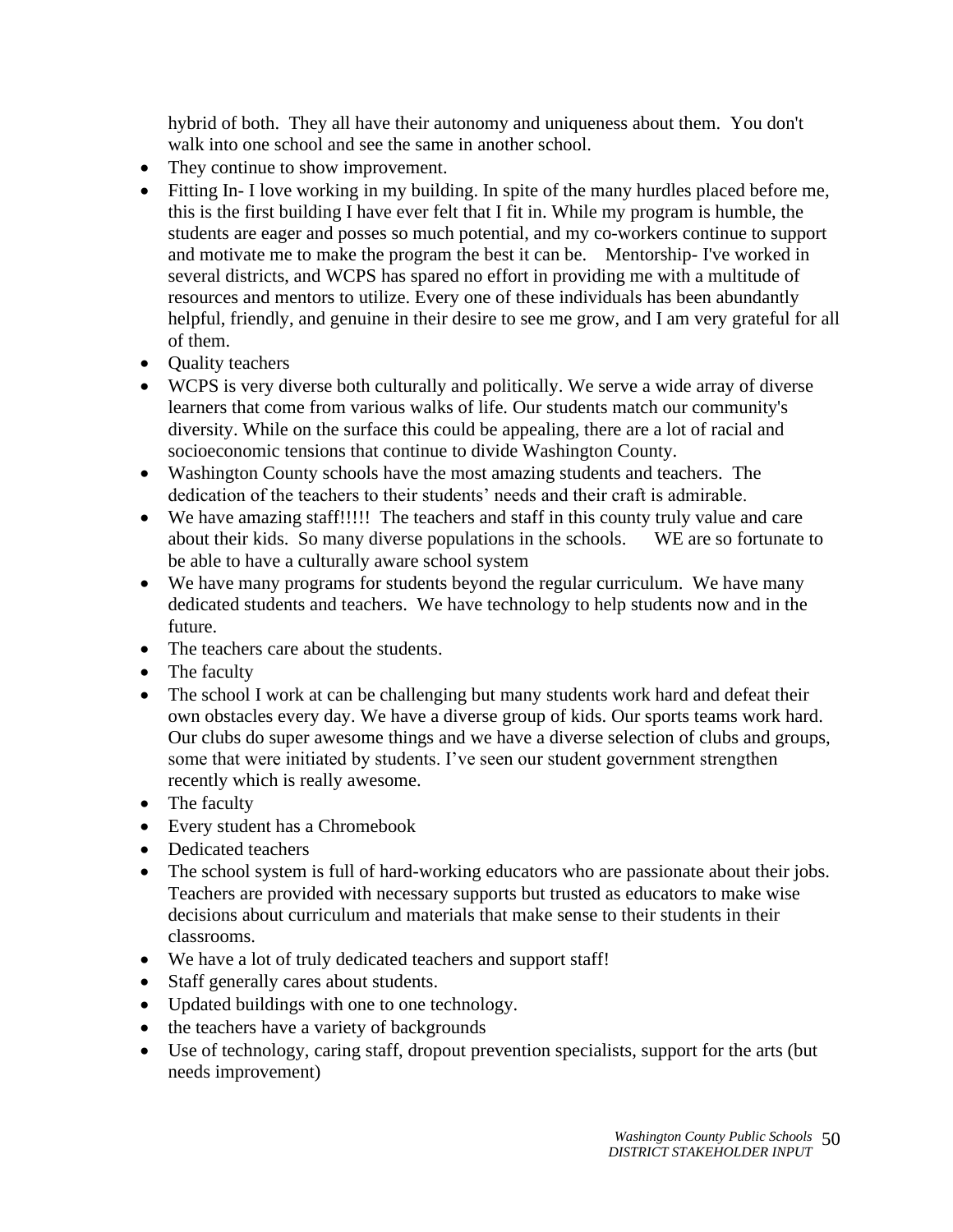- Lots of hands on experiences in our school. MWEE's, STEM, Tree plantings, and live ducks to engage students. Science is amazing and presented well at our school.
- The teachers and staff work hard! The staff care about students.
- Dedicated, hard working, smart, resourceful educators and staff. Brilliant students that while living in challenging situations, want to be successful and show that they can preserver.
- Boonsboro offers a quality education with many opportunities for the students. Great sports programs with community support.
- Staff supports each other
- Great teachers. Great admin. Inclusive. Diverse.
- We have a tight-knit group of teachers. I would consider my co-workers to be an extension of my family. They have been there for me through many of lives ups and downs.
- They are a safe place for students. We work to meet the needs of students, not just for learning but also economically, socially, etc.
- Dedicated teachers
- Our schools are filled with awesome staff and students. Our schools are becoming increasingly diverse. Staff and students are often involved in creative learning and community projects.
- The teachers care about the kids.
- -Great administration -Awesome staff that always helps one another -Opportunities for students
- Work as a team, Students are first and foremost of importance.
- Strong staff with experience
- Students can feel free to be themselves. They have opportunities to learn a profession and work immediately of out high school. It is 2 fold because students can learn a job skill and prepare for college since we offer several AP classes. We need more schools like Tech High. I can't stress how important it is for the new superintendent to support tech education. It is the future. Just look at our country today. What jobs are needed? Plumbers, electricians, construction workers, nurses, scientists, etc... are all needed today. The new superintendent needs to understand that we already have a model that works that can be implemented in more places.
- We have special high schools, like Tech High and BISFA, that provide students with options for immersion study about chosen fields and careers.
- Professional and hard working staff.
- Our schools are diverse, with many new schools having been built recently, that are well equipped to support students with special needs.
- The teachers are a good thing about the schools. WCPS still holds some reasonable conservative values. Although very aware of the culture around them. The absence of "wokeness" helped us make a hard decision to move our kids from private to public schools. Alternatively, we are thinking about moving our youngest back out because we see stuff creeping in.
- Our schools have some awesome admin.
- The schools are well maintained. The staffs are cohesive units with a "students first" attitudes. Students want to get back to learning and sharing experiences with others.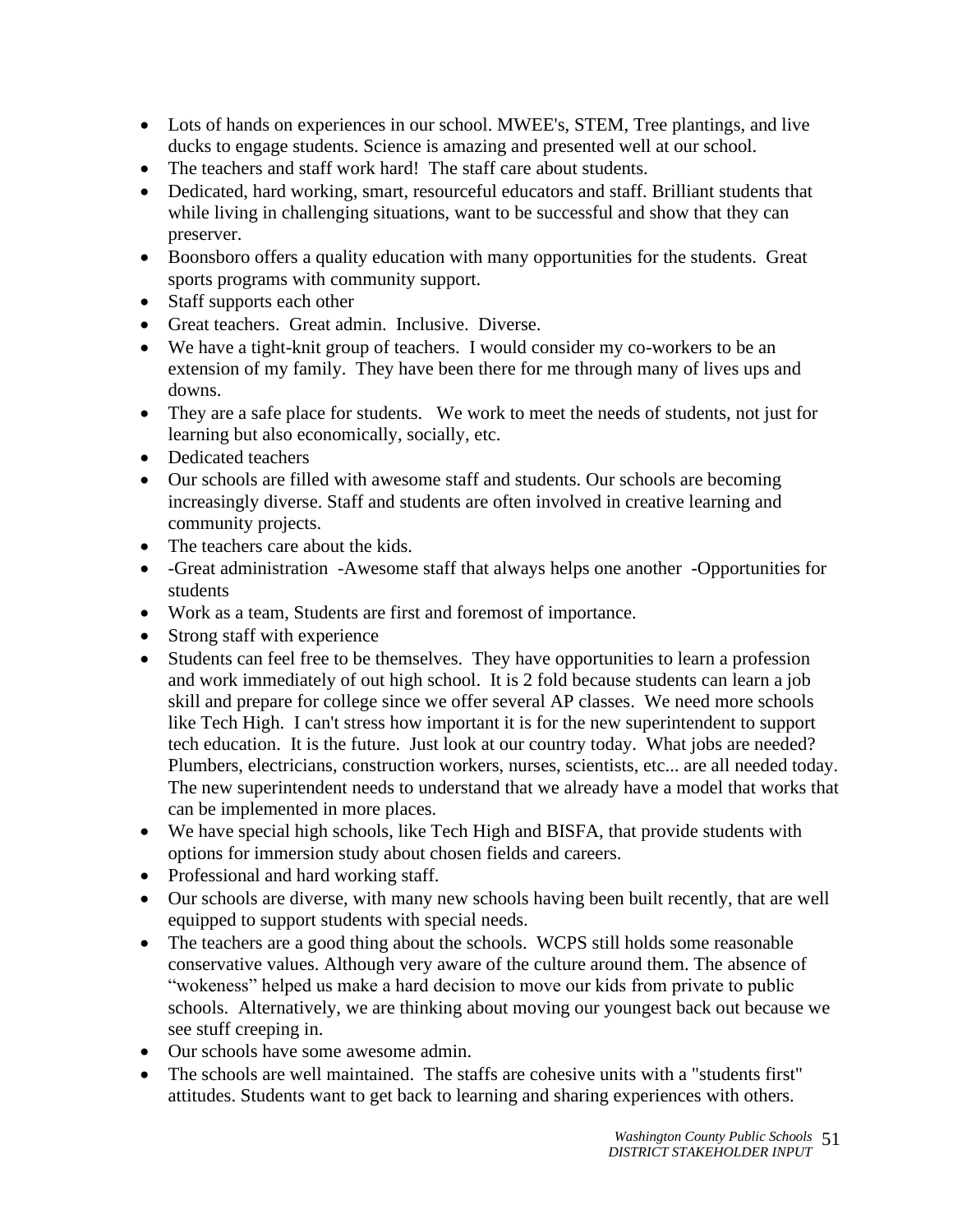- BISFA is an incredible option for our students as well as Tech High and other programs. We have a range of schools from small to large and everything in between! It gives prospective employees a range of choices when applying.
- Majority of the teachers work hard! They care for the students and they love what they do! They want kids to learn.
- Excellent AP programming and growing CTE programming that is responsive to local needs;
- Dedicated caring hard-working teachers, Still have music and art classes, still have librarians with libraries. School pride. Communities are proud of community schools.
- -There is a ton of school spirit. Each school is a safe place for kids and families. -Education is a priority. Also, making well-rounded students. -Teachers care a great deal about their students and want what is best for them. -Awesome teachers who give 110% each day and can roll with what ever comes at them.
- Our schools have great teachers, that are very dedicated. We have an abundant amount of resources to help reach student needs.
- Our schools have highly qualified teachers and administrators that truly care about their students. Within the walls of our classrooms, you will see kids learning in multitudes of different ways and teachers challenging them through every step of the way. Our schools also offer plenty of extracurricular activities to engage students in a positive environment.
- Resources for teachers, competitive pay for new teachers (but this does not continue for veteran teachers)
- Many hardworking and dedicated employees that always do their best despite challenges, COVID, etc. It is a fast growing county with new teachers being added each year to fill new positions. We have many hardworking students who have overcome personal and school related challenges.
- We are family!! Don't get rid of small schools- Old Forge, Greenbrier, Hickory, etc. Staff become family and we are able to build relationships with families.
- Schools are becoming more diverse (much to the dismay and displeasure of the selfproclaimed 'Patriot Parents'). The diversity must be embraced by all. Educators in WCPS are dedicated to student achievement, but more importantly, they are committed to student success and well-being that extends beyond the classroom and test data. Our ESPs are essential to student success, and our schools would not function without the work of our ESPs, including clerical, food service, maintenance, custodians, transportation, and paraprofessionals.
- We have dedicated staff that strive to be flexible even in less than ideal circumstances. We are all a small community and we all band together for the good of our community.
- Many teachers, ESPs, and Administration, are trying so hard to keep up with the demands and have made many sacrifices. They care about the kids and their schools. The schools really stepped up to the plate during the Pandemic ...before....during.....after with trying their best to follow cleaning and social distancing protocols. Thus keep everyone safe as much as they could, while providing the children with an education . The schools really helped during the most turbulent times we have ever had.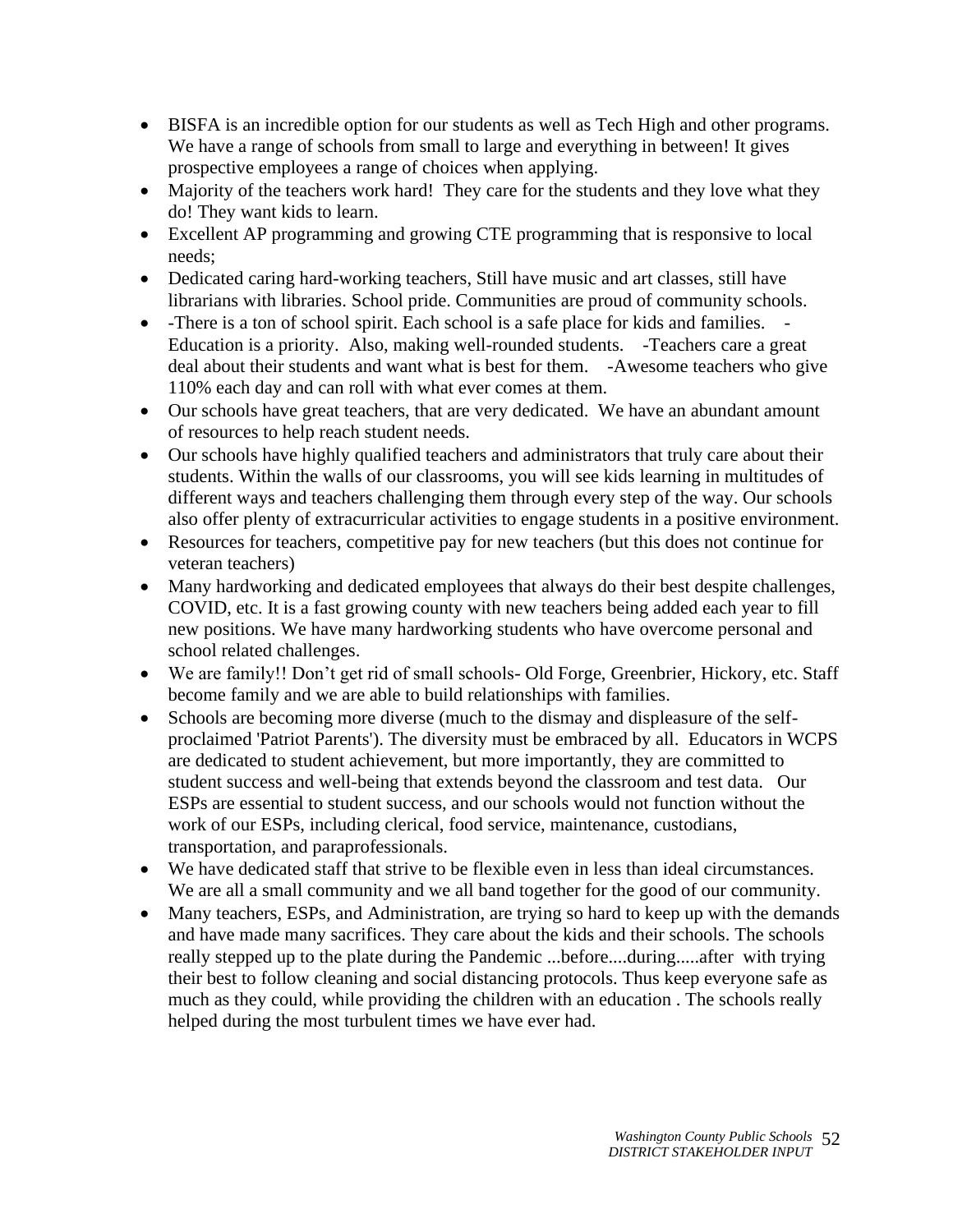#### **What issues should the superintendent be aware of as he/she comes into the district? (This information is shared with the final candidates.)**

- Unfortunately behaviors are out of control and the lack of family involvement plays a big factor into that. There are threats made or physical attacks on students and staff that make going to work uncomfortable for everyone and there are minimal efforts taking place to help change these actions. A lot of it is out of the school or districts control, but it makes it to be an unsafe environment to be in for all stakeholders.
- Change iin demographics.
- We have a serious issue with disproportionality in the percentage of students who are suspended, expelled, placed in alternative education, receive referrals, and disciplined. There is a lack of diverse staff and staffing that reflects our growing and changing population of students, especially students of color and those who are English Learners. We need more supports for addiction, mental health, behavior issues, and social emotional learning and enough special education staff, therapists, social workers, and guidance counselors to cover the needs of our students . We need to address transportation to/from and disproportionality within our special programs, like Magnet, Tech High, GATE, BISFA, Antietam Academy, etc. We have started the process of incorporating equity into our system but there is much more to do in order to ensure that apply it across the system in every school to provide adequate access to every student and stop catering to a minority of loud voices who want to exclude.
- Limited parent/family resources, need more intervention teachers, large EL population, teacher and sub shortages, underfunded budget
- The new superintendent should be aware there has not been an atmosphere of collaboration between the union and management. We are hoping things change under a new leader to insure what is best for the students under our care.
- The district is very diverse, each community has its own strengths and challenges. You can't lump Washington County into one being - the range is drastic. I think a key to success is making clear expectations for all involved in education and remembering everyone is here for the KIDS. Decisions about the school district should be based on what's best for kids.
- The staff at CES are in a bubble. The new super needs to get outside the bubble for information.
- An antagonistic relationship between teachers and management caused by a board of education that doesn't support teachers, doesn't listen to teachers and annually rolls out new programs, curriculums, systems, etc. that burdens and cripples the teachers' time and ability to teach.
- Behavioral issues.
- Class sizes are important, teachers are burning out, feeling unappreciated and undervalued.
- Tackle low teacher morale and salaries
- Class sizes are important, teachers are burning out, feeling unappreciated and undervalued.
- Lack of discipline among the lowest grade levels need addressed and a solid plan to address the issue needs to be designed and used.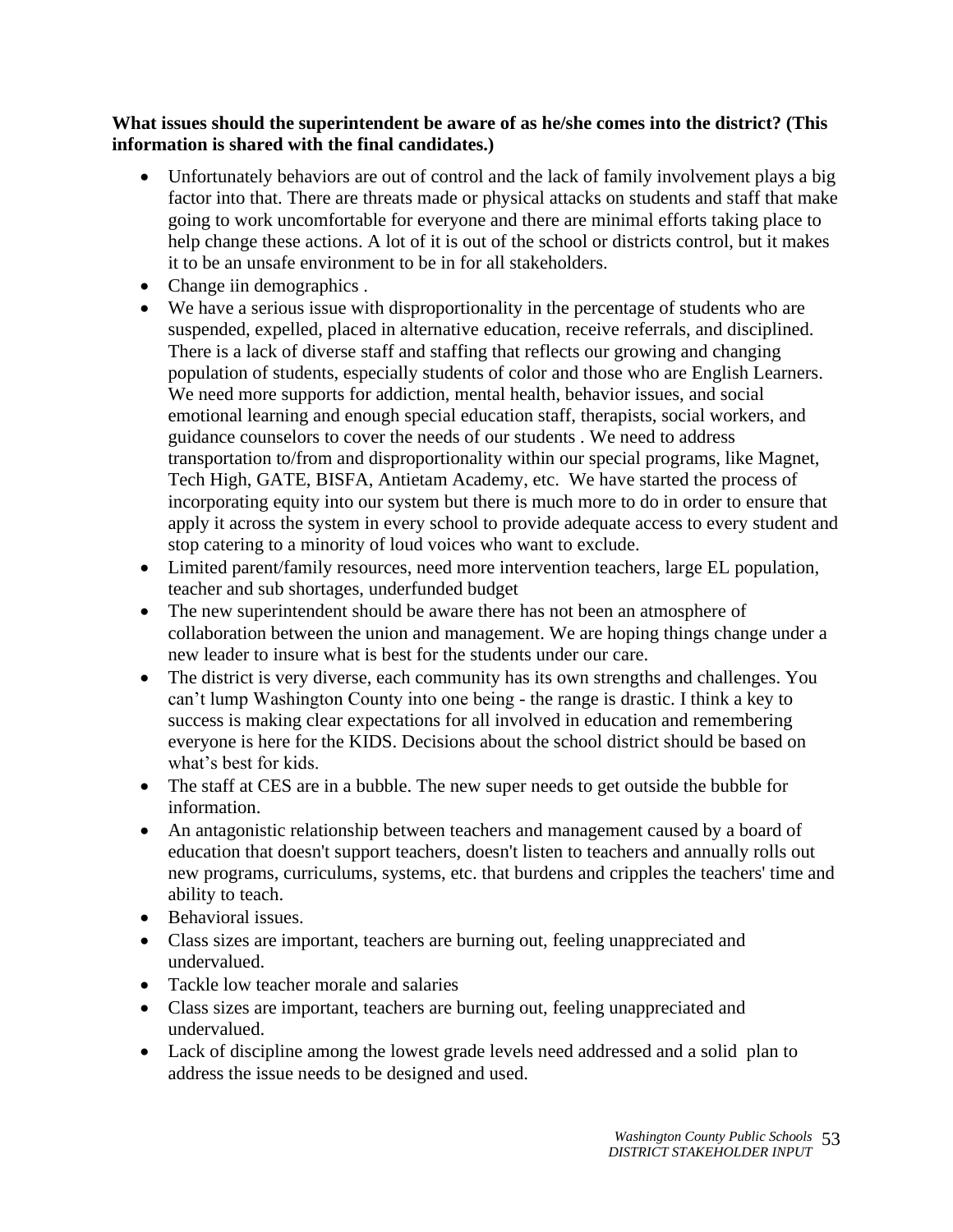- Serious behaviors in classrooms that disrupt learning Large class size Stressed teachers/staff due to aforementioned issues
- We do have a Patriot parent group, and this is a conservative community. Although the state may have fairly liberal values this isconservative. The county commissioners have not adequately funded schools and there seems to be distrust about education. We have a high rate of opioid and addiction issues in the c ommunity which affects families. We have a state prison, and many move here to be close to incarcerated family members.
- We need more staff. Special education case managers do not always provide services leaving classroom teachers to serve all IEPs outside of OT and speech. Therefore IEPs are not "in addition to" the regular classroom experience. They are essentially only paperwork. Students with educational IEPs in WCPS are not getting services to meet their needs. Staff need leadership and a seat at the table of decision making. In the past, teachers were not included in decisions or groups of teachers who would "go along" were chosen. Many of the Covid decisions were made without consulting teachers about logistics which caused more work for families and teachers. Teachers do not feel respected. We feel watched closely for our mistakes and then chastised rather than valued staff. More must be done to include staff in decisions and a superintendent must listen to and value the staff. Schools are in crisis. Teachers are managing too much. We need in school therapists, more special education teachers that teach not just "case manage," intervention teachers in every school, and para pros in every kindergarten class. The parents are not holding up their end of the bargain. There are no consequences for not sending kids to school, neglect, and abuse. Kids are coming to school with nothing to give and SST and other interventions by the school are completely unsuccessful. We need parent support.
- Demographics at every school so it is difficult to have the same expectations for every school.
- Stop moving admin around It helps them It hinders teachers, students, and the community
- We lack any type of strong reading program in the elementary schools. It's like whole language on steroids. We need a a systemic, high interest reading series. The pool of teacher candidates is weak. Many new educators just aren't welling to put the hours in to create a curriculum that is constantly being created in flight. Our schools lack consequences for poor behavior. Everything is a reward. Blind eyes are turned to misbehavior and the students know it. Respect can not be build on a system that does not value respect and following basic rules. Our society can not be sustained without them. Our system is top heavy. We don't need any more positions that do not directly work with students. Each school needs qualified reading specialists who are passionate about reading. We have lots of teachers with degrees in reading offer them these positions first before giving to a para pro!
- A lot of casual racism/homophobia/xenophobia that intrudes into conversations about curriculum like history and health. Chronic underfunding by the county commissioners. Serious impacts from drug use in the community.
- We need a superintendent that visits schools more than once a marking period at breakfast time to see what staff is dealing with. We are adding padded rooms, chasing eloping students beyond school grounds, and disrespected by parents for efforts given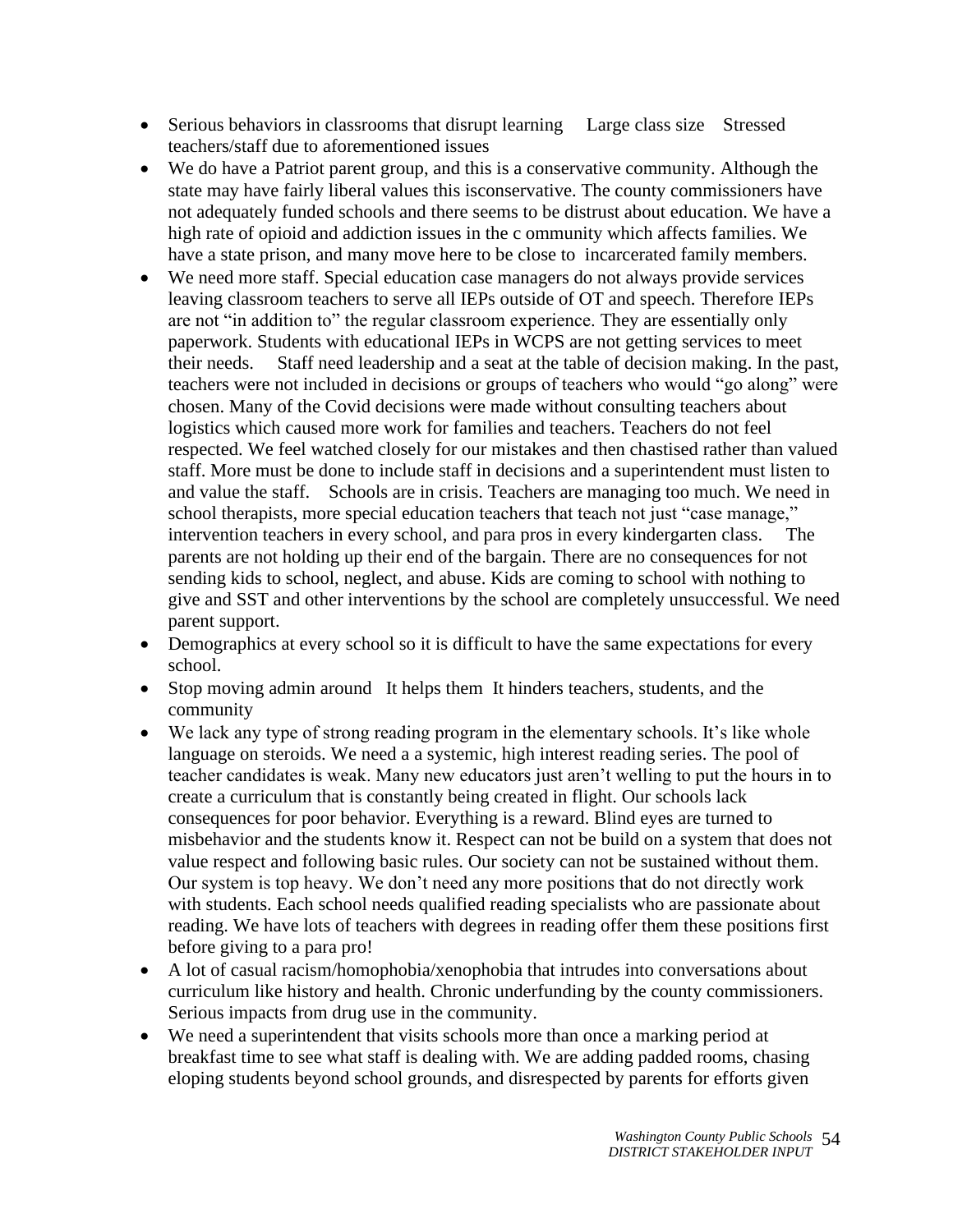180 days a year. We NEED someone to step up and find the necessary resources to support our title one one students.

- We have a severe deficit in special education, we need someone who leads us that is passionate about all children and staff who helps them. Behavior support in the field is needed (boots on the ground), not more specialists... Staff is not respected as knowledgeable professionals.
- Cell phones are destroying education, students are physically addicted to them. After the COVID year our students are unmotivated and entitled. The vast majority of students do not care about learning or improving themselves only passing or getting a higher GPA. Many of them don't actually seem to care about anything but rather live a nihilistic existence in which the only goal is the release of endorphins from the approval of others on social media.
- Diversity in teachers and differentiation for teachers is needed. Accelerated learning is difficult for to accomplish post COVID. We have a new math curriculum that takes time to see results. The teacher shortage should help with supportive and retention measures in the actual classrooms. The teachers need support!
- • Blueprint for MD's Future Addiction Shortage of family resources Shortage of mental health providers • Loud fringe groups don't paint an accurate picture of WCPS or WCBOE • Not enough minority educators • Underfunded budget • Fuzzy view of racial and social justice • Stuck in an "old way" of public schools • Recruitment and retention, especially in Title One schools. Lack of continuity hurts students. • Legislators favor public dollars for private schools • Not enough investment in community schools and wrap-around services • True community partnerships are lacking • Too many students leave Washington County to pursue education and employment in other areas. Many never return. • Many commuters. Educators need time during the work day to plan. Too much is asked of educators, especially teachers, after hours. We are are working for free on nights and weekends, and WCPS has come to expect that from us.
- As a district we continue to be underfunded every year by the county. We are lacking in resources for families, especially those with mental health needs, special education, and english language learners. Students with mental health and behavioral issues are increasing and there isn't enough support. There are not enough school and community partnerships and we do not have enough teachers or para-professionals. Our pay isn't comparable to neighboring counties and is causing loss of these positions to the other counties.
- Lack of funding by county commissioners and politicians, which directly impacts the student, school and community needs.
- I feel some schools have a lack of community and social emotional learning for staff and students. Academics are important but many students are struggling with social emotional learning. We need more time and resources devoted to this learning. I also feel this would help with the increased behavior needs we are seeing. Behavior and acceptable consequences has been an increased issue. Many things attribute to this such as increased academic demand, large class sizes, new programs, low planning time for teachers.
- Our schools are old, high school facilities are run down. Drugs are a problem in our high schools as well as violence. Cell phones need to banned in the classroom and teachers need help enforcing the rules. Administrators in our county don't understand if you fight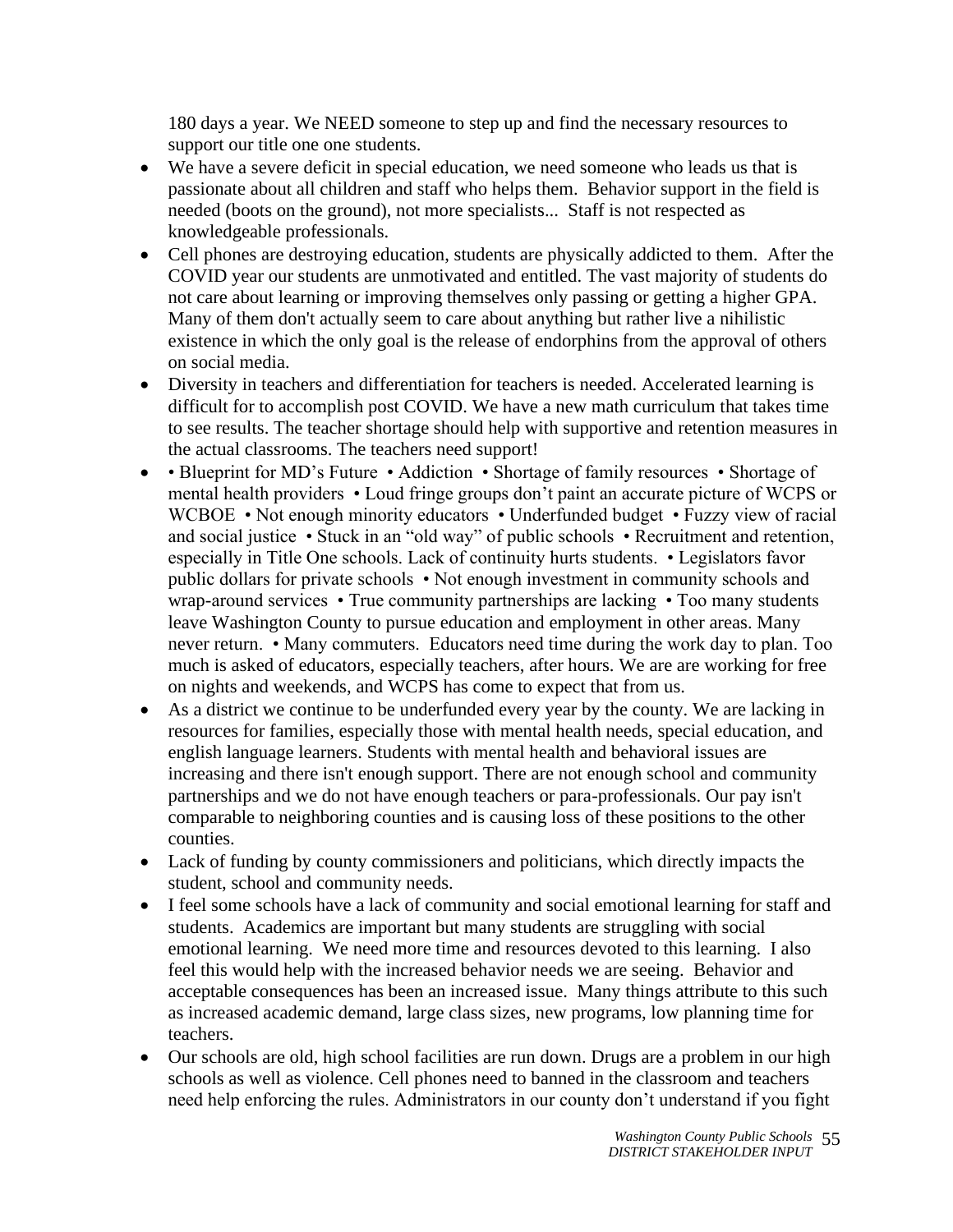small stuff with students (hats, book bags, etc) larger problems won't happen. We more discipline in our schools and creative consequences.

- The city schools have issues with bad fighting, and as an employee of one of these schools, it can be very upsetting to have to deal with. Racial tensions are an issue in the schools. Administrators do not apply the rules consistently among themselves and leave too many rules to be followed up by teachers instead of catching students themselves. I'm tired of hearing about "small fish" problems. If we take care about small fish problems, perhaps they wouldn't escalate to big fish problems. I've heard way too many times that the students are running the school because the administration has given up, and it's true, at least when it comes to the big issues of drugs, fighting, bullying, etc. As teachers we feel punished if we bring something forward because admin doesn't want to know about it.
- Superintendent needs to be aware of the different needs of the "country" schools vs city schools.
- Teacher burnout, lack of restorative practices, a lack of transparency, continuous gaslighting. Student apathy toward academics.
- Student Behavior- As you are no doubt aware, behavior issues have skyrocketed since the pandemic began. Students are empowered to display disrespectful and violent rhetoric to peers and staff alike, and physical altercations occur with startling frequency. Our building administrators are working hard to keep these issues at a minimum, but there are simply too many fires igniting, and not enough firefighters to put them out. We need a superintendent willing to draw firm lines on what is and isn't acceptable, and assist us in enacting swift and actionable change in our buildings. Transparency and Perspective-Many of us have become disillusioned with the board. While many good initiatives have been put into place, there is undoubtedly a rift between CES and educators. Some of the rhetoric on display at board meetings, while good-intentioned, have nonetheless led to dissatisfaction. Communication with CES, be it over e-mail or live conversation, cab be very formulaic and reductive- not unpleasant, yet never with much substance. I want to have a positive relationship with the superintendent and CES, and I yearn for the time when there can be open, candid dialogue between all members. I hope that as the new superintendent, you will be able bridge this gap. Teacher Turnover- Educators across the country are fleeing from the profession, and WCPS is no different. While the above factors are a large contributor, we are also tired of being undervalued, overworked, and feeling unfulfilled in our classrooms. While many incentives have already been put into place to help retain educators (such as the quarterly pandemic retainment payments, Nat'l Board Certification incentives, etc.,) these do not resolve the larger issues that are pushing educators away. While I can't speak for every educator, I know that many of us would prefer to see our school days safer and more fulfilling instead of the micro payments. While money is assuredly a motivating factor, there is not enough money in the world to keep educators jobs where they feel undervalued, unsafe, and unfulfilled. While I know that these are all large issues that cannot be solved immediately, I hope that you are able to address these issues and work with us to resolve them. Annual Administrative Switching- I have worked in several districts during my career, and WCPS is the only one I have ever worked in where building administrators are moved around seemingly each year. While I'm sure there is a well-thought out rationale for this practice, our staff and students ultimately suffer from the rotating doors of leadership.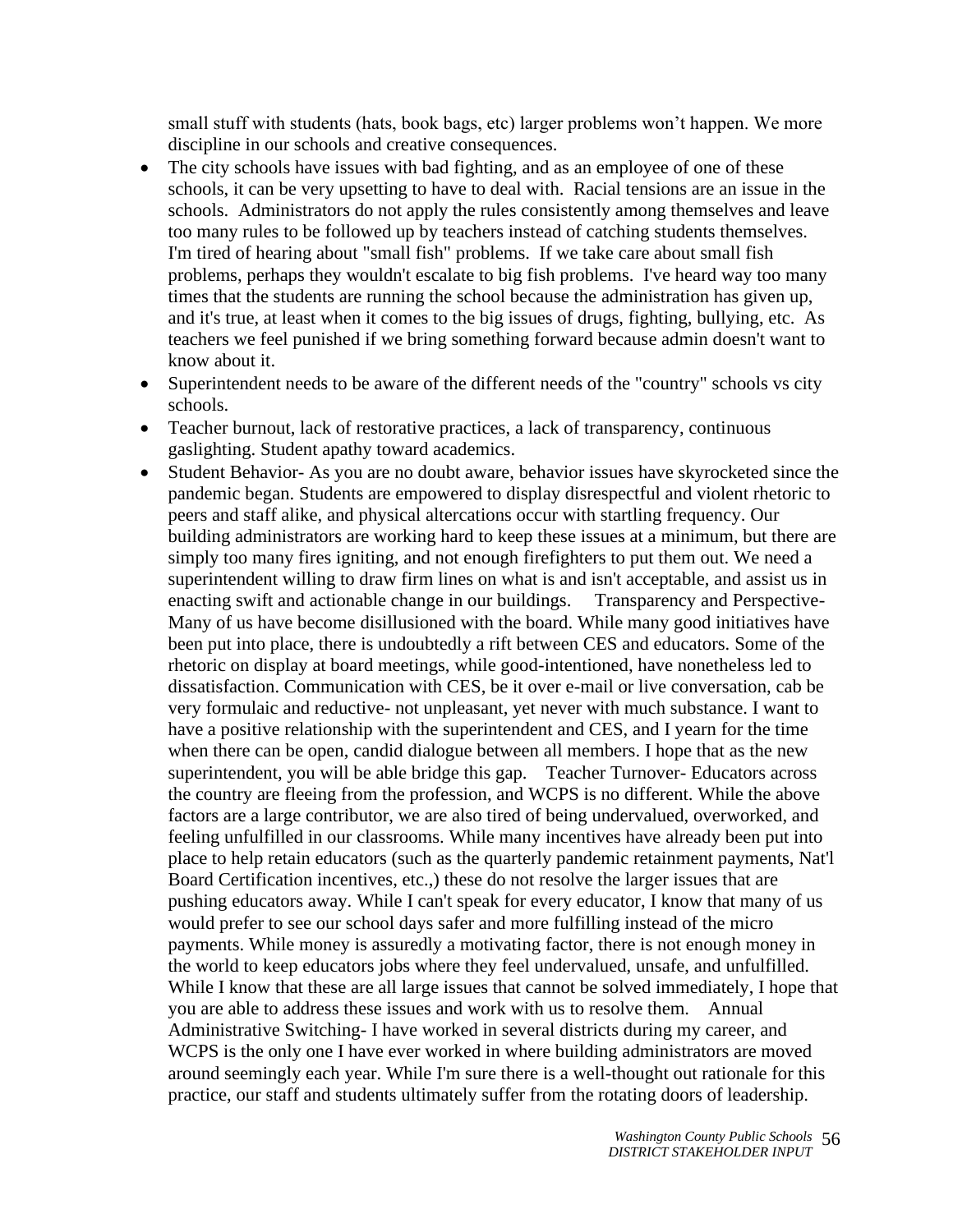Now more than ever, our students need consistency in their lives, and when our leadership is constantly changing, that means our daily routines are upended every year. While I fully support any staff member wishing to transfer on their own volition, I would ask you to please consider looking into the efficacy of this practice, and considering the benefits of consistency before making any personnel changes. Co-Curricular/CTE/Fine & Performing Arts- Many of our elective teachers have various non or tangentiallyrelated courses assigned to them. While this practice does increase enrollment on paper, in practice, these classes feel very arbitrary, and are often populated with students without regards to their ability or interest. As a result, many of these auxiliary classes can feel like babysitting, and are unfulfilling to both the students and the instructor. I believe there are solutions available that address the issue of enrollment while also keeping courses relevant to the educators specialty, and I hope that you will be open to having those conversations. We have many fine mechanics, chefs, artists and musicians within our district, and keeping their course load relevant to their skillset is paramount in retaining these specialists, as well as setting our students up for success.

- Liberal teachers union, extreme behavior in schools, lack of resources for special education
- The cultural and socioeconomic division within WCPS, rural vs urban schools. There is mistrust that exists between families within the community and WCPS. The value and importance of education within WCPS, especially within the urban schools, is diminishing. There have been several instances of violence within WCPS this past year. There has been no remedy for these situations. Teachers feel unsafe in their classrooms. Declining attendance, participation in extra curricular and sports. A very strong republican base that continues to limit/cut the budget of WCPS.
- Some issues to be aware of is the need to increase the pay scale for tenured teachers. Many teachers that have taught for 6-1 years are making the same pay as new hire teachers. Another issue is the behaviors of students in the school and the lack of parent accountability. Bullying is another main issue in Washington County and also accompanies the lack of parent accountability.
- There are a few areas that really need improvement: The special education dept and process and Behavior Management of troubled young students There needs to be a more programs or a school (like turning the old Funkstown into a behavioral school) for elementary age students, who are behavioral defiant. There needs to be a smaller setting and specific needs met in order to save these children. MORE SUPPORT In the schools!
- Discipline. Teachers need more support. We need to know that our leaders support and value us. We need to be able to expect support when we fairly hold students accountable for their actions. WE need accountability. Our younger students especially are missing vital social skills after missing out on the early years of education due to covid. This year has been so hard for teachers and staff. Parents are not at all supportive and having a lack of support from leadership in the county makes our job even more difficult. The pressures and stress put on us this year has been astronomical. We do not feel valued or supported and the lack of accountability and discipline has led to kids basically having the power in schools. Nothing is being done to hold them or their parents accountable especially in the younger grades. All kids have suffered and if we do not get ahead of this current trend of kids having no consequences for their actions and allowing the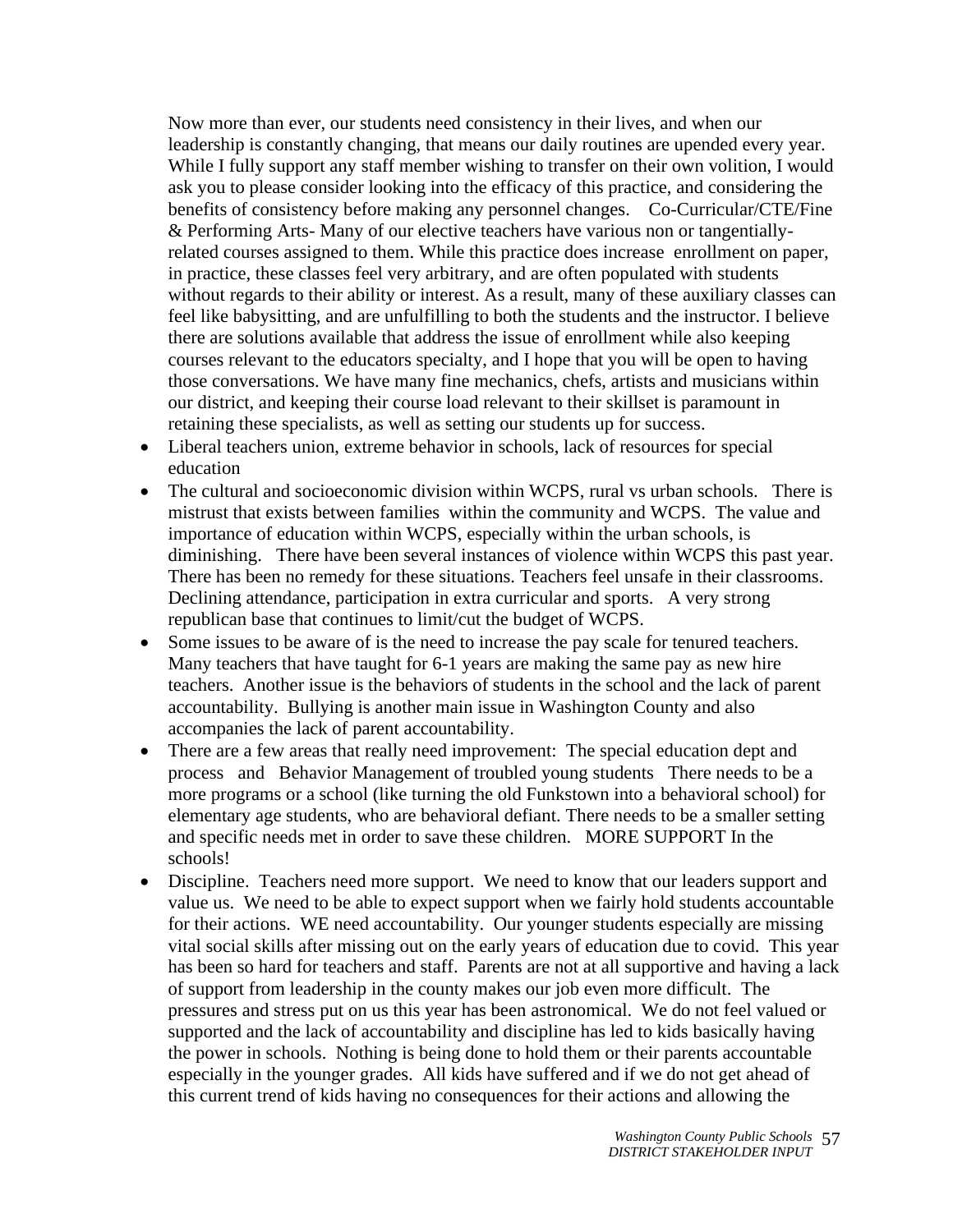parents to bully everyone to get their way, we are not helping our students. WE cannot allow students to destroy classrooms, be violent with the adults and other students, steal, curse and scream in the classes and so much more....we cannot allow this to continue every single day. Teachers and Paras are leaving the county and profession in large numbers due to this issue. Every kid is entitled to a good education and by allowing these issues to constantly disrupt classrooms and schools we are doing a disservice to all of the students. ESP staff deserves our utmost respect and this county is not giving them that respect or trust. They are professionals who are in their jobs because they love what they do. Most could go to almost anywhere else and receive a higher hourly wage but they stay because they are dedicated and loyal staff. We need to treat them with a higher respect than they are given in a lot of buildings. Our school system cannot function without them and they deserve our respect and a living wage. Paras are being attacked physically by students all over the county and instead of treating them as second class citizens we should be showing them they are valued and that comes from the top. This county needs to get back to being supportive and caring to its employees and not treating them as merely people on payroll. If we all felt valued and respected there would be no other county anyone would want to be in.

- 1) There are several schools in the county where fights occur often. There is a lack of consequences for infractions. 2) There are many conservative areas in our county. Some parents will want their child to opt out of the new health/family life curriculum. 3. Some class sizes are too large resulting in behavior issues and less student growth.
- In our school, behaviors are not being dealt with. Students don't have any consequences for their negative behavior. The students know that they can get away with it, so they just continue. It is making it really hard for us teachers.
- Students know there are little to no consequences systemwide for behavior and are reacting negatively as a result and teacher burnout is at an all time high. Bullying is rampant because not EVERY school has ONE full time counselor able to address needs. Counselors are forced to be between multiple schools rather than be there to help students daily. How will you convince politicians to give the financial support we need to give students resources for mental well being, especially for non-title 1 or small schools that get barely any support. Mental well being and daily check ins with administration are so much more important than teaching to the testing standards because until a student feels good they could care less about making academic progress.
- Lack of funding by the county commissioners Apathetic students and parents Discipline issues
- Every single school is dealing with issues from Covid and in general. Please don't dismiss concerns or think everyone is "okay," check-in with everyone. Some schools are fighting stigmas and it's difficult and troubling when people from the central office perpetuate those stigmas instead of helping to overcome them. Schools are dealing with students in real time, sometimes the CES staff forget that and their response to situations reflects that. Every two years it feels like curriculum is overhauled and something "new" is presented that is not fully fleshed out. It causes burnout and is rarely new or super innovative.
- Lack of funding by the county commissioners Apathetic students and parents Discipline issues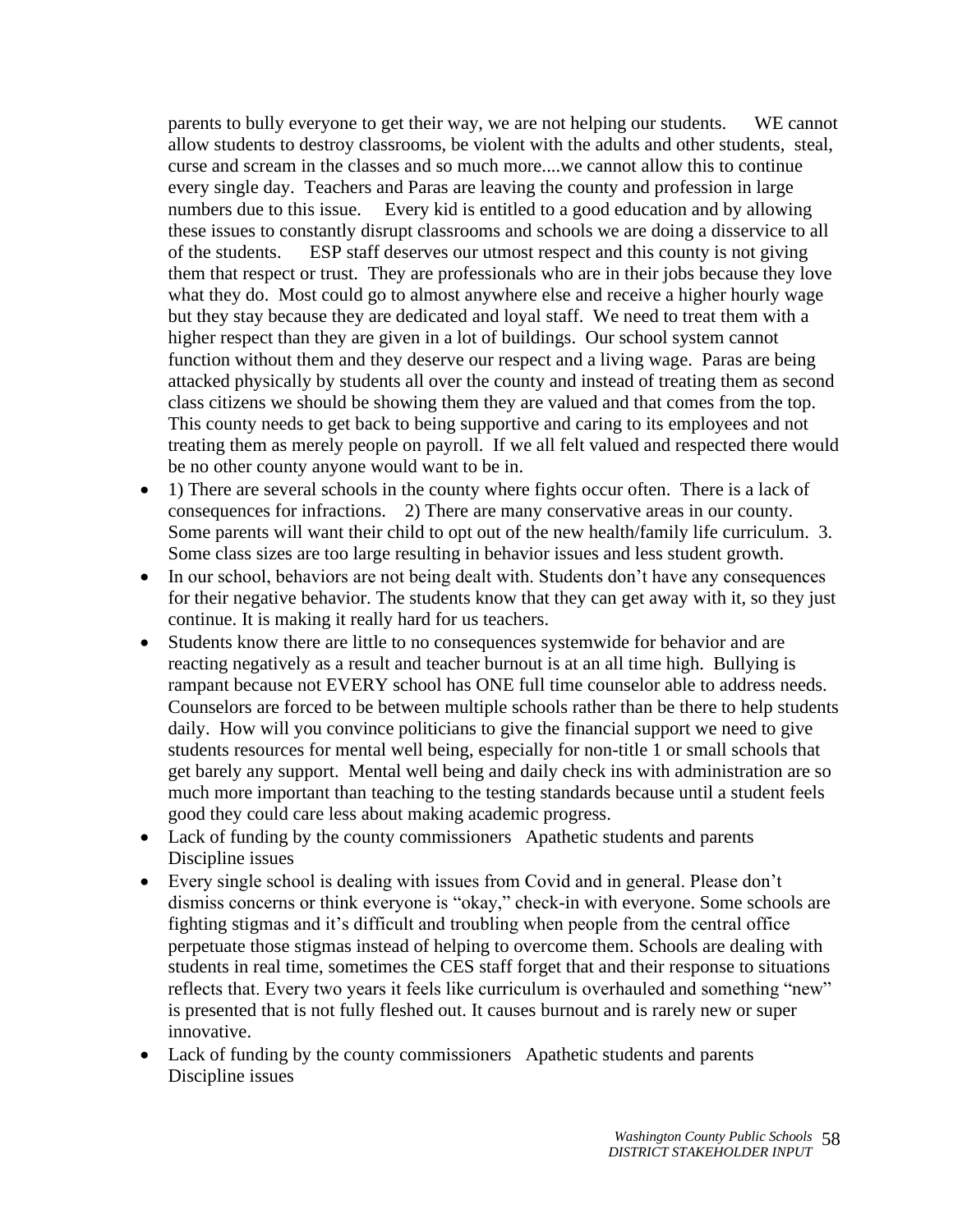- Lack of funds, lack of transparency in spending, bloated Central office staff, poor relationship between board of education and county commissioners, lack of skilled jobs in the area
- The new superintendent should be aware of the old white boys club that still exist. They should know if the nepotism that runs rampant, and be prepared to make every effort to break it up. They need to know that we need to make hiring people of color from outside of the county, a priority. They need to know that the staff administration in Washington County needs to do a much better job of training at staff of multicultural inclusion and diversity.
- Needs to be more equitable. Some teachers have 30 kids in their class but then other schools only have 14 in the same grade. One teacher is doing double the work with no compensation. Lead teachers and guidance counselors are being used as assistant Principals because schools don't have AP but are overloaded with behavior problems.
- We are a diverse community in a rural, conservative area which leads to some clashing between upholding conservative beliefs and honoring the diversity in our classrooms. It is concerning how many school systems around the country are banning discussion of different types of families and are starting to censor children's books in classrooms. Our new superintendent should understand that our classrooms are full of diverse students who represent a wide variety of backgrounds and families. They need to see themselves present in the curriculum and materials we use. Teachers should be trusted to make decisions about the materials they use to present the state curriculum based on their knowledge of the students looking back at them.
- Support for all employees especially those who work directly with special needs and struggling students.
- That there needs to be more focus on trade and technical programs. More emphasis needs to be put on obtaining and hiring special education staff. Staff should also be paid a living wage.
- -Lack of diversity in the teacher population
- many experienced teachers are retiring soon
- Athletic culture has grown vastly out of proportion, and arts programs need more support. Student education needs to become more well rounded. Teachers are severely undervalued, untrusted and even villified. I genuinely feel our school system does not care about teachers. Teachers should be paid more after the first few years. Mental health supports need to be established and continually maintained for students and teachers.
- Renewable energy sources, why aren't we using solar panels on schools? Why aren't we recycling in our schools. I think its very important to set a amazing example for our students. Also teachers are exhausted, we need less on our plates and pay that matches our economy. Everything is going up...sadly not our pay. Teachers want to be creative and engaging but this takes more planning and our curriculum keeps changing which makes it tireless to perfect our craft. Finally holding parents accountable for unexcused absences and behavior of students. The work place is getting tougher than before covid.
- Rural schools are struggling too. Limited resources compared to the city schools impact how students are helped, serviced by Special Ed, etc.
- Behavior in elementary schools is rising and needs immediate attention. Educators are frustrated and exhausted by extreme student behaviors and the lack of change, programs, resources, and the ways extreme behavior is handled. They should also know that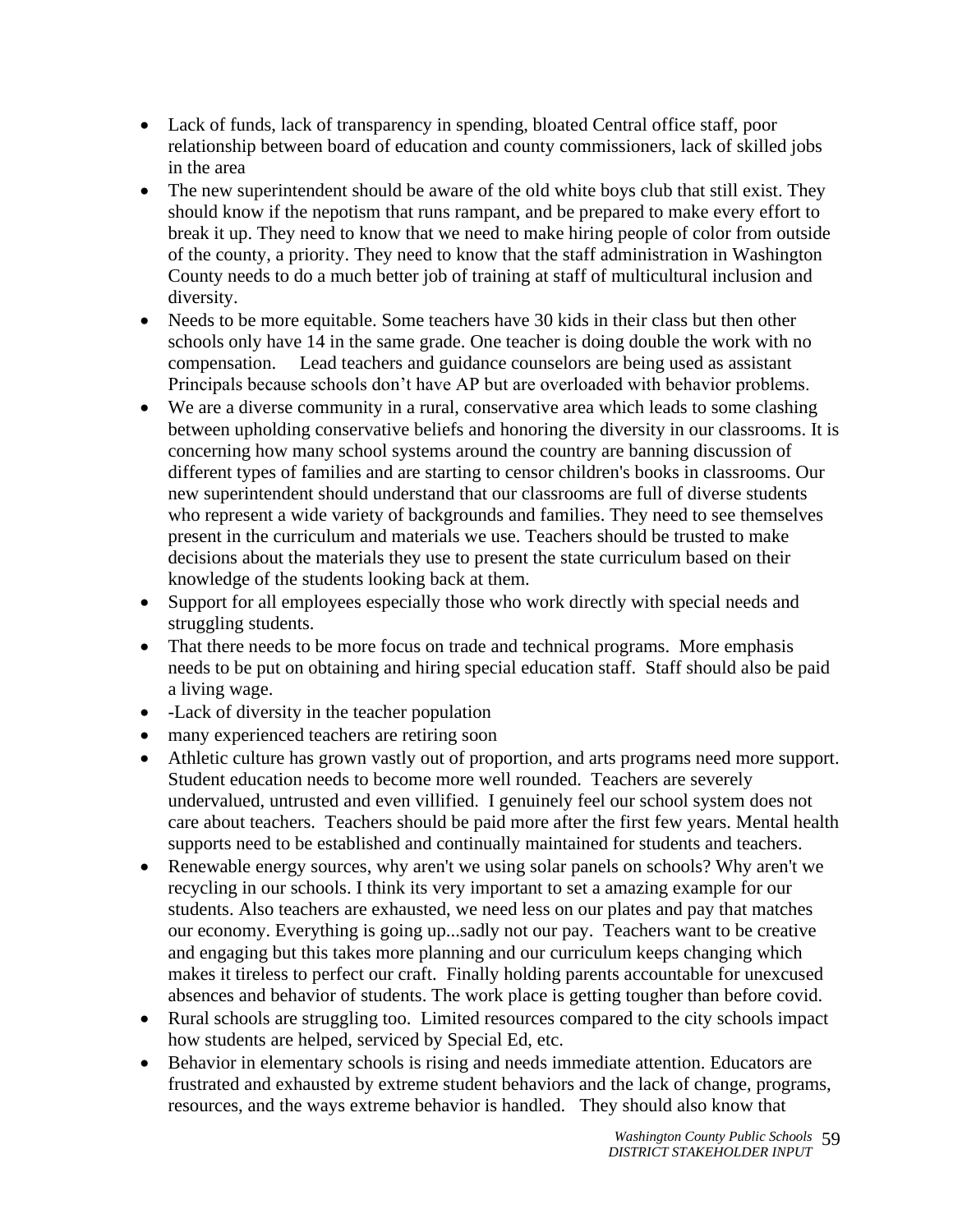teacher voices should be elevated and regarded as experts of the classroom. If teachers continue to not feel valued, quality teachers will leave.

- Here are my main issues with Boonsboro: Vaping Cell phone distractions Drug use Issues with Other schools in the county Disrespect to staff No accountability for student behavior due to lack of parental involvement Fighting in school Students wondering the halls, not going to class and causing disruptions for those who are there to learn Vaping Drug use Cell phone use/video taping fights at school/ distracting from learning
- That behaviors are not felt with immediately.
- I think the new superintendent should come from inside the system and make objective observations about our system and processes. We need fresh ideas and approaches.
- Teachers feel that there is a lack of communication between those working at the central office and in the schools. There are issues that exist in the schools that the folks at the central office are either clueless about or have no idea how to handle. There is a huge turnover of teachers in this county for a reason. There is a huge lack of discipline within our schools. We need a superintendent that will stand up to the state and its ideas and mandates. We need someone that isn't so far detached from education that they acknowledge and act upon the existing crisis. We need more planning time. We don't need more programs or canned ideas. Honestly, most teachers would tell you that they have no idea what most folks at the central office do all day long to justify their jobs. There needs to be less of "fluff" positions at CES and more teachers and support staff in schools.
- 1. Over-testing. Trust teachers as professionals. Too much testing takes away from instructional time. 2. Curriculum Writing of Reading Instruction. The High Impact Practices and Progression does not follow research of best practices in teaching reading and how to teach reading. We need explicit and routine instruction that follows sound research in teaching reading.
- Needs to be more equitable. Some teachers have 30 kids in their class but then other schools only have 14 in the same grade. One teacher is doing double the work with no compensation. Lead teachers and guidance counselors are being used as assistant Principals because schools don't have AP but are overloaded with behavior problems.
- There is a growing need for mental health supports in our county. Community resources are struggling to keep up with the demand. Counselors and school based mental health are taking on students and situations that typically would require much more intensive supports in a hospital facility. Instead, with the lack of community resources, these very mentally ill students are returning to our school buildings.
- There's a lot of distrust, all of which is politically motivated. We need a superintendent who can block out the noise and focus on legitimate concerns.
- -Staffing issues
- Staffing teachers, counselors, custodians CES Does CES heavy on staff and not in the schools.
- Disconnect between the staff and CES
- That people don't stay long and are constantly getting shuffled around. What can a superintendent do to keep stability for students, teachers, staff and administration?
- \* An active "Patriot Parents" group with an agenda to censor books and ideas that celebrate cultural diversity and teach about history accurately. \* Individuals and groups who spread misinformation and disinformation about curricula and political agendas.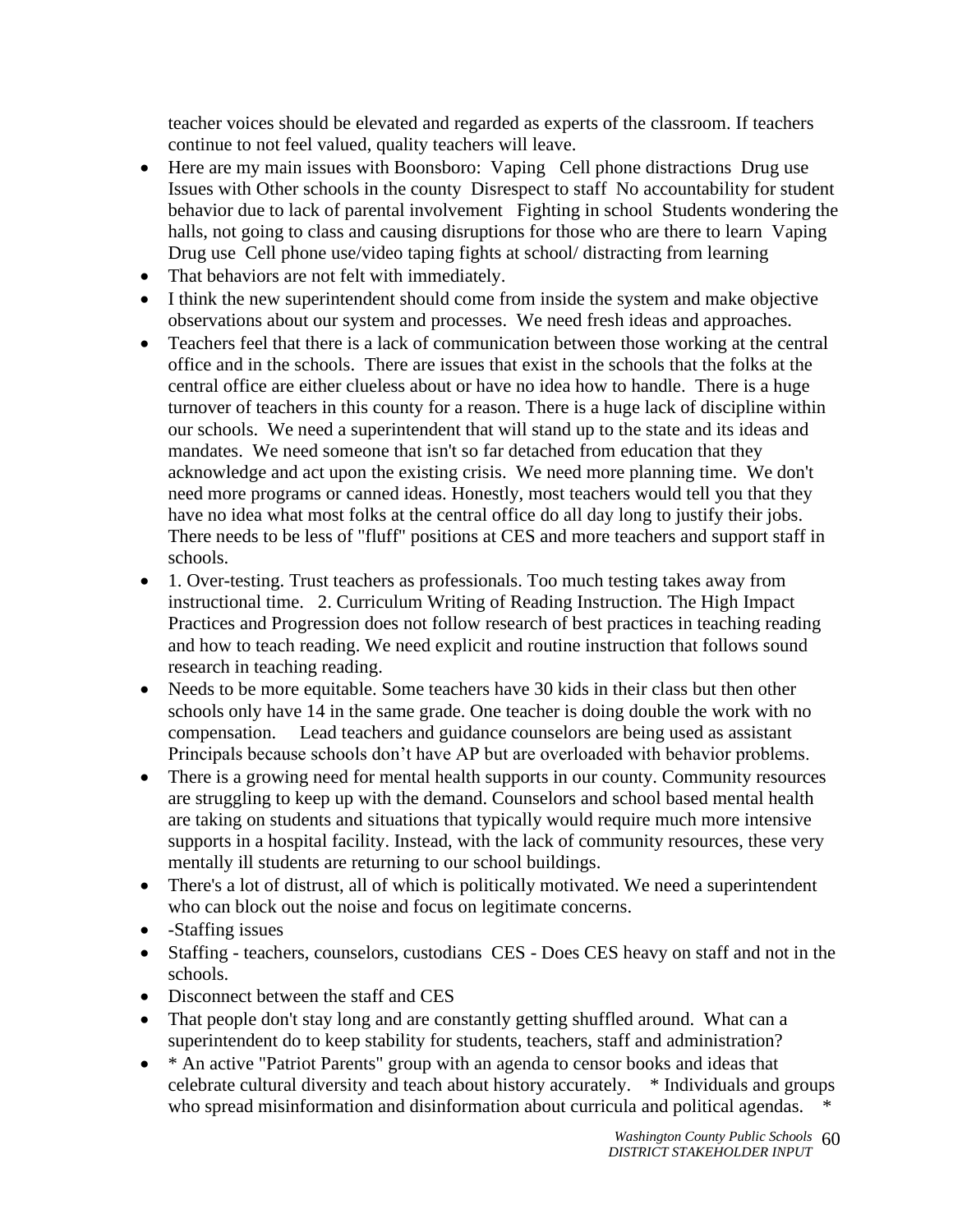White supremacist cultural ideals in the community that continue to affect our schools. (Note: even within the some WCPS staffers, this is an issue.) \*Anti-LGBTQ efforts by some communities (and some staffers) hinder our ability to provide harassment-free and bully-free environments for all. \*A teaching staff whose input has not been sought in meaningful ways regarding issues on how and when to collaboratively plan, how to address mental health issues, how to support students' brains and bodies, and how to transform the 20th-century industrial model of education to a multi-faceted 21st-century vision that provides flexibility and support for teachers to do their jobs and students to do their learning in innovative and meaningful ways.

- Teachers are fed up with increasing workload and decreasing real wages. We are going to lose very many talented people soon if this is not reversed.
- Many of the older schools that have open floor plans have many outdated features that do not support student learning in the way other schools are able to. Many classrooms are over crowded and schools do not have the support they need to support behaviors and students' academic growth. There is a severe sub shortage, which results in critical Supporting teachers being pulled (EL, Spec. Ed, GATE) and services not being provided.
- There is a lot of poverty in some schools. It is a real struggle. The students have a lot of apathy toward completion of work. The way the tech school is set up has made it VERY difficult for students who need job training to get it. It seems as though tech high has become this very high academic place and the kids who go there are kids who have potential for college. Tech school seems like it should be for the kids with lower academic desire who want to take up a trade. Those kids can't get into tech high so they sit in classrooms and refuse to work or are filling time till they turn 18 and can drop out to go to work. There future is at risk because they get very little training in the trades which is what they want to do.
- How are we going to address low reading scores?
- Issues are that about 1% of students are not willing to learn, teacher burnout is real and other staff in buildings are overworked.
- Special education as well as students who are struggling need to be a top priority! We have a lot of great programming for those that are at the top. We need to help our struggling students. Smaller class sizes and teacher autonomy would greatly help. We need play based early learning as much of the research is showing early academics hinder students in the future.
- Administrators do not want to do more work than what is necessary. Discipline is a major problem. Drug use is increasing. Students using vapeing devices and not getting in trouble is increasing. Students know they can get away with not school appropriate actions so it continues and is getting out of control. Consequences are hard to come by for inappropriate behavior.
- Quite racist, xenophobic, homophobic, quick to believe conspiracy theories about CRT, etc., growing behavior problems; the teacher observation process is very lengthy and requires so much paperwork for teachers and admin - could be very pared down when compared to other counties in MD; teacher and admin burnout is real here; our grading requirements are antiquated - still using 100 point scale in secondary
- Class size is always a concern, student behavior has gone downhill since COVID, never enough teacher planning time, Washington County is not a 1 size fits all county, but you still have to be equal because everyone will be watching and listening.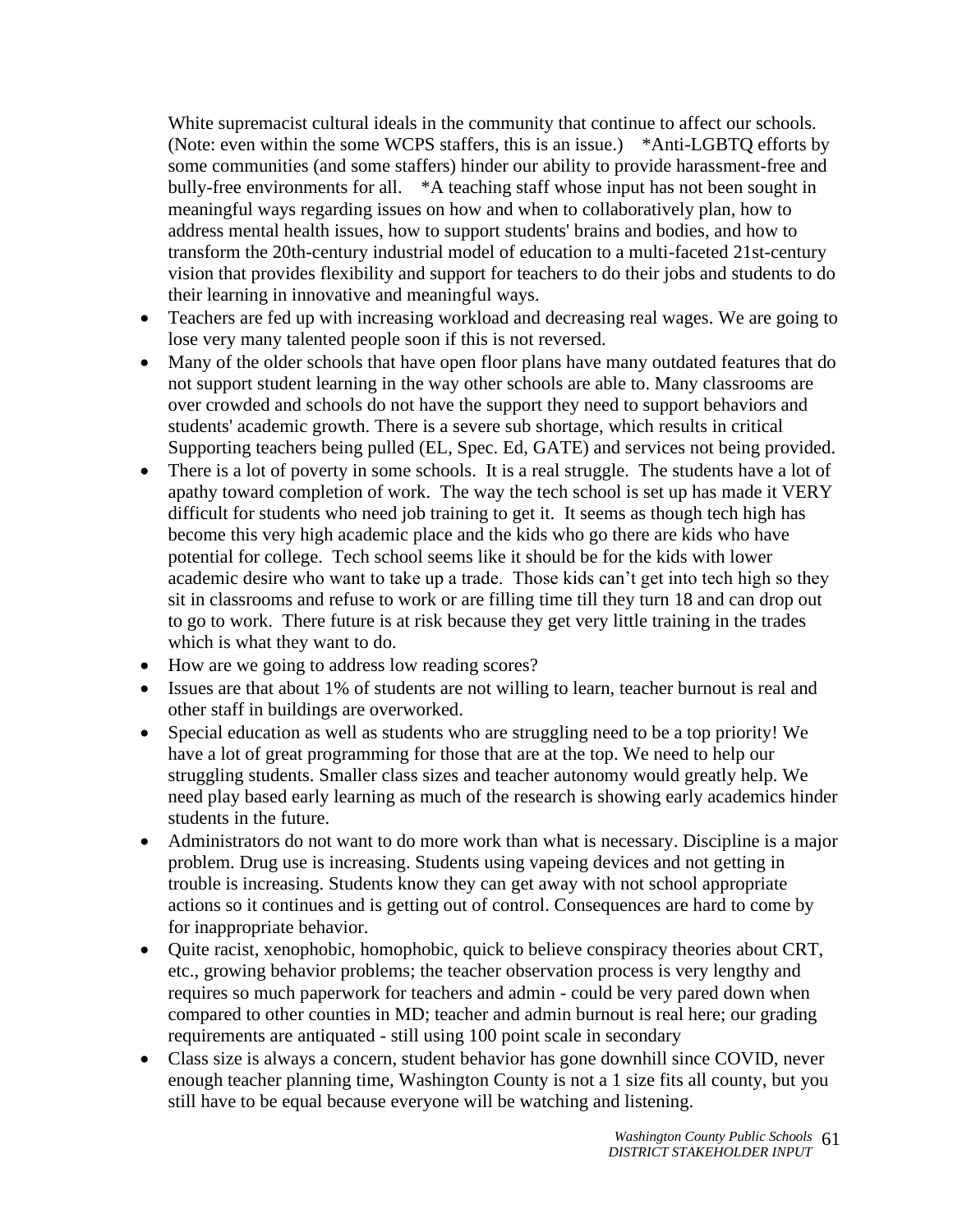- -The county as a whole (not the school system) does not value education. The commissioners fail each year to provide the money it takes to educate the students. Each year the superintendent will have to go to bat for the children of this community and face a battle to get them what they need. It is truly sad that this happens all the time. -The community at large can be very closed-minded. They are not into diversity, thinking outside the box, etc. It is a very conservative community and they hold tight to their beliefs. -There is not much diversity (especially in the school system)
- Our teachers feel undervalued, and overworked.
- This district is becoming more diverse and we need a superintendent who can lead us to be a more progressive, open and empathetic school team. Many of our communities are grounded in the same ideals their grandparents and great-grandparents also had, and people have a tough time adapting to change. A superintendent for our district needs to be willing and ready to support change as necessary. Our superintendent also needs to be willing to be seen in our schools and at community events, as being a part of the community is very important in this county.
- An extremely high need for mental health and other community resources for low income and high need families
- Lack of staffing among elementary schools, lack of substitute teachers, low salary complaints, lack of consistency between schools and discipline policies
- Teacher retention- with newer admin. who follow all the rules and are stressed themselves, they nit pick and micromanage teachers, causing us stress. I currently have a more seasoned principal who trusts teachers as professionals and treats us well, because they are not stressed by the pressures put upon them. Lack of respect from students and parents and behavior problems are rising and we are burning out because of it!
- There are far right (extremely far right) persons painting WCPS as an organization/system that sponsors pedophilia and pornography in its libraries. False. ...Pushes "social engineering." False. ...Restricts parental access. False. The county commissioners are perennially labeled "low effort" by the state of Maryland for their unwillingness to fully fund public education. Even underfunded, educators to amazing work, but that can't last forever. No APFP to hold the Commissioners accountable. They are in bed with developers, selling their souls and ignoring the students. Millions for Amazon warehouses, but nothing for schools. Shameful. Staff are burning out and seeking employment in other districts and outside education due to the stress and workload. Too many people gain an education in WCPS, but leave the community for work (as commuters or by leaving outright). That doesn't bode well for the community. Teacher/educator shortage is looming. Not just a local issue, but it will be the next Super's local issue to tackle, and Blueprint isn't the golden buzzer.
- CES needs to be more respectful of teachers and other staff. That's one of the main reasons, that a teacher of 22 years, is currently job hunting out of county.
- Lack of work space/Running out of work space... Planning .... Staff overwhelmed with more and more demands and SLOs on top of them...Increasing aggressive behaviors of students. Positive note....they are coming into a good school district and the staff care about the kids in our county.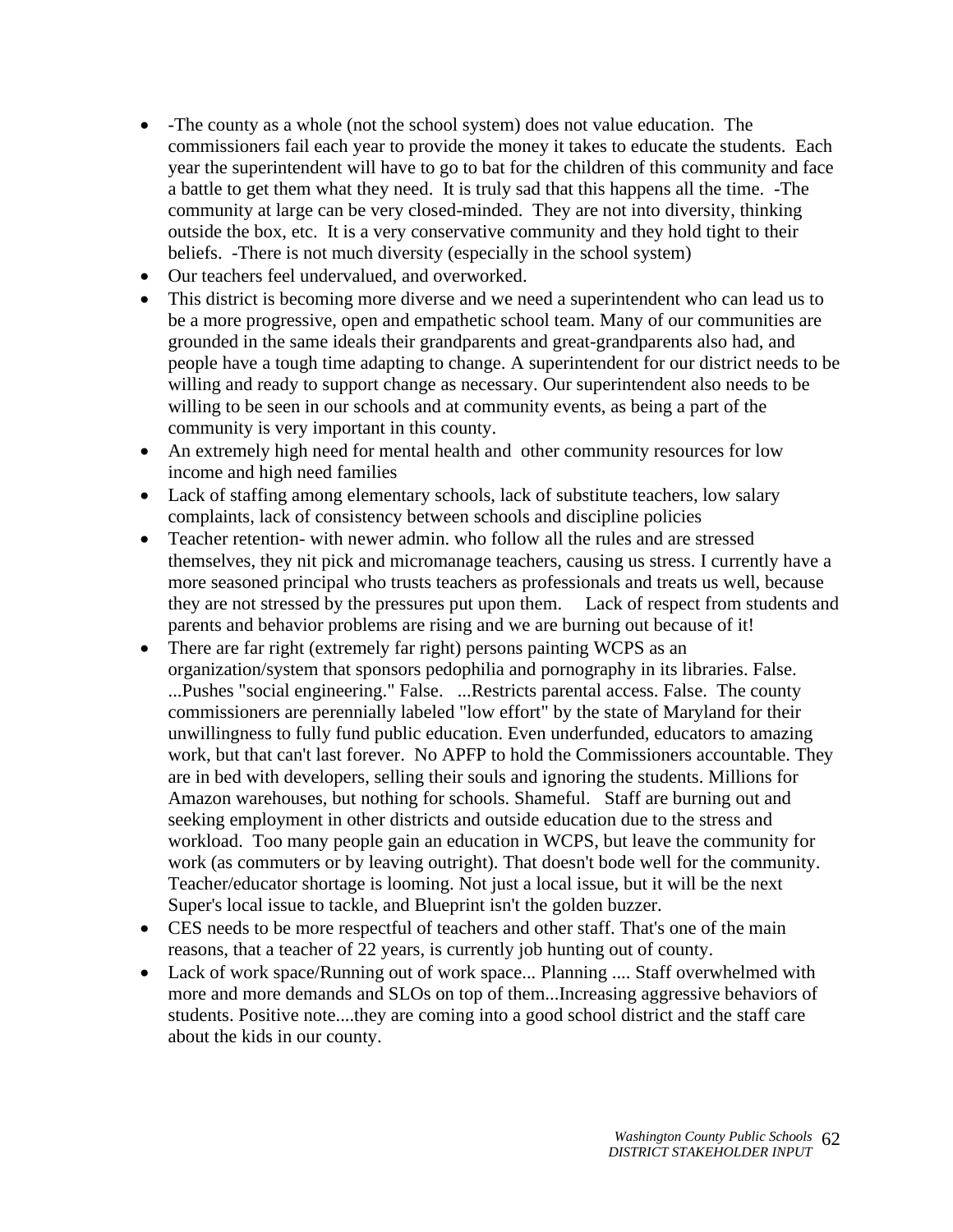#### **What skills, qualities or characteristics should the new superintendent possess to be successful here? (This information is used as we screen potential candidates.)**

- I think that someone who is willing to get their hands dirty and really turn this school system around is so important. We have played by the same rules for so long and we aren't seeing positive results. Although test results are important and seeing growth in students helps us to see if we are teaching effectively, ignoring the trauma that these kids go through on a daily basis is only hurting them more. Someone who wholeheartedly believes in having more certified therapists in schools or addressing the mental health crisis across the county and actually puts thoughts into actions would be so beneficial to our community. We are in charge of producing good, well rounded humans and we are doing them such a disservice by moving them along and not helping to teach them how to handle their emotions before trying to teach them how to add fractions. We need someone who is willing to get down to the bottom of this and rebuild our educational system in Washington County from the ground up!
- We do need someone committed to the community not using us to move up career wise. He should be child driven not test driven .He should be invested in the staff as his best asset
- We need a superintendent who has experience as a classroom teacher and understands the current pressures and expectations that teachers operate under. We need a strong communicator who includes all stakeholders into policy decisions and conversations that affect our students. We need someone who seeks to put smart, talented people around them who have experience and expertise in areas they don't. They need to be willing to listen and incorporate new, better ideas instead of the status quo. We need someone who puts equity at the forefront of what they do, improves the diversity of our staff, and seeks to improve outcomes for our students and not just test scores.
- Willingness to be out and about in the schools, flexibility, working with all groups (EL, SpEd, GATE), compassion, good communication skills, honesty, transparency
- The new superintendent should be approachable, collaborative, and dedicated.
- I think it is always reassuring to know that a superintendent was a teacher at one point. The longer, the better. Teachers work the frontline in education, we are the direct connection with the students. It goes a long way to know that the superintendent understands what it's like to teach. Teachers and other staff need to feel supported, appreciated for what we do. Employee retention and happiness go hand in hand, there are many small things one can do and say that make a huge difference in our lives. Students should know who the superintendent is - they should be personable, approachable and down to earth. They should be a people person but also someone who can manage people and set clear expectations for teachers, students and parents.
- Willingness to reign in "test mania" and stop making the "cohort on time graduation rate" the most important objective. We need Mastery learning.
- Someone who has classroom experience and understands the competing demands we have in our classrooms, and the fact that we can only do so much as one person, (because we are currently buried with an untenable workload and the BOE doesn't "get it").
- A caring attitude towards teachers
- Former long time teacher, period.
- People person and good leadership skills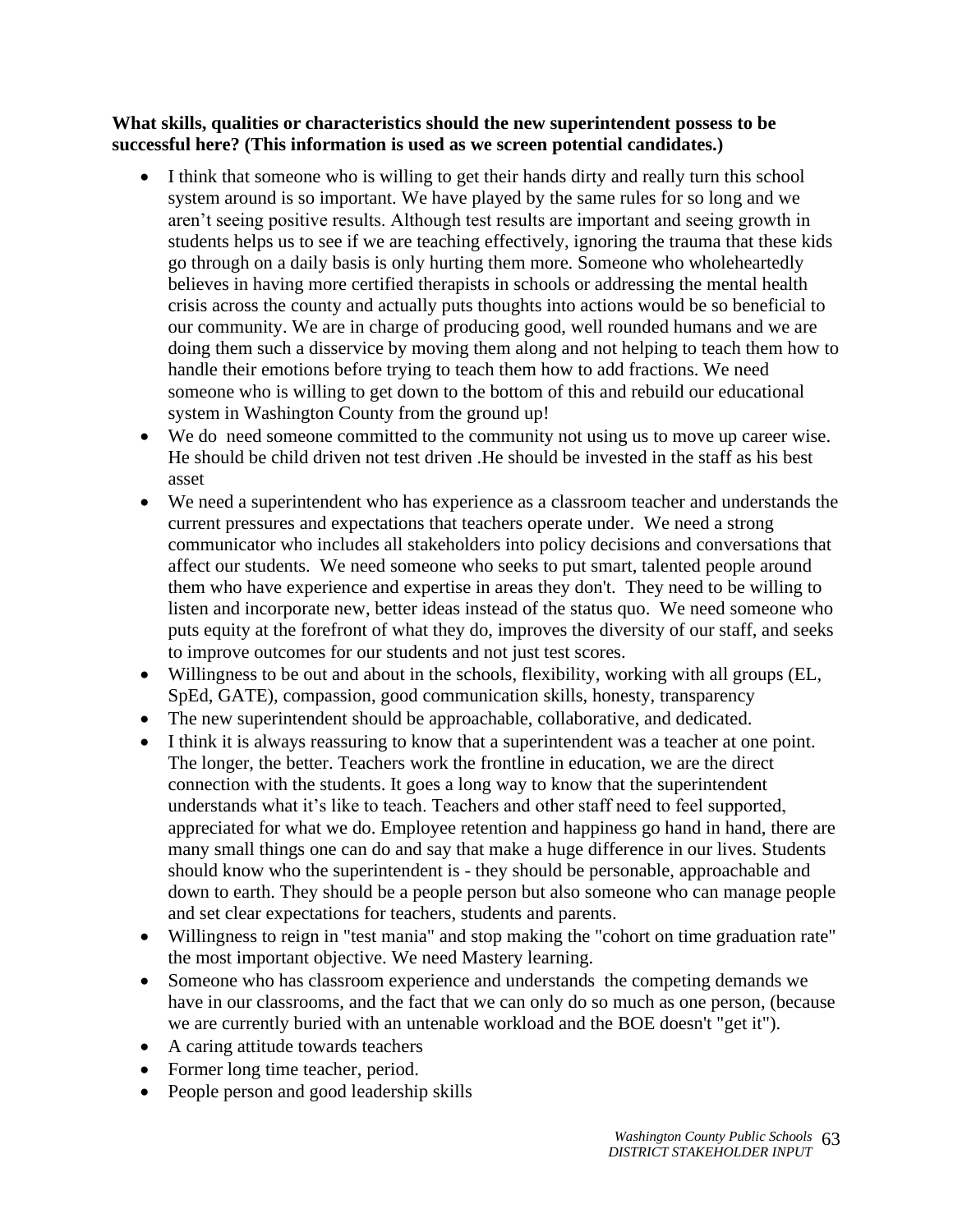- Former long time teacher, period.
- Easy to talk to, willingness to listen and hear the concerns, understand that teachers are professionals and deserve real respect, trust in the professionalism of the staff,understand that what you see when you walk into a classroom is only a minute portion of what goes on, be less judgmental and more open-minded.
- a good listener and leader
- Honest and open communication must be paramount skills thus person has. Being able to listen and truly consider stakeholders' input is necessary. Facilitating communication by providing technology for teachers to communicate with families would be helpful (e.g. bring back google voice). Supporting administrators and developing teacher skills would be most useful.
- We need a collaborator. Someone who listens to all stakeholders. We need a innovator and a problem solver. We need someone who can find solutions to our shortages that we keep facing due to our county commissioners.
- Realistic expectations, flexibility and tenacity.
- Stop pandering to the people at the ces who couldn't teach well, decided they didn't want to and got a better degree, listen to teachers and help them teach
- Listen! Wisdom to see the forest through the trees. We have been working in a system who only wants to hear the positive. Growth doesn't occur with our questioning and addressing real issues.
- A commitment to student success, not to particular programs/resources. A willingness to attend teacher trainings and have meaningful interactions/conversations with teachers. A commitment to clarity in how decisions are made.
- Involved. Interested in needs of teachers. Know what is happening in title one schools. Visits and observes what is happening in our school. And for goodness sakes, ask teachers what we really need to spend money on.
- Knowledgeable in education prior teacher. Willing to learn about children's needs. Shows passion and empathy towards children of all backgrounds and needs. Is willing to listen to what teachers need to help students. Treats teachers and school staff with respect and care.
- Selflessness, honestly, someone who will not bend to activists on the far left or right.
- Diversity, support, able to hold admin accountable for facilitating a welcoming environment
- • Must be open-minded Great communicator Servant leader Cannot cultivate a culture of fear • Value site-based management • Must respect all units, i.e. underpaid ESPs, overworked A&S (no collective bargaining rights) • Demonstrate respect in actions, not just in meetings and soundbites • Accessible to all • A true partner with bargaining units; open to ideas, discussion, collaboration because it's the right thing to do, not just because the state mandates a joint committee • Must be open to community schools and wraparound services. • Must be open to embracing diversity of students and staff • Equity is a norm, not a "well, the state says we have to use an equity lens" • Negotiations don't have to be adversarial. Bargaining for the common good • Willing to entertain multi-year agreements • LGBTQ students and staff should not be made to feel second-class (or worse) \*Since I can pick only one response for question number five, I am both a parent and an educator. I am married to an educator. I live in the community.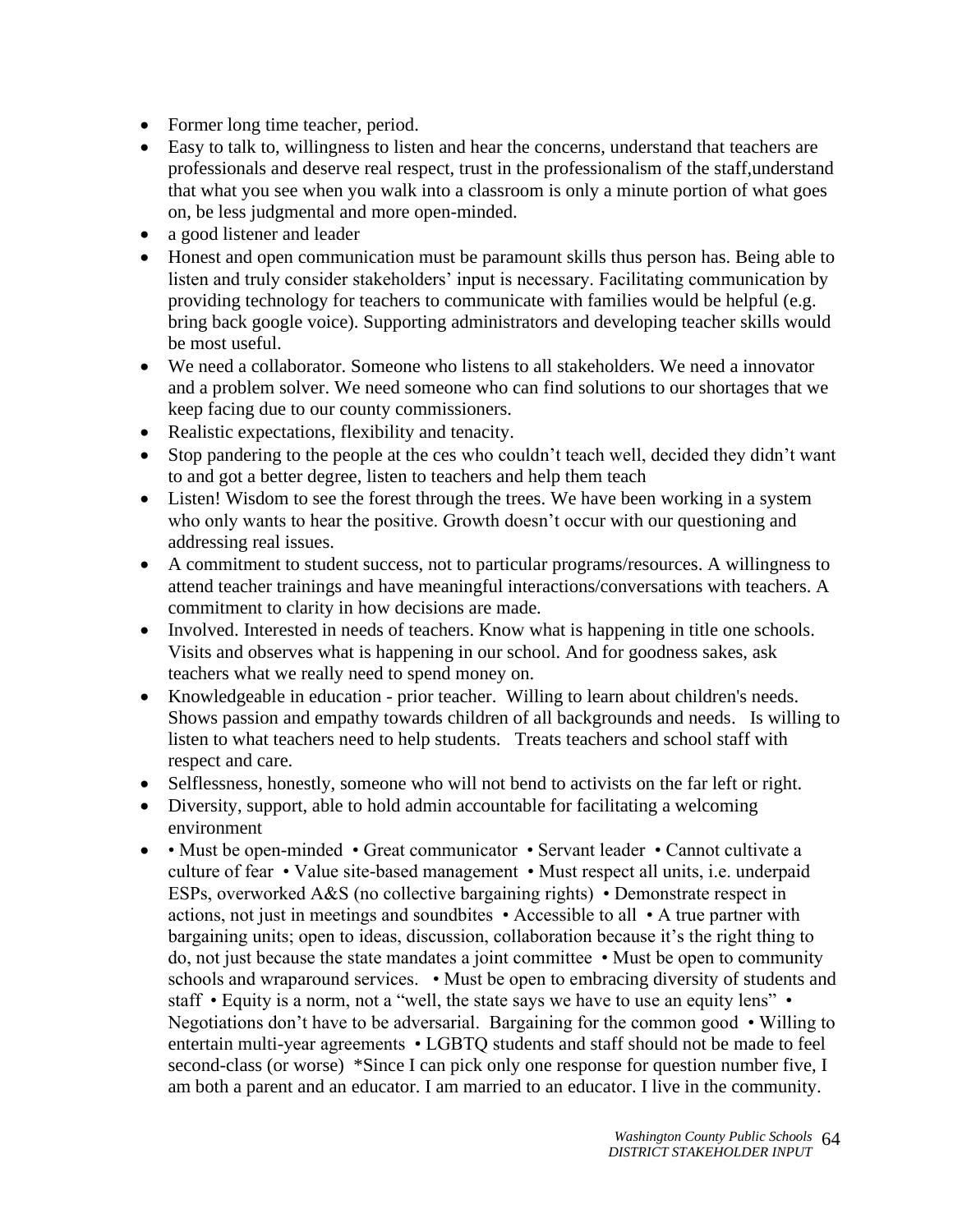- We need an open minded, open to all cultures, religions, ethnicities, genders, etc leader for our district. We need someone that is willing able to put our students first and isn't afraid to ruffle some feathers in the community, while still being respectful of the traditions, as our community culture is changing. We need a great communicator that is able to be flexible and is a good problem solver. A person that respects all staff and is accessible to all.
- Flexible in meeting the many different needs of each community school. Ability to interact with a wide variety of groups of people in each school Be visible in the schools and frequently visit to interact with students, staff and administration.
- The new superintendent should be familar with the classroom and demands put on teachers and students. He/she should be open to listening to teachers and families about the needs in schools. They need to be willing to take risks that ultimately benefit teachers and students. I think this person needs to be working for every student and understand that teacher mental health directly impacts students. We need support to best support our students. I also think this person should be willing to hold teachers and staff accountable for respect of all students.
- They need to be community oriented, support staff and students in achieving success, not be wasteful with money, a problem solver, innovative.
- An affective and positive communicator. A superintendent that recognizes that motivated teachers create motivated students. A superintendent that recognizes that a few good words of recognition to a teacher go a long way! A superintendent who doesn't make all decisions based off of data or numbers. Not everything is quantitative.
- Someone with knowledge and work with schools in poverty.
- Transparency, a student first mindset, a desire to increase parental involvement, open mind to changing the status-quo.
- Transparency, integrity, objectivity, and perspective.
- Fair and not political.
- Transparency Honesty A growth mindset Culturally diverse
- The new superintendent should continue to be a part of our classrooms. They should be hands on with the students and teachers while offering support to both. While it is important to work closely to satisfy parents' needs and concerns, the superintendent should be most focused on hearing from teachers and supporting the teachers in anyway that they can. Teachers always want what is best for the children and should have the respect to maintain their classroom as they choose. The micromanagement coming from most of the administration blocks teachers creativity and hinders their want to go above and beyond.
- Willing to make a change, tough skin (there always going to be someone that disagrees but you have to do what is best for students)
- Someone who possesses the ability to value and respect their employees. Someone who is strong enough to hold students and their parents accountable. Who is able to portray that we are educating our future leaders and productive citizens and will hold them up to a high standard of behavior and accountability. Someone who can hold the students accountable for their actions at all ages (appropriate to the ages of course) and support their staff in doing this. Even at the Pre-K level kind and loving discipline and holding them accountable for their actions leads to more productive schools and a better education for all. Administrators need to know that they can support their teachers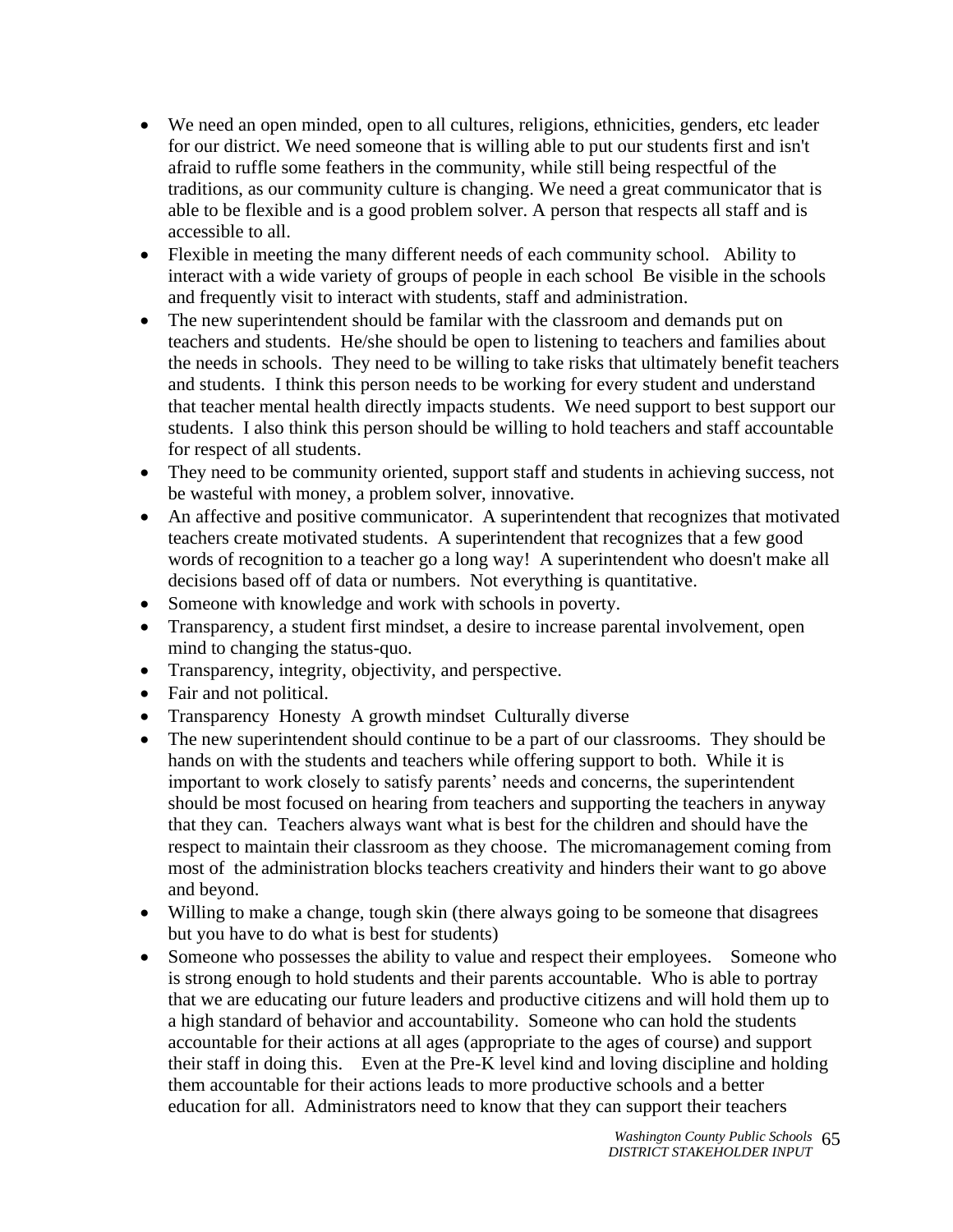against angry parents (if appropriate of course) and not lose support from above. The culture in the county needs to change, yes parents are absolutely vital to the education system but they need to support and work with their teachers and school and be involved positively in the education process. Respect among teachers and parents should be reciprocated and expected! A strong and caring

- The ability to listen to, and work with parents as well as teachers and staff is a must. The superintendent needs to be able to find creative ways to allow more flexibility for both parents and teachers. It would be helpful for the superintendent to listen to the local community needs before the state's.
- Putting students first, listen to teachers input, and holding students accountable.
- Are you resourceful and able to allow all stakeholders at the table in decision making, especially teachers, as we are directly involved in what makes or breaks learning for students. We are tired of elected officials and politicians who continue to fund the bare minimum and do not understand what happens daily in schools.
- Teacher centered Cooperative focus with WCTA
- Approachability, we do not need an overlord we need a solid leader that can listen to ideas and does not need to be the sole creator of them. Empathy, teachers, admin, and students are all dealing with traumas of different kinds and our new leadership needs to take that seriously (not in a "watch this hour long video about relaxing" way). Resourceful, willing to recognize quality instruction and programs and not just rip out all the old programs we've been building. Competence, third person needs to have a real working understanding of education, someone who has been in the classroom and could step into one tomorrow if necessary, that is how you earn respect from your people.
- Teacher centered Cooperative focus with WCTA
- A recent classroom teacher who will bridge the divide between our school system and county commissioners. Someone local who knows the area
- New superintendent should value diversity of all kinds, particularly ethnic and racial. They need to be willing to challenge the status quo, and make hiring people of color a priority. They need to fully understand that teachers are the experts in their classroom, and give them the breath and academic freedom to allow them to do their jobs to the best of their ability. The new superintendent should've also had many years in the classroom him or herself. We do not need another superintendent who talks about putting kids first, and they have no idea what the actual classroom environment and challenges entail.
- Listen and care rather than intimidate
- The superintendent should be able to stand up to pressure from parents and other outside forces to always do what is best for students, period. I have appreciated and respected how Dr. Michael would pop into our classrooms every few months to keep in touch with what is happening in our classrooms. No other superintendent I've ever worked for has done that. It made me feel like I knew him better and could trust that he knew what was happening in schools. I would like to see a superintendent without strong political influences on their decisions. They should be willing to stand up for what is right, not just what is popular.
- Compassionate
- Open minded to change and persistence in doing what they know is right for students. Take risks to think outside of the box to support all stakeholders.
- Relatable Active in county PD Visits schools often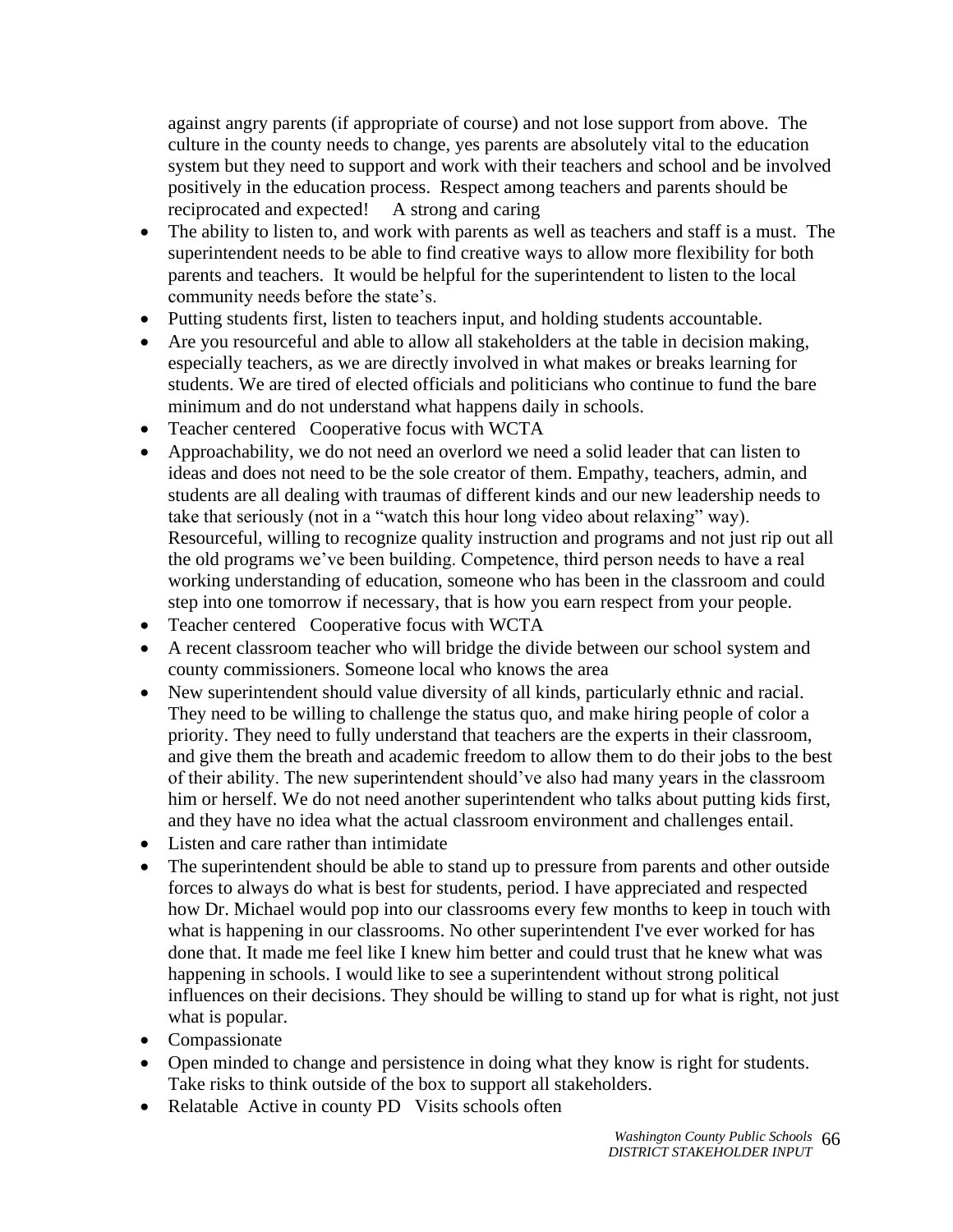- compassionate, knowledge of teaching techniques and current practices, open minded to inovative ideas and practices
- Willingness to work in the trenches with staff. Prioritizing well-rounded education.
- Open minded, well educated in science and math, environmental aware and brings the county forward. Listens to the teachers, has empathy for all, kind, hard working. Keeps staff and students safe if there is an uptick in covid cases.
- Strong sense of community Ability to be objective Ability to stand behind decisions and explain WHY Ability to listen and hear multiple stakeholders with genuine interest
- They should be open, willing to change our system and their own thinking. They should be responsive and a good listener. They should have been an educator or worked within school walls. It is important that they are in this to help students of all backgrounds and be focused on equity. Lastly, they should regard teachers and school staff's needs. They should put a focus on listening to the needs presented by schools and take action to help.
- SUPPORT TEACHERS have a plan for violent/disruptive students make schools safe Hold students accountable Cell phone limitations
- That decisions on scheduling should be in the best interest of students and staff.
- Fresh ideas and approaches to the challenges facing WCPS. I really think we need an outsider. I usually like to see promotion from within but at this point, I think we need new blood and a new perspective. We waste so much time, effort and money with our current practices. I sure wish the opinions, observations, and input of senior teachers were valued for items like this. They most definitely are not.
- Worry about your teachers and support staff. Those are what make schools function. We're treated as disposable people who are easily replaced by a sub or a new hire.
- Care about staff and students, not just the data and test scores.
- Listen and care rather than intimidate
- I believe a superintendent should have experience within a school building, either as a teacher or other staff member providing direct services to students. I'd like to see a superintendent who listens to and cares about their teachers and paraprofessional staff. These staff members are the foundation to the school system and understand what is actually going on in our schools. Lastly, there is a political/cultural war occurring in many school districts across this nation. I think it is of utmost importance that the new superintendent be prepared to make choices that will support and keep students safe- especially our students in the LGBTQIA community. As a mental health professional, I see many students who report that school is their "safe space" to be their true selves and we need to preserve the ability to keep it that way. The new superintendent needs to be committed to resisting the cultural push to ban books and micromanage lesson plans. Protect our students and protect our staff!
- We need an effective communicator who can see that the big picture shouldn't be all about test scores. We want to produce well-rounded community members.
- -Flexible -Compassionate toward students and teachers alike (they should be equalized in decision making) -Technologically- savvy -Open-mindedness -Up to date with educational practices -Visionary, he should have a clear vision for our county -Excellent communicator- and also a great listener that uses the feedback for the good of the county -Works well with other and values others opinions -Has an excellent work ethic
- Be be able to be prepared and not reactive. Students and Teachers first---money used wisely and not at the expense of teachers, ESPs, or students.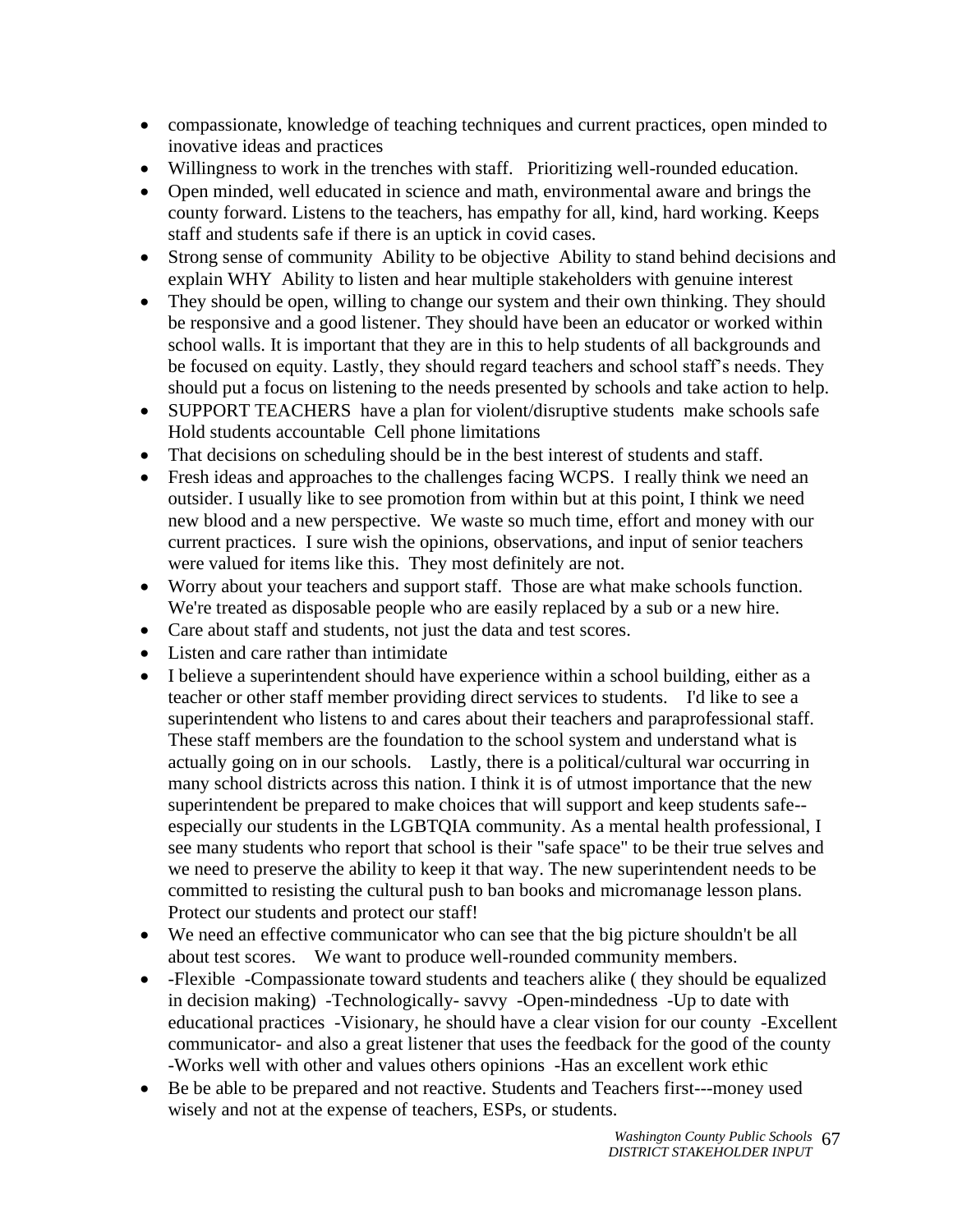- Communication and a willingness to teach in a classroom
- She needs to listen and crate solutions for real problems like cell phones and the use of technology in class by students. It is out of control. The administration needs to know that they need to support teachers in any way they can.
- \*Willing to give more than lip service to collaboration with the teachers association. \*Less focus on the data-driven model to drive decisions; more focus on the socialemotional needs of students, creating schools where restorative practices are in place with appropriate supports. \*Able to build support for education in the community and influence the local county commissioners to support and fund public schools. \*A candidate who understands the difference between strategic communication and the "public information model" that disseminates information without regard to assuring that two-way communication (and true collaboration/understanding) has occurred in order to change the current practices of CES and the Board of Education (for both internal and external communication). \*Able to provide leadership to internal and external stakeholders that will result in the implementation of a new strategic plan. \*Able to manage a divided elected school board. \*A refocus from a top-down, authoritarian to a pro-active, pro-public education professional who can be trusted to work with all stakeholders to ensure quality public schools for our all of the communities in Washington County.
- The superintendent must learn to recognize that most people in WCPS leadership are extremely responsive to flattery. The CES people make exorbitant promises to their superiors without checking with the people who have to carry out their half-baked ideas. Nothing that has come out of CES in the last decade has done a thing to help teachers be more effective, and most of what comes down actually hinders us. I know this is an extraordinary statement, but it is absolutely true. We need a superintendent who will listen to classroom teachers, and not the sycophants over at CES, or the teachers handpicked to carry the message that those sycophants want the superintendent to hear. An effective superintendent absolutely must connect with ordinary classroom teachers in a meaningful way.
- The superintendent needs to be focused on students, as well as supportive of teachers. They need to realize the limitations schools and teachers face when the budget is not fully funded. They need to be present in the schools, as well as reflect the values of the community.
- Good communication skills. Someone who advocates for and supports the teachers.
- I think a new superintendent should be well versed in special education law and trends.
- 1. Good manager 2. Distributed Leadership 3. Persuasive with the stakeholders 4. Innovative
- Collaborator, understanding of education from the bottom to the top, kind, morally and ethically in good standing
- Stand your ground! Establish a good work culture for success! Adults and students both need a set of rules to be successful!
- Is seen in schools and listens to those who work and learn in them; takes unnecessary tasks off plates of teachers and administrators; pays attention to progressive practices in grading and testing; doesn't assume teachers need to be micro-managed
- Be familiar with both elementary and secondary and the likes and differences in those levels. Visit schools and be seen by the faculty and students. Communicate with teachers.